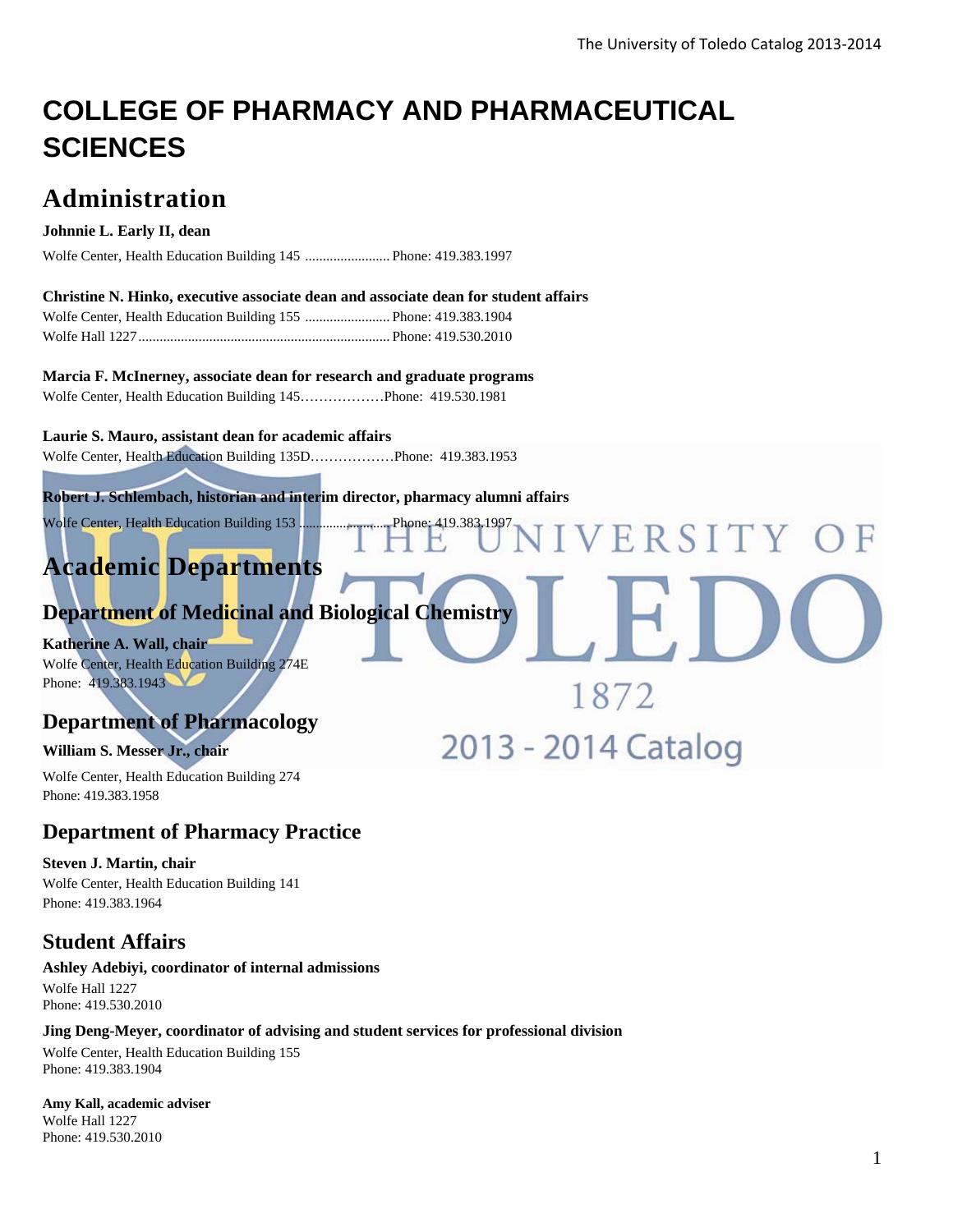#### **Deborah J. Sobczak, director of student services for pre-professional division**

Wolfe Hall 1227 Phone: 419.530.2010

#### **Crystal Taylor, enrollment management specialist; pharmacy camp director**

Wolfe Center, Health Education Building 155 Phone 419.383.1578

#### **José Treviño, director of transfer services and recruitment**

Wolfe Center, Health Education Building 155 Phone: 419.383.1904

# **MISSION STATEMENT**

The mission of the College of Pharmacy and Pharmaceutical Sciences is to educate students to become pharmacists and pharmaceutical scientists, while advancing pharmaceutical knowledge. Guiding principles are personal integrity, respect for humanity and human diversity, and professionalism.

## **COLLEGE OF PHARMACY AND PHARMACEUTICAL SCIENCES**

## **Accreditation**

The College of Pharmacy and Pharmaceutical Sciences holds membership in the American Association of Colleges of Pharmacy, is recognized as an institution in good standing by the Ohio State Board of Pharmacy, and is accredited by the Accreditation Council for Pharmacy Education (ACPE).

## **Programs in Pharmacy and the Pharmaceutical Sciences**

The College of Pharmacy and Pharmaceutical Sciences prepares students for careers in the pharmaceutical sciences and the profession of pharmacy Those who do not seek professional licensure may work in the medical, legal and biomedical professions. Those who enter the profession of pharmacy provide direct patient care services.

**Please note effective Fall Semester 2009: professional division curricular requirements for the degree programs will be those listed in the catalog for the year in which the student enters the professional division.**   $10/2$ 

## **Doctor of Pharmacy – Pharmacy Licensure Program 14 Catalog**

The program of study leading to pharmacy licensure for entering freshmen is the entry-level doctor of pharmacy (Pharm.D.). Students seeking a degree that will lead to pharmacy licensure will need to complete two years of course work in the preprofessional division of the College of Pharmacy and Pharmaceutical Sciences. Following the completion of a core set of required courses, students will apply to the professional division during their second year. Admission to the professional division of the college (third year or P1 year) is competitive.

## **Pharmaceutical Sciences**

The College of Pharmacy and Pharmaceutical Sciences offers a four-year bachelor of science in pharmaceutical sciences (B.S.P.S.) degree to prepare students for a variety of careers in the pharmaceutical and biotechnological industries. Students seeking the degree will need to complete two years of course work in the preprofessional division of the College of Pharmacy and Pharmaceutical Sciences. Following the completion of a core set of required courses, students will apply to the professional division during their second year. Admission to the professional division of the college (third year or P1 year) is competitive.

## **Pharmacy Graduate Degree Programs**

The College of Pharmacy and Pharmaceutical Sciences offers several graduate degrees in the pharmaceutical sciences – the master of science in pharmaceutical sciences degree with program options in pharmacology/toxicology, industrial pharmacy and pharmacy and healthcare administration; the master of science in medicinal chemistry degree; the doctor of philosophy in experimental therapeutics, and the doctor of philosophy in medicinal chemistry degree. Students should contact the College of Pharmacy and Pharmaceutical Sciences for admission and curricular requirements.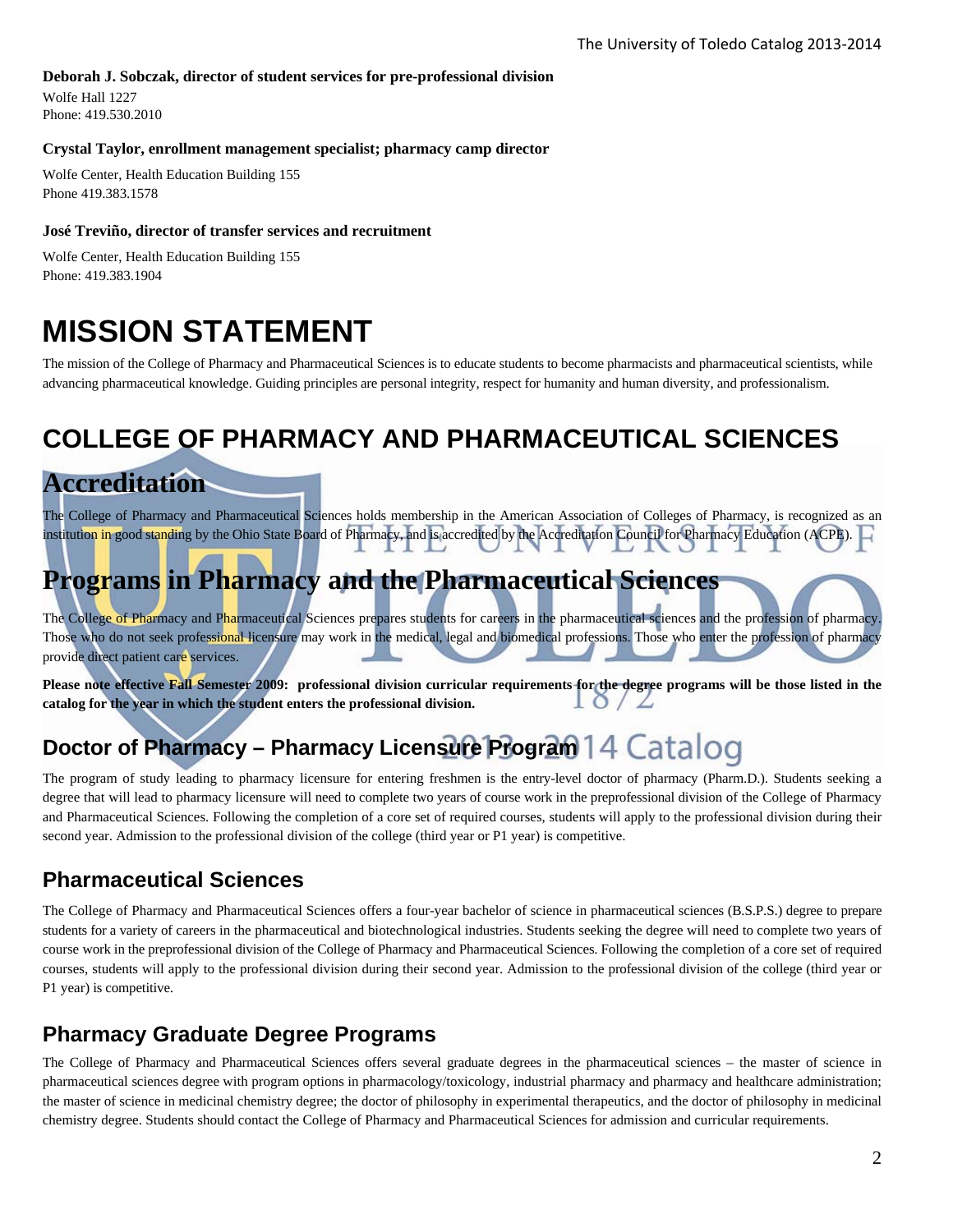A graduate certificate program is available to any qualifying student holding a B.S. degree in natural science who wishes to take graduate-level courses in pharmacology and toxicology. Students completing this 15-semester-hour program will be awarded a certificate in pharmacology/toxicology.

## **Admission to the College**

## **New Students**

New students admitted to the College of Pharmacy and Pharmaceutical Sciences will begin their studies in the preprofessional division. The minimum criteria for Direct from High School students are a high school GPA 2.50 –OR- a composite ACT 20 (SAT 950). All undergraduate students in the College of Pharmacy and Pharmaceutical Sciences will be considered preprofessional division students until admitted to the professional divisions of the Pharm.D. or B.S.P.S. program. For the entry-level Pharm.D. and the four-year B.S.P.S. programs, the College of Pharmacy and Pharmaceutical Sciences limits student enrollment into the professional division (third year or P1 year) in accordance with its facilities.

## **Contingent Admission**

A small group of academically exceptional high school graduates may be offered contingent admission to the professional division of the Pharm.D. or the B.S.P.S. programs. Automatic admission to the P1 year of the curriculum will be contingent on successful completion of the first and second preprofessional years, while completing specific standards.

## **Transfer and Change-of-College Students**

In order for a student to transfer from other Ohio universities into the preprofessional division of any of the baccalaureate programs of the College of Pharmacy and Pharmaceutical Sciences or change from another college within The University of Toledo to the College of Pharmacy and Pharmaceutical Sciences, the student must have a higher education cumulative grade point average (GPA) of at least 2.7 (this is based on all letter grades attained at all institutions of higher learning and uses the point average scale of A equaling 4 points), be in good standing at the university, and be eligible to return. Evaluation of transcripts from other institutions is not done until a student is admitted to the College of Pharmacy and Pharmaceutical Sciences. The student may be required to take placement tests in chemistry and/or algebra. A student who has attended another Ohio College of Pharmacy and Pharmaceutical Sciences must have a cumulative higher education GPA of 2.7, be in good standing at the university, and be eligible to return to the College of Pharmacy and Pharmaceutical Sciences previously attended.

Students with course work from non-Ohio institutions will be evaluated on an individual basis. After a student is admitted, the student may be asked to supply nonreturnable college catalogs so that course equivalencies can be determined. The student also may be required to take placement tests in chemistry and/or algebra.

# 2013 - 2014 Catalog

Transfer students are only admitted to the preprofessional division of the B.S.P.S. or the Pharm. D. programs. For a transfer student to be accepted into the second year of the program, all criteria and prerequisites for second-year class standing must be met. Second-year class standing begins only in the fall semester. Transfer students who wish to apply to the professional division must have been enrolled in The University of Toledo College of Pharmacy and Pharmaceutical Sciences and registered for 16 semester hours (a letter grade must be received in each course) prior to application to the professional division.

Highly qualified students who will have earned bachelor degrees and will have met all prerequisites may be reviewed for admission directly to the professional division of the Pharm.D. program. Admission may be granted only on a space-available basis after all qualified internal candidates have been admitted. Effective with the Fall 2013 professional division admissions cycle, a select and highly qualified group of **up to five** Undergraduates With Degree (UWDs) will be admitted directly into the professional division of the Pharm.D. program. UWDs will be defined as students who have obtained a United States baccalaureate degree before applying to the Pharm.D. program at The University of Toledo.

# **General Criteria for Admission to the Professional Divisions of the Doctor of Pharmacy and the B.S. in Pharmaceutical Sciences**

Success as a pharmacist requires excellence in academic performance in addition to verbal and written communication skills. Therefore, the College uses several measures to evaluate these attributes in applicants. The admissions process is based on a holistic review that is in alignment with the College mission.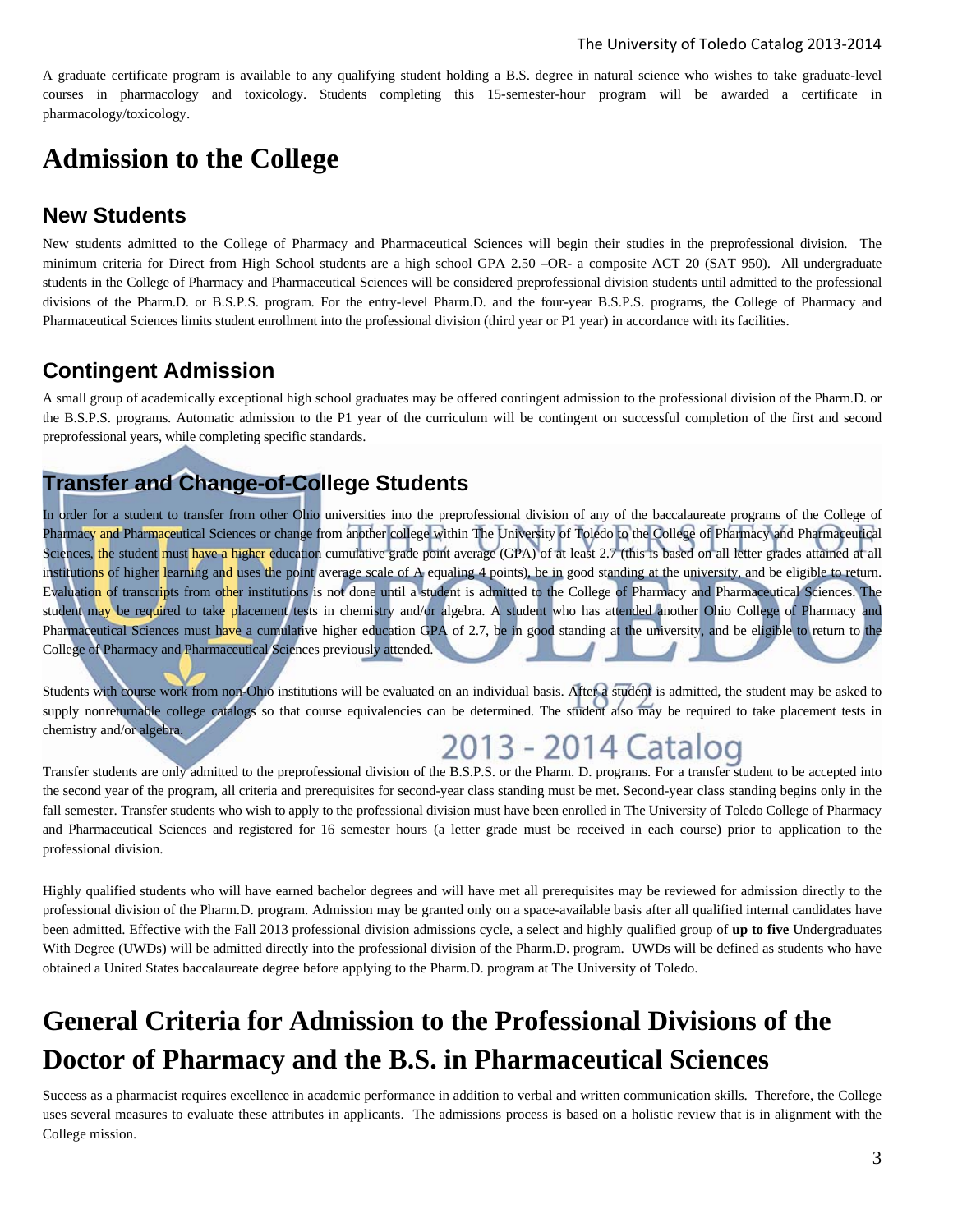#### The University of Toledo Catalog 2013‐2014

The Pharmacy College Aptitude Test (PCAT) provides a standardized method of assessing the applicant's skills needed for success in a pharmacy program. Academic achievement as assessed by cumulative GPA and science GPA, as defined in the College Catalog, and communication skills, as measured by the essay and interview, are other key components evaluated in the application review process. Although each component serves a unique purpose, none of these is a sole determinant of admission and the predictive value of all components is continually evaluated.

The PCAT is required effective with Fall 2014 admission to the PharmD professional division, with the exception of those contingent admit students who have met the specified requirements to the professional division, and those applicants admitted directly to the professional division through the UWD process described above. All other applicants are required to take the PCAT.

Students are admitted to the professional divisions for the fall semester. The number of students who receive final acceptance into the professional divisions will be limited to the space available. Because the number of applicants usually exceeds the number of spaces available, students are admitted on the basis of the following general criteria.

Non-Discrimination Policy

The University of Toledo is committed to a policy of equal opportunity in education, employment, membership and contracts, and no differentiation will be made based on race, color, religion, sex, age, national origin, sexual orientation, veteran status or the presence of a disability. The University will take affirmative action as required by federal or state law.

## **Eligibility for Application**

To be eligible to apply for admission into the professional divisions, all applicants must complete the following or their equivalents:



## **Application**

Applicants to the Pharm.D. program will provide the Admissions Committee with a personal essay to be written at a designated time, date and location as indicated on the Internal Admissions website. In addition two recommendations must be submitted through the Internal Admissions website. The recommendations may be from professors, employers, clergy, close family friends and health professionals (pharmacist, dentist, and physician), or others. Recommendations from relatives or University of Toledo College of Pharmacy and Pharmaceutical Sciences faculty or staff are not acceptable.

Applicants to the B.S.P.S. programs will also submit application materials through the Internal Admissions website by the deadline published on this site.

There are no exceptions to the deadlines.

## **Final Admission**

In order to be finally admitted into the professional division, an applicant must have completed the following or their equivalents:

BIOL 2150, 2160, 2170 and 2180 CHEM 1230, 1240, 1280, 1290, 2410, 2420, 2460 and 2470 MATH 1750 and 1760 ECON 1200 PHCL 2600 and 2620 PHYS 1750 or 2070/2080 English Writing/Composition I and II (ENGL 1110 and ENGL 1130 OR 1140 OR 1150 OR 2950)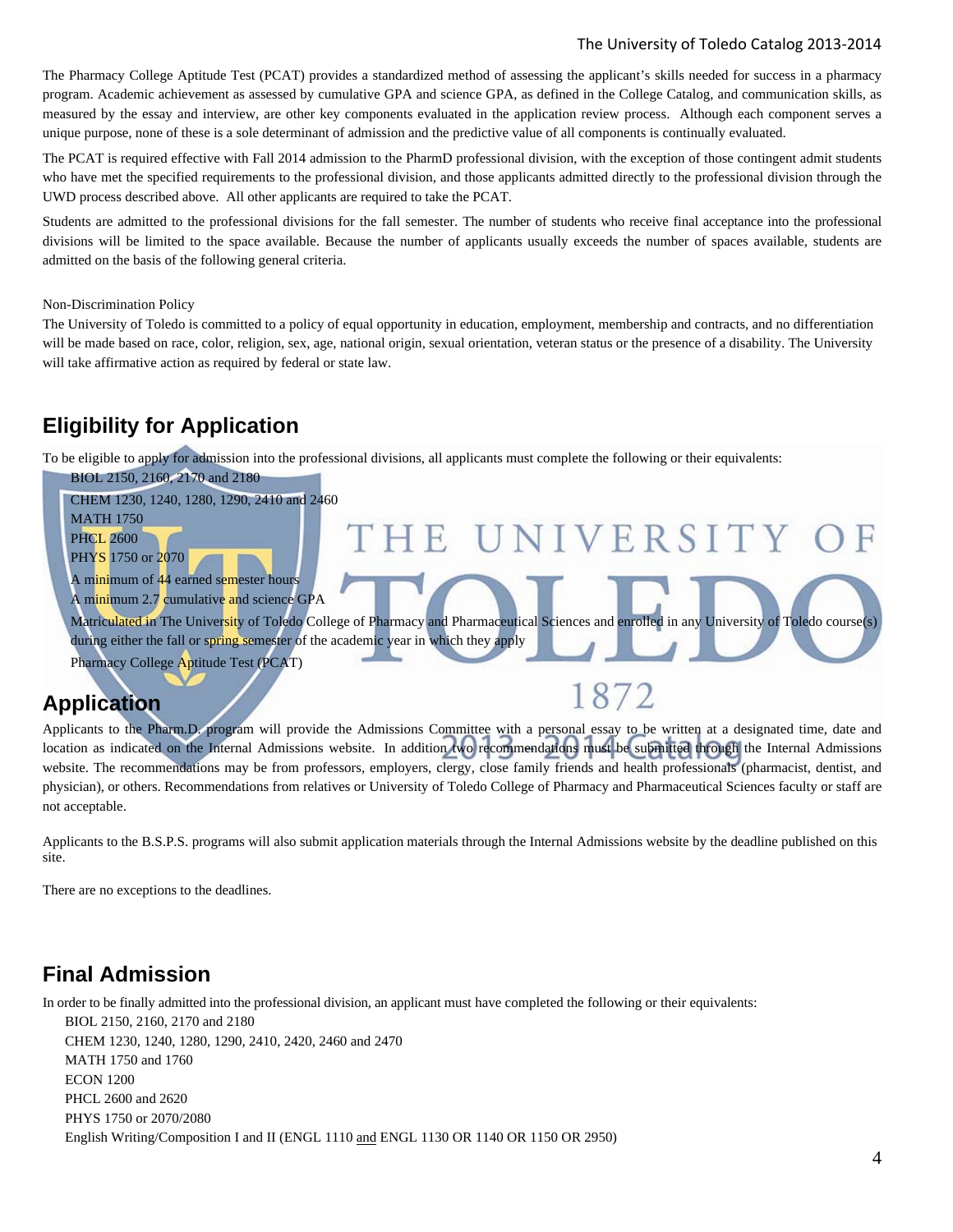A minimum of 63 earned semester hours

Maintain a minimum 2.0 GPA (cumulative and semester) for the spring and, if applicable, summer semesters

Must have a valid Social Security number (for the Pharm.D. only)

Must complete the health requirements as defined by The University of Toledo College of Pharmacy and Pharmaceutical Sciences (for the Pharm.D. only)

If an applicant is accepted into the professional division, the acceptance will be provisional, pending the completion of the above requirements. All course prerequisites for the professional divisions must be completed two weeks before the first day of professional division classes in the fall semester for which the application is made. If the applicant fails to meet the deadline for the completion of prerequisite courses, he/she will lose provisional admission status and must apply again for admission to the professional divisions in a subsequent year. It is the student's responsibility to contact the coordinator of internal admissions in the Office of Student Affairs if he/she plans to complete requirements over the summer prior to the start of the P1 year.

## **Evaluation**

Each application will be evaluated on the basis of the applicant's:

| Cumulative GPA                                                                                                                                                 |
|----------------------------------------------------------------------------------------------------------------------------------------------------------------|
| Science GPA in the following specified courses:                                                                                                                |
| CHEM 1230, 1240 and 2410                                                                                                                                       |
| BIOL 2150 and 2170                                                                                                                                             |
| <b>MATH 1750</b>                                                                                                                                               |
| PHYS 1750 or 2070                                                                                                                                              |
| THE UNIVERSITY OF<br><b>PHCL 2600</b>                                                                                                                          |
| PCAT Score(s) (For Pharm.D. applicants only)                                                                                                                   |
| Personal essay (for Pharm.D. applicants only)                                                                                                                  |
| Personal interview at the discretion of the committee (for Pharm.D. applicants only)                                                                           |
| The admissions committee will use the better grade for the first two of all attempts for any science course used in the calculation of the science GPA. This   |
| rule applies to all applicants, including transfer students. All transfer or quarter courses equivalent to these specified courses will be evaluated for their |
| respective equivalent semester hours. All applicants must have a cumulative GPA based on a minimum of 16 semester hours at The University of                   |

Toledo (a letter grade must be received in each course). If a student has taken fewer than 30 quality hours at The University of Toledo, the higher education GPA will be used in the evaluation in place of the UT cumulative GPA, if the higher education GPA value is less than the UT cumulative GPA. education GPA will be used in the evaluation in place of the Category of the latter will be used.<br>If the higher education GPA is greater than the UT cumulative GPA, the latter will be used.<br> $2013 - 2014$  Catalog

## **Transfer Students**

Specific criteria have been approved by the faculty of the College of Pharmacy and Pharmaceutical Sciences for the application of transfer students or of change-of-college students to the professional divisions. These are outlined as follows:

- a) Transfer students who wish to apply to the professional division must have been enrolled in The University of Toledo College of Pharmacy and Pharmaceutical Sciences and registered for 16 hours (a letter grade must be received in each course) prior to application.
- b) The general criteria for admission to the professional divisions will be applied to the transfer student in the same manner as for the continuing College of Pharmacy and Pharmaceutical Sciences student, i.e., cumulative GPA, science GPA, essential courses or their equivalents through the fall semester of the second year, personal essay, personal interview and PCAT scores (for Pharm.D. applicants), and an accumulation of at least 44 earned semester hours. The applicant's cumulative GPA from The University of Toledo or higher education GPA (as described previously), science GPA based on equivalent specified courses (UT or otherwise) as stated above, personal essay and personal interview (for Pharm.D. applicants) will be used in determining admission.
- c) The essential courses for final admission to the professional divisions consist of those listed previously. Equivalencies must be determined and appear on the student's transcript and/or in the student's degree audit prior to application. In general, a three-quarter course sequence is necessary to fulfill a two-semester course sequence. See an adviser for further information.
- d) In surveying the essential courses, the admissions committee has observed that equivalency is almost automatic for courses in general chemistry, general biology, organic chemistry and physics. Difficulty in determining equivalency has occurred with the mathematics sequence and the functional anatomy and pathophysiology sequence.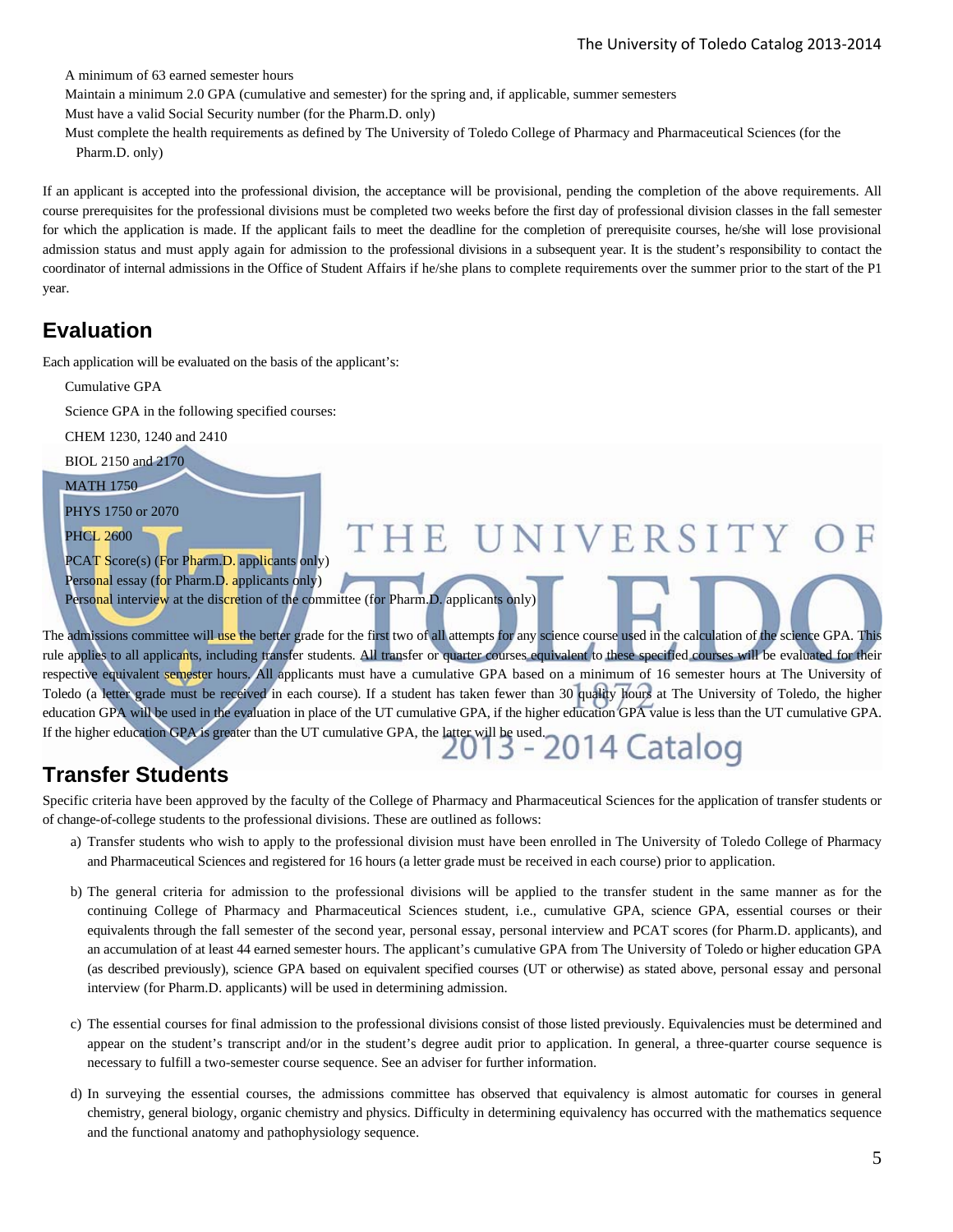e) The only pharmacy courses a preprofessional student is permitted to take through the College of Pharmacy and Pharmaceutical Sciences are PHPR 1000 and PHPR 2040 and PHCL 2220, 2600 and 2620, until final admission to the professional divisions is achieved.

## **College of Pharmacy and Pharmaceutical Sciences Honors Program**

The College of Pharmacy and Pharmaceutical Sciences offers an Honors Program for eligible students in all of its undergraduate programs as part of the University Honors College. Highly qualified students entering the University in the College of Pharmacy and Pharmaceutical Sciences will be considered for entry into honors courses and honors sections of major courses offered in the first two years. Decisions regarding entry of students into the Honors College will be made after evaluation of the honors application by the Honors College and the College of Pharmacy and Pharmaceutical Sciences honors advisers. Normally, entering students with an ACT composite score of 28 and above, coupled with a 3.75/4.00 high school GPA, will be considered for entry into honors courses. During the first two years of study, the College of Pharmacy and Pharmaceutical Sciences offers courses that orient the student toward the profession of pharmacy and the pharmaceutical sciences. Many honors students take most of their honors course work (required and elective courses) during the first two years of the curriculum.

A variety of required and elective courses also are offered with honors sections in the professional divisions. A specific honors seminar course and an honors thesis option are offered to fulfill the requirements for graduation with the Honors College medallion. These courses also can fulfill requirements for electives.

The bachelor of science in pharmaceutical sciences with the Honors College medallion is attainable by all students who complete at least 33 semester hours of honors course work with a grade of B or better and who have a minimum cumulative GPA of 3.3. In addition, at least five hours of the 33 must be taken within the honors thesis project and honors seminar. These courses are to be taken within the departments of medicinal and biological chemistry, pharmacology, or pharmacy practice. Graduation with departmental honors is also available to students who are not members of the Honors College, but who meet departmental honors requirements. These departmental honors requirements are a GPA of 3.2 or higher and completion of eight hours of honors course work in one department, including the honors thesis and seminar.

## **Academic and Conduct Policies**

The College of Pharmacy and Pharmaceutical Sciences adheres to all of The University of Toledo policies and procedures. Please refer to the UT Policy web site for additional information on academic and conduct policies governing all students enrolled at the University. In any case in which University, college and/or departmental policies conflict, the most stringent policy applies, unless waived by the college. Students should consult with the college for a complete listing of all policies and procedures specifically related to the College of Pharmacy and Pharmaceutical Sciences.

## **Attendance Requirements**



Students in a professional school, as responsible individuals, are expected to attend all class meetings. The maximum number of permissible absences in a course is at the discretion of the individual faculty member. The penalty for excessive absences will be determined by the faculty member in accordance with the University's Missed Class Policy.

## **Withdrawal, GPA Recalculation and Audit Policies**

Refer to the University General Academic Policies for Withdrawal, GPA Recalculation and Audit policies that apply to all students. Withdrawal from an experiential course for which a final grade has already been determined will not be permitted.

## **Pass/No Credit (P/NC) Grade Option**

Refer to the University General Academic Polices for General Academic Policies that apply to all students. P/NC grading is not available for courses taught in the College of Pharmacy and Pharmaceutical Sciences. In addition to courses for which P/NC grading is used exclusively, a student may elect P/NC grading for an additional seven credit hours, excluding course work in the natural sciences (biology, chemistry, physics and mathematics with the exception of developmental math). These seven P/NC hours are applicable only to courses in English composition, humanities/fine arts, diversity studies and social sciences. Once the petition is filed, the request is irrevocable.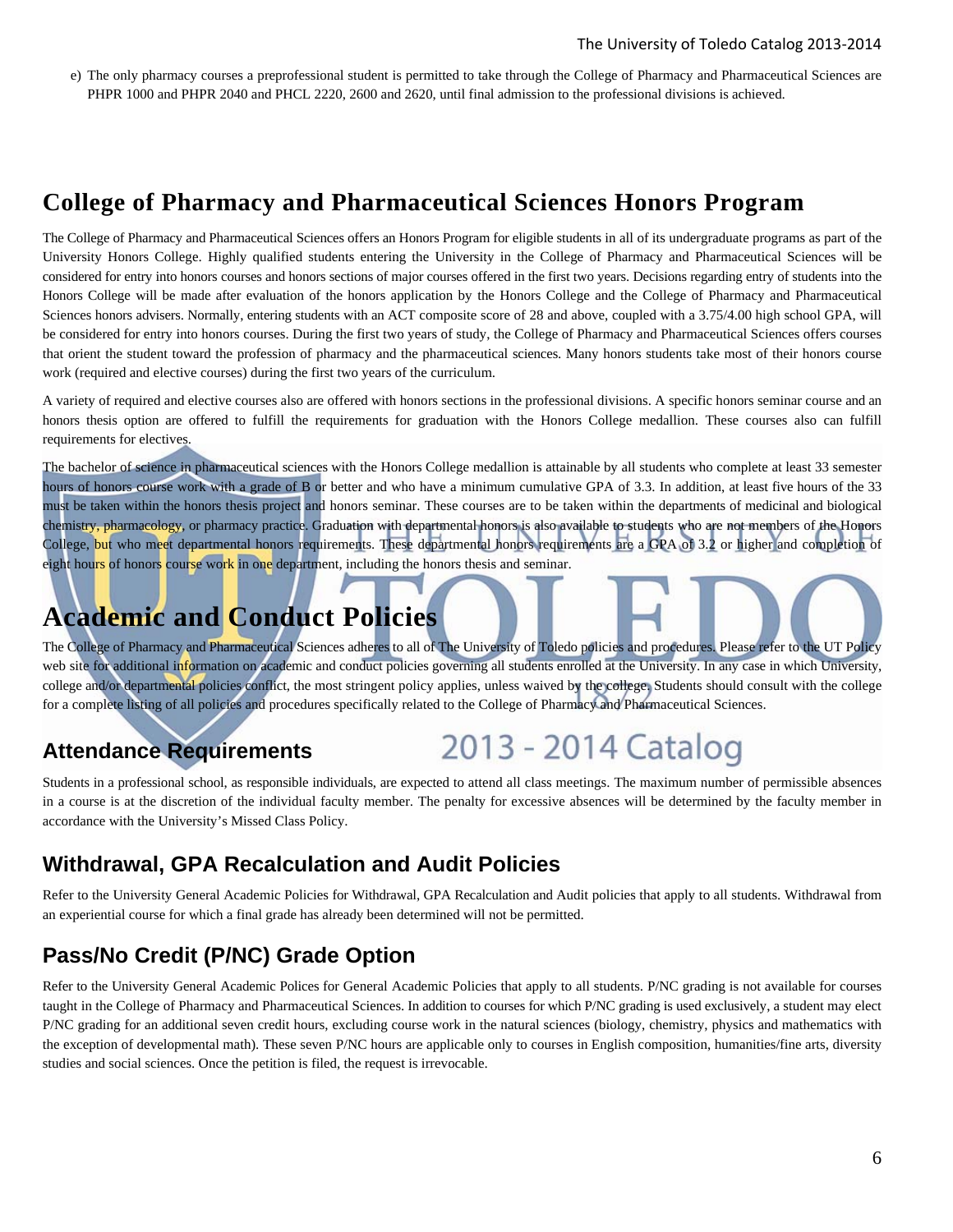## **Personal Fitness**

The emotional and psychological stability of those practicing or preparing to practice in pharmacy or the pharmaceutical sciences is considered to be very important for the proper performance of professional responsibility. The faculty of the College of Pharmacy and Pharmaceutical Sciences recognizes that, if a student exhibits behavior suggesting an emotional or psychological abnormality bearing a reasonable relation to that student's ability to function competently in health-care delivery systems, experiential education, and professional employment, such behavior may present a hazard not only to the student, but also to patients, coworkers and clients. If any behavior pattern provides reason to believe that a student's psychological or emotional state may have rendered that student incompetent or unsafe, the dean of the college shall meet with that student and attempt to resolve the situation by referral to the University Health Service, University Counseling Center and/or withdrawal from the pharmacy program.

## **Ethical Responsibility**

The most serious offense with which pharmacy students may become involved is the misuse of and/or dependence upon dangerous drugs. The College of Pharmacy and Pharmaceutical Sciences views the admitted or proven personal abuse of such drugs, their transmittal or sale to other individuals, or the use of drug documents to illegally obtain controlled or legend drugs as unprofessional conduct, which may result in dismissal from the College of Pharmacy and Pharmaceutical Sciences. In addition, boards of pharmacy may revoke the internship license and/or deny licensure for various drug offenses. Drug abuse in any form and/or misuse of drug documents must be avoided.

## **Student Code of Professional Conduct**

#### PURPOSE

The Student Code of Professional Conduct gives general notice of prohibited conduct and of the sanctions to be imposed if such conduct occurs. The Student Code of Professional Conduct should be read broadly, and is not designed to define misconduct in exhaustive terms. The Student Code of Professional Conduct specifies the rights and responsibilities of the students, student organizations, the college, and the rights of other parties to the procedure.

Students and student organizations are required to engage in responsible social and professional conduct that reflects credit upon the College of Pharmacy and Pharmaceutical Sciences (CPPS) community and to model good citizenship in any community. Actions by students or student organizations, which interfere with the orderly functions of the college, or actions, which endanger the health or safety of members of the college community, will not be tolerated.

Delegation of Authority. The dean of the CPPS or designee shall administer and implement this policy, including the promulgation of the standards of conduct, to be published and distributed as "The Student Code of Professional Conduct," with procedures and standards governing student conduct at UTCPPS. The Professional Conduct Committee is authorized to hear each matter and provide a final decision as to whether the code has been violated and a sanction if warranted. The dean of the College will assure that the sanction is implemented.

Application. This policy, along with the University of Toledo "The Student Code of Conduct" (see http://www.utoledo.edu/policies/main\_campus/student\_life/pdfs/3364\_30\_04\_Student\_code\_of\_conduct.pdf), applies to all students and student organizations of the CPPS. In areas of overlap, this policy supersedes the University of Toledo "The Student Code of Conduct".

Rules of Student Professional Conduct. The following are the Rules of Student Professional Conduct.

- I. Academic Rules.\*
	- A. Examinations.
		- 1. A student shall follow all instructions and procedures established by the CPPS or by its instructors concerning the administration of examinations.

Additionally:

- a) A student shall not begin an examination before the announced appointed time or continue working on an examination after the announced conclusion of the examination period.
- b) At the conclusion of an examination, a student shall submit all questions, answers, or other materials as required by the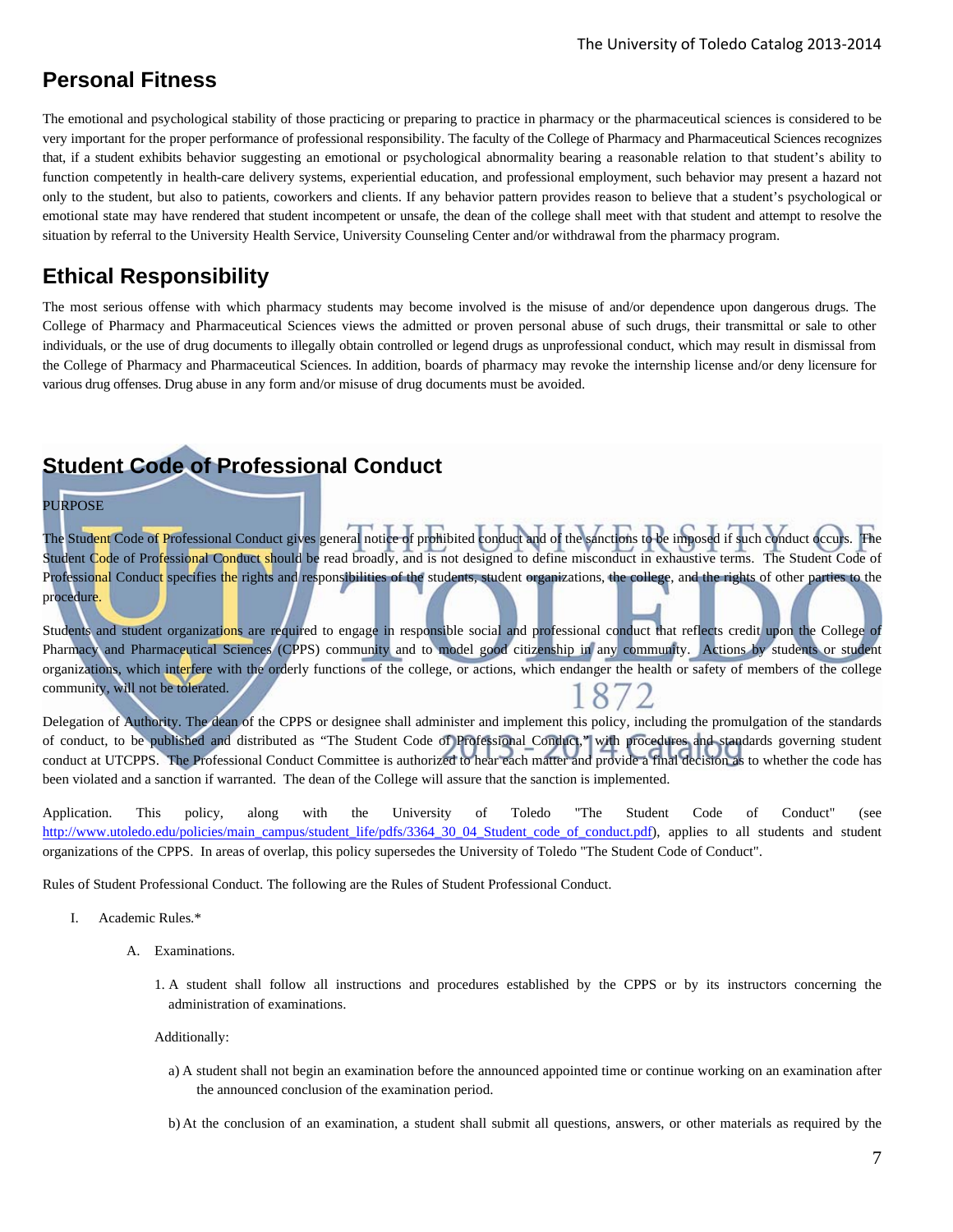instructor.

- 2. If a student learns of information other than that released or authorized by the instructor which concerns an examination, the student shall notify the instructor, or, if the instructor is unavailable, the chairman of the department in which the course resides. The student shall not take the scheduled examination unless specifically authorized by the instructor or the department chairman.
- 3. Except insofar as may be specifically authorized by the College, instructor, or exam proctor, a student shall not at any time receive or obtain any information concerning the content of an examination, and shall not, during the course of an examination, receive or obtain any form of aid or refer to any materials or sources other than the examination materials.
- 4. Except insofar as may be specifically authorized by the College, instructor, or exam proctor, a student shall not at any time give or communicate any information concerning the content of an examination, or give or communicate any aid to a person taking an examination, and shall not, during the examination, display any materials inside or outside of the examination room.
- 5. Once an examination begins, a student shall not communicate in any manner with any unauthorized person, except insofar as may be reasonably required by a personal emergency
- 6. A student who is taking or has taken an examination shall not discuss any part of that examination with a person who the student has reason to believe is taking or will take an examination in that course, or with any other person under circumstances in which the student should reasonably know that the discussion is likely to endanger the security of the examination questions.
- 7. A student shall not take an examination for another, or permit another to take an examination in his or her place.
- 8. A student shall not attempt to invade the security maintained for the preparation and storage of an examination.
- Assignments. A student shall follow the instructions given by the instructor or other authorized persons concerning papers or other assignments for academic credit and shall not consult with persons or receive aid in any form contrary to specific instructions.
- C. Plagiarism. A student shall not represent the work of another as his or her own, or use a passage or idea from the written work of another without proper quotation marks, citation, or other explanatory insert.
- D. Interference with Academic Materials. A student shall not take, convert, conceal, misfile, misrepresent, deface, damage, or destroy any property related to academic assignments, research, or examinations.
- II. Non-Academic Rules

2013 - 2014 Catalog

- A. Individual performance
	- 1. A student shall demonstrate independent and self-directed learning and develop habits for lifelong learning
	- 2. A student shall recognize personal limitations and seek appropriate help.
	- 3. A student shall accept constructive feedback and make changes accordingly
	- 4. A student shall fulfill all educational assignments and responsibilities on time (including health requirements and immunizations)
	- 5. A student shall be punctual for all educational experiences (i.e., exams, clinic, small group sessions, site visits).
	- 6. A student shall not use fatigue, stress, or personal problems to justify unprofessional behavior.
	- 7. A student shall adhere to a dress code consistent with institutional or site specific standards.
- B. Relationships with students, faculty, staff, patients and community
	- 1. A student shall be responsible for establishing and maintaining appropriate boundaries in all learning situations.
	- 2. A student shall be respectful at all times of all parties involved.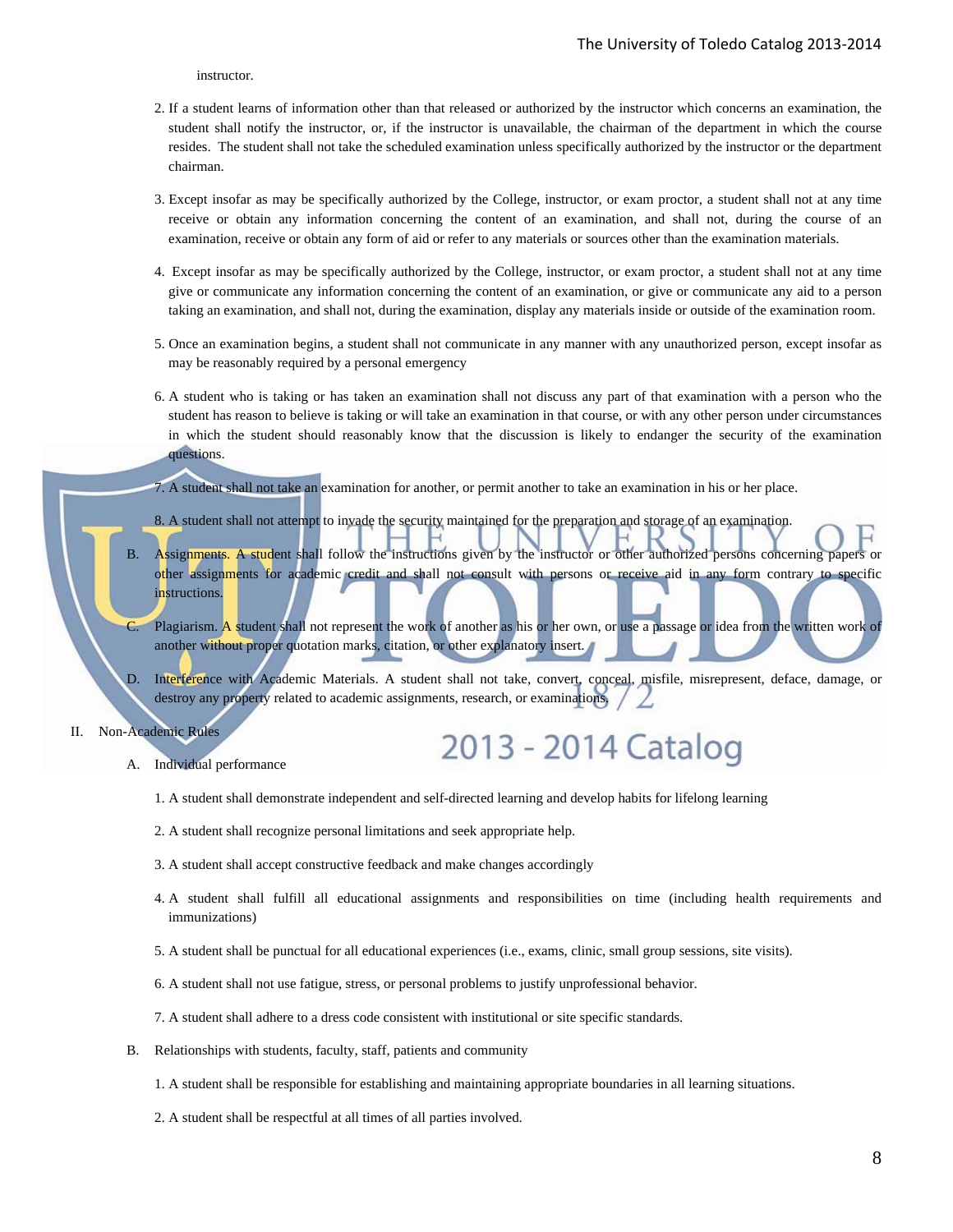- 3. A student shall demonstrate respect for the professional competence, knowledge, qualifications, and services of faculty, preceptor, or colleague.
- 4. A student shall demonstrate respect for diversity of race, gender, religion, sexual orientation, age, disability and socioeconomic status.
- 5. A student shall strive to resolve conflict in a manner that respects the dignity of every person involved.
- 6. A student shall maintain awareness and adapt to individual differences in all parties involved, including those related to culture and pharmacy literacy.
- C. Support of ethical principles of the pharmacy profession
	- 1. A student shall maintain honesty and empathy in all interactions.
	- 2. A student shall promote patient safety and care at all times.
	- 3. A Pharm.D. student shall acquire a valid Ohio Pharmacy Intern License by December 31 of the P1 year and maintain the license throughout the program.
	- 4. A student shall contribute to an atmosphere conducive to learning and be committed to advancing scientific knowledge.
	- 5. A student shall protect patient confidentiality.
	- 6. A student shall abide by the University policy on Research Misconduct (Policy number 3364-70-00 available at http://www.utoledo.edu/policies/academic/research/pdfs/3364\_70\_00.pdf).
	- 7. A student shall not engage in any illegal activity whatsoever.
- III. Procedures and Appeals. Students in the College of Pharmacy and Pharmaceutical Sciences (CPPS) are held to the highest standards of professionalism as outlined above.
	- A. Allegations
		- 1. Any person who has evidence that a student in the CPPS has violated this code, may submit a written statement describing the allegation and supporting evidence to the chair of the Professional Conduct Committee. The statement must be signed and 8 include appropriate contact information.
	- B. Due Process
		- 1. Due process will be provided to a student accused of violating this code. The Professional Conduct Standing Committee chair will do the following:
			- a) Notify in writing the student of the charge(s), the date, time, and location of the hearing. Notice of the hearing must allow the student the opportunity to be present. The student may waive the right to such appearance at his/her sole discretion.
			- b) Provide the student (by way of a statement or other summary) any relevant information or evidence that a complainant plans to bring or that will be considered by the committee relating to the allegations before the committee. The complainant may present affidavits of persons unavailable to come before the committee, exhibits, witnesses and any other similar information for the committee. All written materials must be provided to the student least three (3) business days prior to the hearing.
			- c) Notify in writing the student of the specific protocols to be followed in the investigation/hearing and to provide a copy of this policy to the student. The student is entitled to have an individual acting as an adviser be present at the hearing.
			- d) Invite the complainant(s) to the hearing.
			- e) Preside at the hearing, for which minutes will be kept, and at the committee chair's request, which may be recorded or transcribed.
			- f) Assure that the hearing is not, and should not be construed to be a legal proceeding. Both the complainant(s) and the student will be permitted to make any statement relevant to the issue(s) being addressed.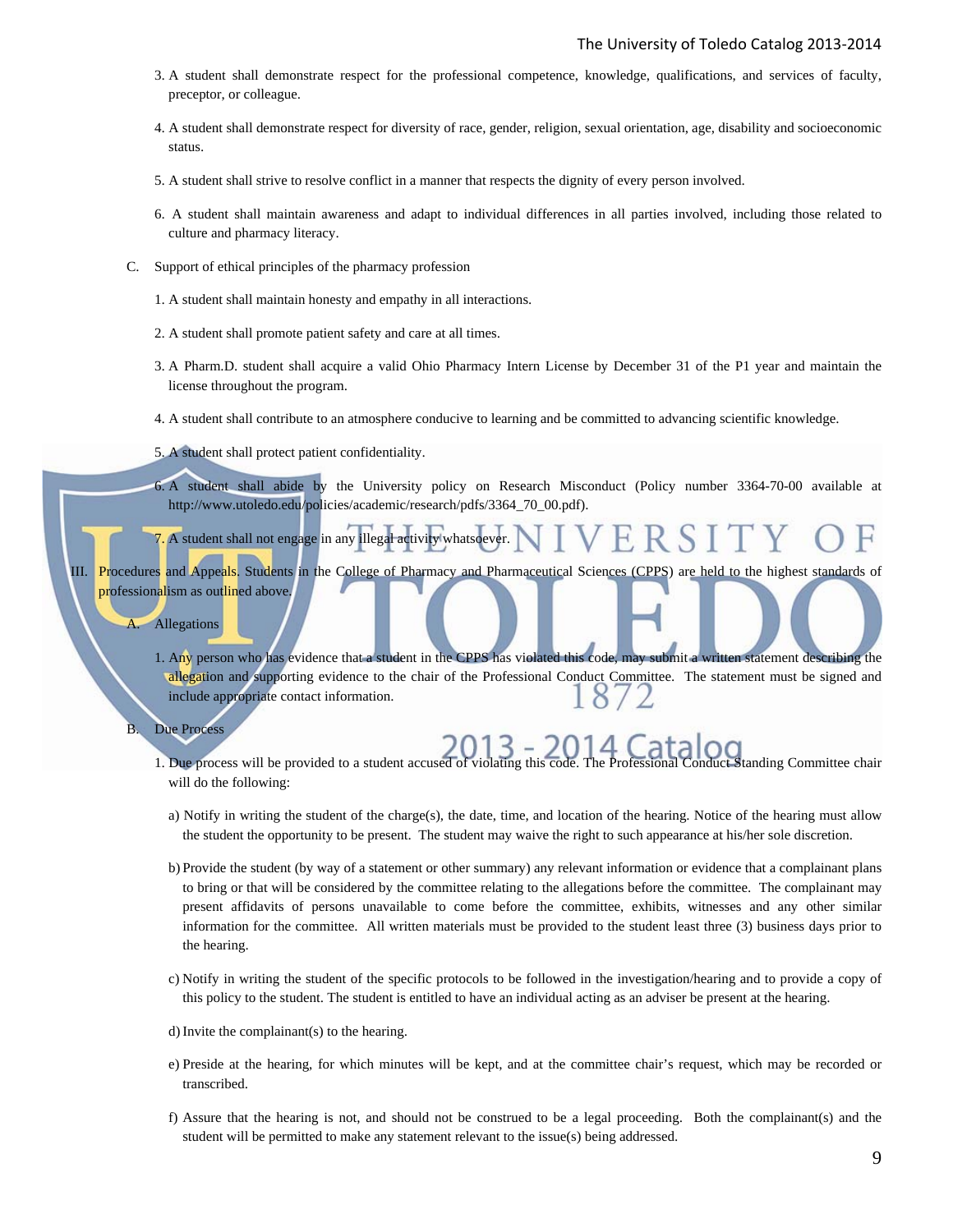#### The University of Toledo Catalog 2013‐2014

- g) Provide the student a full opportunity to present any relevant information to the committee relating to the allegations before the committee. The student may present affidavits of persons unavailable to come before the committee, exhibits, witnesses and any other similar information for the committee to consider. If the student desires to distribute written materials to the committee members, he/she must present them at least three business days prior to the meeting
- h) Make it known that the student is expected to cooperate in the investigation/hearing. The complainant is expected to cooperate in the investigation/hearing and cannot be guaranteed anonymity.
- i) Assure that any decision for student sanctions will be based on the deliberations of the committee. The findings and conclusions shall be provided in a written statement of findings and actions signed by the chair of the committee and delivered via email followed by certified mail to the student (with a copy to the dean of the CPPS) within three business days after the hearing.
- C. Appeal
	- 1. The student may appeal the committee's decision to the dean of the CPPS in writing, requesting a review related to the following that apply: (1) the failure of process; or (2) a review of the evidence concerning the charges and/or sanctions.
		- a) A written request for appeal must be received within ten days following the issuance of the written recommendation, or any further right to appeal is waived.
		- b) The dean of the CPPS may review all of the evidence presented in the hearing; the applicable process matters raised by the student (if any), and the specific concerns about the evidence concerning the charges and/or sanctions.
	- c) After completing such review, the dean of the CPPS may ask for a meeting with the student.
	- d) Upon completion of the review of the appeal, the Dean of the CPPS may choose to uphold or reverse, or modify the committee decision. The Dean shall inform the committee of the outcome. The Dean's decision will be final.
	- e) The dean of the CPPS will inform the student of his decision regarding the appeal within ten days from the date in which the appeal was first filed by the student.
- D. Pendency of Action
	- 1. Generally, implementation of sanctions will be suspended until all appeals made by the student have been exhausted. However, the dean of the CPPS may, in his/her discretion, impose interim suspensions and/or restrictions on the student if the dean of the CPPS believes that the alleged conduct in any way concerns patient and/or public (including faculty and other student) safety, or when dismissal from UTCPPS is a possible sanction.<br>2013 - 2014 Catalog
- E. Sanctions
	- 1. General. A student who has been found guilty of violating this Code will be subject to such sanctions as may be determined by the Professional Conduct Committee and implemented by the dean of the CPPS. General reports on the activities of the Professional Conduct Committee will be provided to faculty, staff and students of the CPPS.
	- 2. Types of Sanctions. The Professional Conduct Committee may impose whatever sanctions they deem appropriate under the circumstances. Sanctions may include:
		- a) Permanent expulsion from the CPPS;
		- b) Suspension from the CPPS for a specified time, or until the Professional Conduct Committee revokes the suspension;
		- c) Loss of credit (i.e., the grade of "F") for any course to which the violation was directly related;
		- d) Restitution to the University, organization, or person of the property, or the monetary value of the property, taken, misappropriated, damaged, destroyed, or otherwise interfered with;
		- e) Probation for a specified time, which shall include removal from, and denial of eligibility for all offices or positions in Pharmacy student government and organizations and University student government;
		- f) Loss of CPPS or University services or privileges, such as the use of the Student Lounge and computing facilities or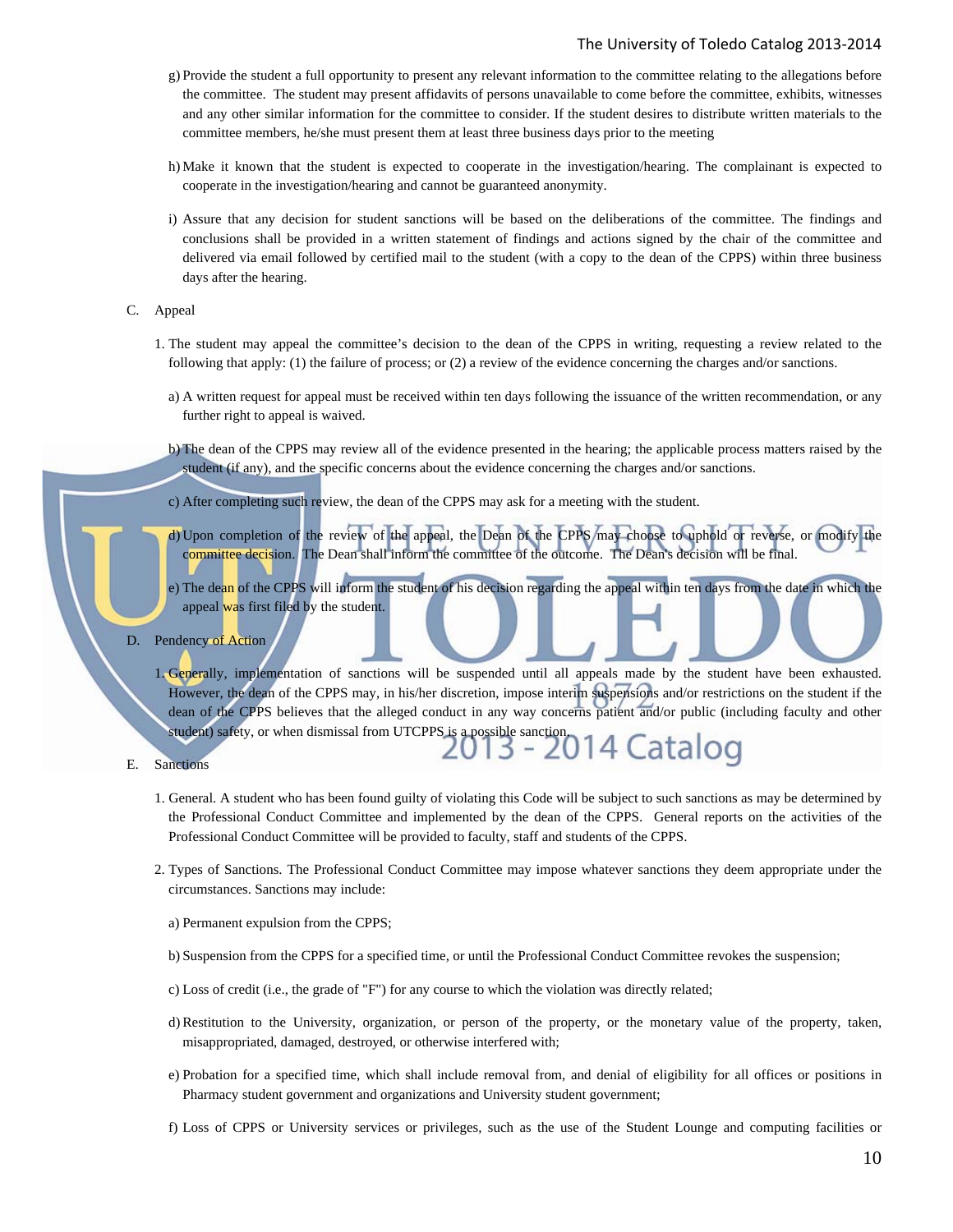University computer facilities, for a specified period of time, so far as consistent with the nature of the violation;

- g) Recommendation to the President and, with his or her approval, to the Board of Trustees, that a granted degree be withdrawn, in the event that a final determination that this Code was violated is not made by the Professional Conduct Committee until after the degree has been awarded;
- h) Any other sanction deemed appropriate by the Professional Conduct Committee;
- i) Any combination of the sanctions listed above.
- F. Interpretation and Revision
	- 1. Any question of interpretation or application of the Student Code of Professional Conduct shall be referred to the chair of the Professional Conduct Committee or his/her designee for final determination.
	- 2. The Student Code of Professional Conduct shall be reviewed for consistency and procedure every 2 years under the direction of the chair of the Professional Conduct Committee.
	- 3. Recommendations for change will be submitted in writing to the chair of the Professional Conduct Committee for final review.

\* modified from The University of Toledo College of Law Code of Student Professional Conduct with permission)

## **Licensure Requirement**

A valid Ohio Intern license is required of all students entering the professional division of the Pharm.D. program. Any P1 student who does not obtain a valid Ohio intern license by December 31st of the P1 year will be withdrawn from all spring semester courses and will not be allowed to register for or take classes until a valid Ohio intern license is obtained. Depending upon the circumstances and length of time needed to resolve the issue, failure to obtain a valid Ohio intern license may result in forfeiture of the student's seat in the P1 class, necessitating reapplication to the professional division.

In addition any student in the professional division of the Pharm.D. program who does not annually renew his/her license before September 15th will be withdrawn from all courses effective immediately. Depending upon the circumstances and length of time needed to resolve the issue, failure to renew an Ohio intern license may result in forfeiture of the student's seat in the Pharm.D. class, necessitating reapplication to the professional division.

All cases of students without a valid Ohio Intern license will be reviewed by the professional conduct committee. The committee will provide its assessment and recommendations to the Dean of the college.

#### 2013 - 2014 Catalog **Academic Performance Standards**

Please refer to the UT Policy web site for additional information on academic policies.

**The Academic Performance Standards as outlined in the current catalog are subject to modifications with immediate implementation to keep pace with changing trends in pharmaceutical education and in accordance with accreditation standards.**

For all undergraduate students in the preprofessional division and in the professional division of the bachelor of science in pharmaceutical sciences, pharmacology/toxicology, medicinal and biological chemistry, pharmaceutics, cosmetic science and pharmacy administration majors in the College of Pharmacy and Pharmaceutical Sciences:

- a) Any student who fails to achieve a semester or cumulative GPA of 2.0 or greater at the end of any semester will automatically be placed on probation.
- b) Any student who fails to achieve a semester or cumulative GPA of 1.0 or greater at the end of any semester will automatically be placed on probation, will undergo a record review by the College of Pharmacy and Pharmaceutical Sciences Academic Performance Committee, and may be suspended (see section on suspension below) from the University without a preliminary probationary semester.
- c) Any student who fails to achieve a semester or cumulative GPA of 2.0 or greater for any two of three consecutive semesters in attendance will undergo a record review by the College of Pharmacy and Pharmaceutical Sciences Academic Performance Committee, and may be suspended (see section on suspension below) from the University.
- d) GPA recalculation for undergraduate courses will be allowed, in accordance with the policies of The University of Toledo.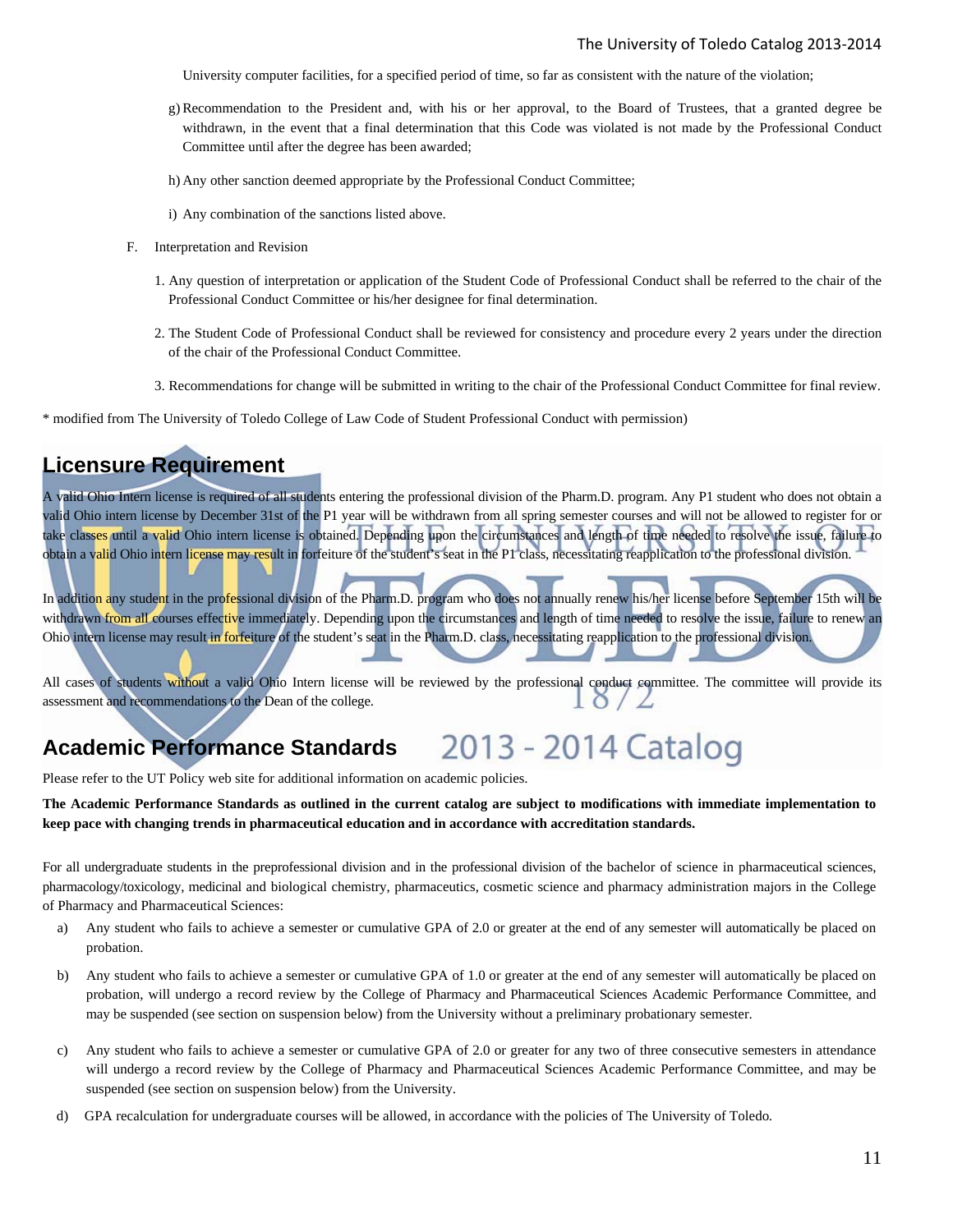For students entering into the professional division (P1-P2) of the B.S.P.S. Pharm.D. major program:

- a) Students must maintain a cumulative pharmacy core-curriculum GPA of 3.0. Beginning in the first year of the professional division, students whose semester or cumulative pharmacy core-curriculum (see below) GPA falls below 3.0 will be given an academic warning. A student with two of three consecutive semesters with a semester or cumulative pharmacy core-curriculum GPA of less than 3.0 will be placed on probation and undergo a record review by the College of Pharmacy and Pharmaceutical Sciences Academic Performance Committee that may result in dismissal from the Pharm.D. program.
- b) A grade below a C (2.0) in any pharmacy core-curriculum course is unsatisfactory and will not be considered a passing grade for the course in the Pharm.D. curriculum (i.e., courses for which grades of less than a C are earned must be repeated).
- c) GPA recalculation for undergraduate courses will be allowed, in accordance with the policies of The University of Toledo.
- d) To assure matriculation into the post B.S.P.S. portion (P3-P4) of the Pharm.D. curriculum, students must have an undergraduate cumulative pharmacy core-curriculum GPA of 3.0 or better and earned a C or better in all pharmacy core-curriculum courses. Students failing to achieve these two requirements will undergo a record review by the College of Pharmacy and Pharmaceutical Sciences Academic Performance Committee that, if it does not result in the student's dismissal from the Pharm.D. program, will most likely result in the student needing to enhance his/her undergraduate academic performance prior to being matriculated into the post B.S.P.S. portion (P3-P4) of the Pharm.D. curriculum.

For students entering the post B.S.P.S. portion **(**P3-P4) of the Pharm.D. curriculum:

- a) Students must maintain a pharmacy core-curriculum cumulative GPA of 3.0. Beginning in the Fall semester of the P3 year, students whose semester pharmacy core-curriculum GPA falls below 3.0, but who maintain a cumulative pharmacy core-curriculum GPA of 3.0 or higher will be given an academic warning. Students whose pharmacy core-curriculum cumulative GPA falls below 3.0 will be placed on probation and allowed one semester to restore their cumulative pharmacy core-curriculum GPA to a level of 3.0 or better. A student with two or more consecutive semesters of either a pharmacy core-curriculum semester GPA (this may include P2 Spring semester, but will not include the P3 Summer Semester) or cumulative pharmacy core-curriculum GPA of less than 3.0 will undergo a record review by the College of Pharmacy and Pharmaceutical Sciences Academic Performance Committee that may result in dismissal from the Pharm.D. program. *The pharmacy corecurriculum cumulative GPA for the P3-P4 years will be computed beginning from the first semester of the post-bachelor of science in pharmaceutical sciences course work and will include all post-B.S.P.S.-level pharmacy courses and pharmacy approved electives (those listed below or those preapproved by College of Pharmacy and Pharmaceutical Sciences Curriculum Committee).*
- b) A grade below a C (2.0) in any pharmacy core-curriculum course is unsatisfactory and will not be considered a passing grade for the course in the Pharm.D. curriculum (i.e., courses for which grades of less than a C are earned must be repeated).

c) Refer to "Experiential Performance Standards" for policies concerning students who fail to pass an Advanced Pharmacy Practice Experience (APPE). A grade of "Unsatisfactory" in any APPE will not have a negative impact on a student's post baccalaureate GPA, however.

#### d) **GPA RECALCULATION POLICY FOR REPEATED COURSES IN THE POST-BACCALAUREATE COMPONENT (P3-P4) OF THE PHARM.D. PROGRAM:**

Students within the P3-P4 years of the Pharm.D. program who have retaken a course and earned a higher grade may petition to have the first grade excluded from grade point average computation. **However, no grade is removed or erased from a transcript by retaking a course and having the GPA recalculated.** 

Credit will only be awarded once for repeated courses. All course grades for all attempts will appear on the student's official transcript regardless of whether the grade has been deleted. **If a grade has been deleted, that grade will not be used in determining the UT grade point average.** However, all grades, including those for repeated courses, will be included in the determination of eligibility for graduation honors, fellowships, or other distinctions awarded on the basis of GPA. A copy of the approved petition will become part of the student's permanent record file.

#### **A student may petition to have a grade of less than B (<3.00) for required P3-P4 level non-Advanced Pharmacy Practice Experience (APPE) courses\* excluded from UT GPA computation under the following conditions:**

1. Before petitioning, a student must have retaken the **same course** (or the renumbered substitute for that course) in the same department at The University of Toledo and earned a grade of B (3.00) or higher in the course retaken. If a grade of B (3.00) or higher is not earned when the course is retaken, grades from both attempts will be included in the GPA calculation.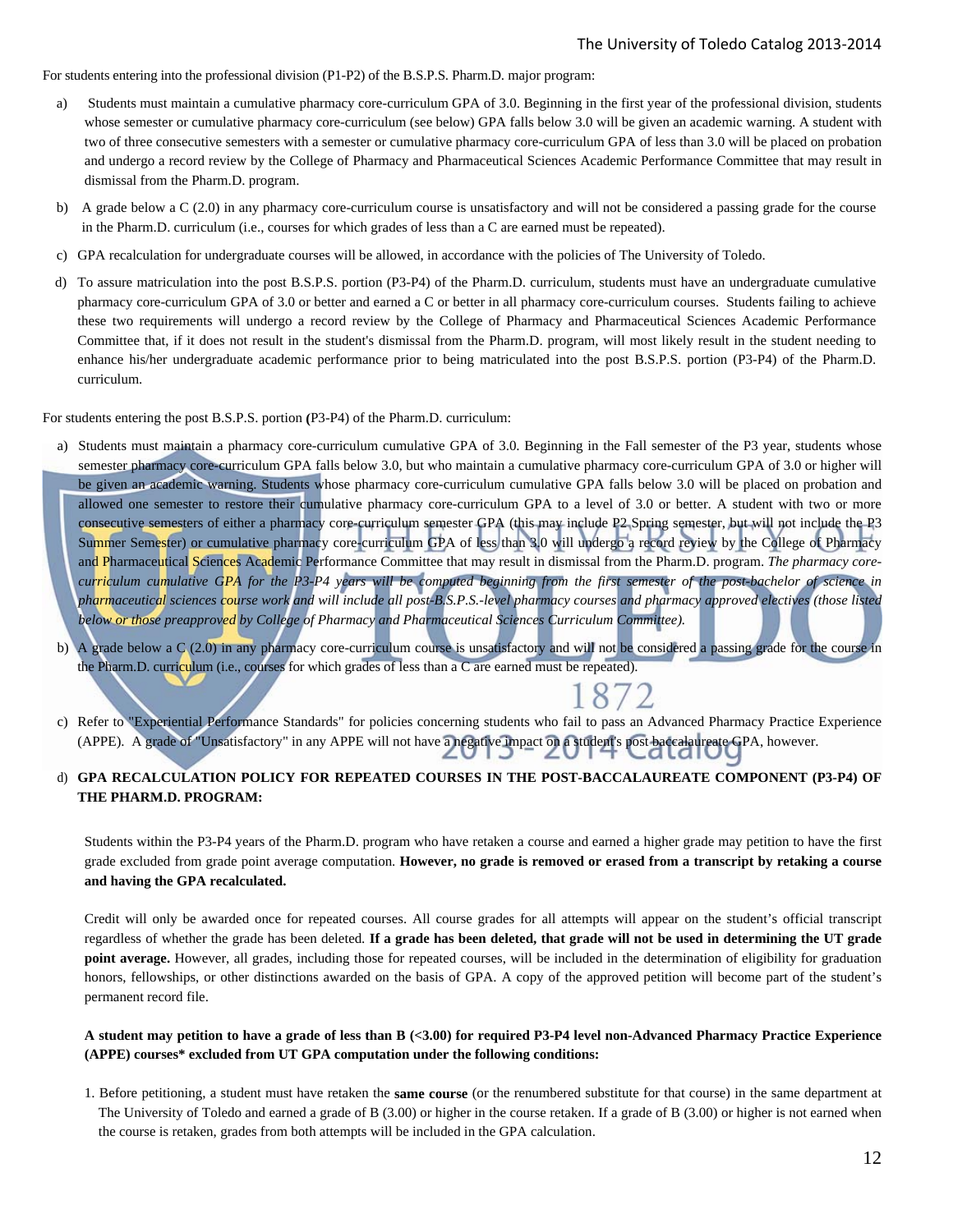- 2. No more than two courses, regardless of credit hours, may be deleted from the student's transcript.
- 3. This policy applies only to the first recorded grade in a course that a student has repeated.
- 4. If a student retakes three or more courses, he/she may elect which courses to petition for GPA recalculation. Once the petition is approved, the choice of courses is final and may not be changed.
- 5. A course may only be petitioned once for GPA recalculation.

**\*Required P3-P4 Level Non-APPE Courses** 

6. The GPA recalculation allowances provided by this policy are in addition to any GPA recalculation allowances that students may have used during the baccalaureate portion of their Pharm.D. program.

| $\cdot$ Required F $\sigma$ -F $\theta$ Lever Non-AFF E Courses |           |           |           |           |           |
|-----------------------------------------------------------------|-----------|-----------|-----------|-----------|-----------|
| MBC 5300                                                        | PHPR 5300 | PHPR 6120 | PHPR 6160 | PHPR 6280 | PHPR 6610 |
| MBC 6320                                                        | PHPR 6070 | PHPR 6130 | PHPR 6250 | PHPR 6310 | PHPR 6920 |
| PHCL 6320                                                       | PHPR 6080 | PHPR 6140 | PHPR 6260 | PHPR 6340 |           |

e) Graduation requirements for Doctor of Pharmacy: Must have a cumulative post-baccalaureate GPA of 3.0 or better and earned a "C" or better in all post-baccalaureate pharmacy core-curriculum courses.

## **Suspension**

Suspension from the College of Pharmacy and Pharmaceutical Sciences (CPPS) may occur after review of academic performance by the Academic Performance Committee (APC). Suspension is from the University. The period of suspension is at least one semester, exclusive of the summer terms. A student who is suspended may appeal the APC decision to the dean. A student who serves the suspension must petition for readmission, in writing, at least five weeks prior to the beginning of the semester to which the petition is directed. If the petition is accepted, the college will determine the conditions under which the student will be permitted to re-enroll. If a student is readmitted and does not perform satisfactorily, permanent dismissal from the College of Pharmacy and Pharmaceutical Sciences may result. A student who is on academic or disciplinary probation or suspension will be required to relinquish the duties of any office in the College of Pharmacy and Pharmaceutical Sciences organizations until the student is in "good academic standing," as defined below.

```
If a student is suspended, and therefore is ineligible to attend classes in a subsequent semester, that student must drop all of the courses for that 
semester.
```
## **Dismissal**

Dismissal from the College of Pharmacy and Pharmaceutical Sciences (CPPS) may occur after review of academic performance by the Academic Performance Committee (APC). Dismissal is from the CPPS and, depending on the circumstances, not necessarily from the University. A student who is dismissed may petition the dean for readmission. If the petition is accepted, the college will determine the conditions under which the student will be permitted to re-enroll. If a student is readmitted and does not perform satisfactorily, permanent dismissal from the College of Pharmacy and Pharmaceutical Sciences may result.

## **Good Standing**

The College of Pharmacy and Pharmaceutical Sciences defines "good academic standing" in the following manner:

- a) For all preprofessional students, and professional division students in the bachelor of science in pharmaceutical sciences program (pharmacology/toxicology, medicinal and biological chemistry, pharmaceutics and pharmacy administration majors): a minimum cumulative GPA of 2.0 and a minimum GPA of 2.0 for the semester.
- b) For all P1 and P2 professional division students in the Pharm.D. program: a minimum cumulative pharmacy core-curriculum GPA of 3.0 and a minimum GPA of 3.0 for the semester.
- c) For students in the post-baccalaureate portion of the Pharm.D. program: a minimum pharmacy core-curriculum semester and cumulative GPA of 3.0.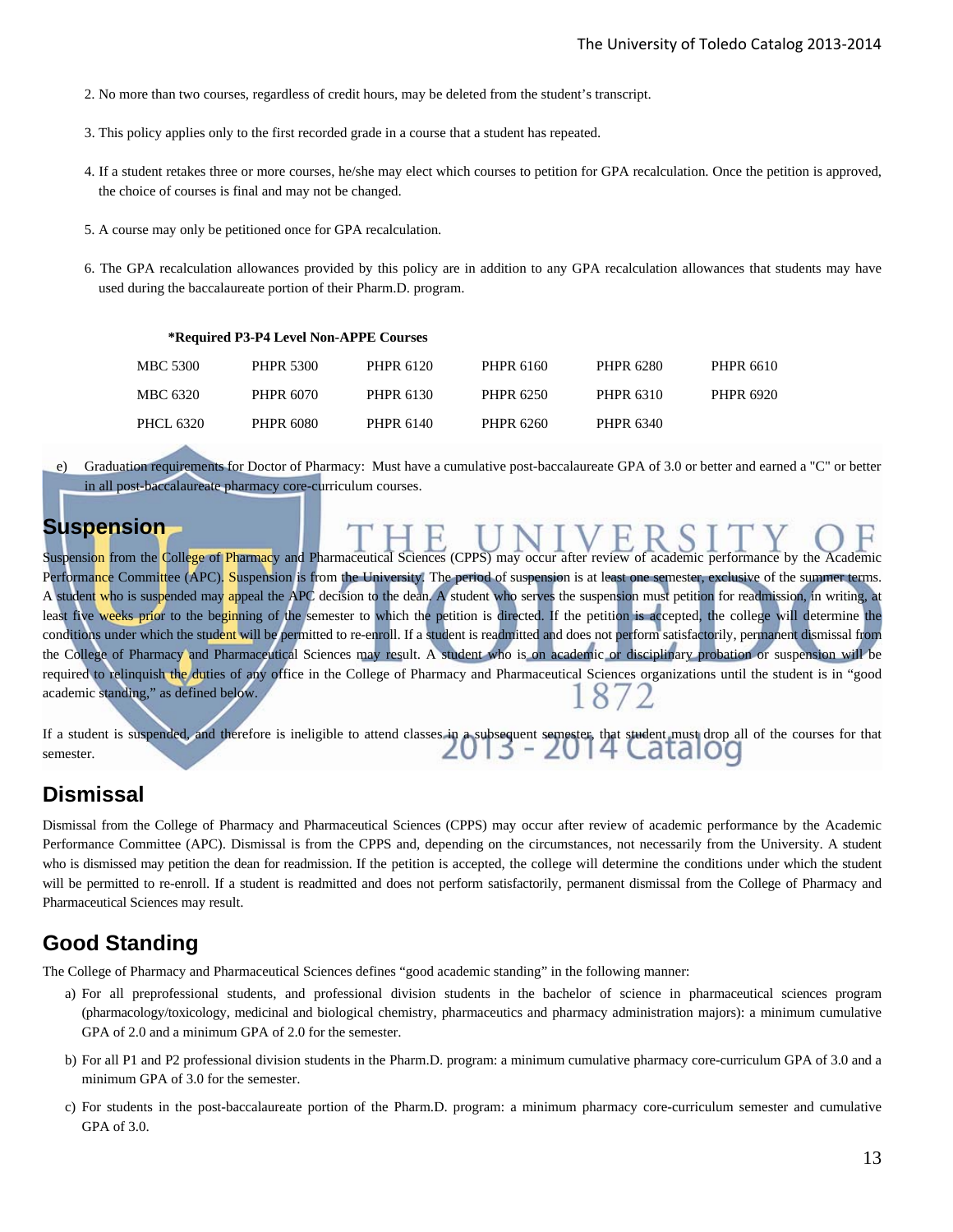## **Pharmacy Core-Curriculum**

Undergraduate core-curriculum courses taught in the College of Pharmacy and Pharmaceutical Sciences beginning in the P1 year of the Pharm.D. professional division:

MBC 3310, 3320, 3550, 3560, 3800, 3850 and 4300 PHCL 3700, 3720, 4700 and 4720 PHPR 3070, 3080, 3130, 3140, 3260, 3920, 3930, 4070, 4080, 4130, 4140, 4160, 4330, 4520, 4920 and 4930

Post-B.S.P.S. core-curriculum courses taught in the College of Pharmacy and Pharmaceutical Sciences beginning in the P3 year of the Pharm.D. professional division:

MBC 5300 and 6320 PHCL 6320 PHPR 5300, 6070, 6080, 6120, 6130, 6140, 6160, 6250, 6260, 6280, 6310, 6340, 6610 and 6920

Any approved Pharm.D. electives. Additional graduate level electives may be considered but must be preapproved by the College of Pharmacy and Pharmaceutical Sciences Curriculum committee.

## **Experiential Performance Standards**

The experiential series allows students to gain an appreciation of the role of the pharmacist through visiting actual pharmacy practice sites and participating in direct patient care activities. Throughout the course of the experiential series each student will be required to complete a number of health and regulatory requirements. These regulatory requirements must be originally completed and kept up to date at all times in order to remain in the experiential program. These requirements may include immunizations and other certain health documentation as well as licensures, certifications and background checks.

Specific details regarding the above requirements will be provided to all students upon admission into the Pharm.D. Program and throughout the experiential series. Additional requirements and expectations will be included in the experiential manual. The experiential manual will be made available to all students on an annual basis. Students are responsible for reading, understanding and adhering to **all** policies and procedures outlined therein. All students in the professional division of the Pharm.D. program will be required to successfully complete the IPPE series and have a curricular GPA at or above 3.0 prior to beginning APPEs. 1872

## **Student Grievances**

# 2013 - 2014 Catalog

Student complaints specifically related to Accreditation Council for Pharmacy Education (ACPE) standards should be submitted on the appropriate form to the College of Pharmacy and Pharmaceutical Sciences Office of Student Affairs (Wolfe Hall Room 1227 or Wolfe Center, Heath Education Building 155) in care of the associate dean for student affairs. Forms and a copy of the ACPE standards are available in the Office of Student Affairs and on the college website. Students can also find the ACPE standards at the ACPE web site. The associate dean will meet with the dean of the College to review the complaint and consult with the student complainant and individuals involved. A formal response will be issued by the dean. If the issue is not resolved at the College level, the student complainant can submit the complaint directly to ACPE. In addition, a student may submit a complaint directly to ACPE without submission to the College. See http://www.acpe-accredit.org/complaints/default.asp for more information.

Student issues or complaints regarding specific courses should be resolved via discussion with the course instructor. If further resolution is required, the departmental chair should be consulted. Please refer to the UT Policy web site for additional information on academic policies.

## **College Level Examination Program Credit (CLEP)**

The College of Pharmacy and Pharmaceutical Sciences grants up to a maximum of 30 semester CLEP credits. Credits earned in the natural sciences and mathematics section of the CLEP examination will count toward the degree as free electives, but do not replace the requirement for any specific course in biology, chemistry, physics or mathematics. Credits earned with other sections of the CLEP examination will count only toward meeting other general education requirements.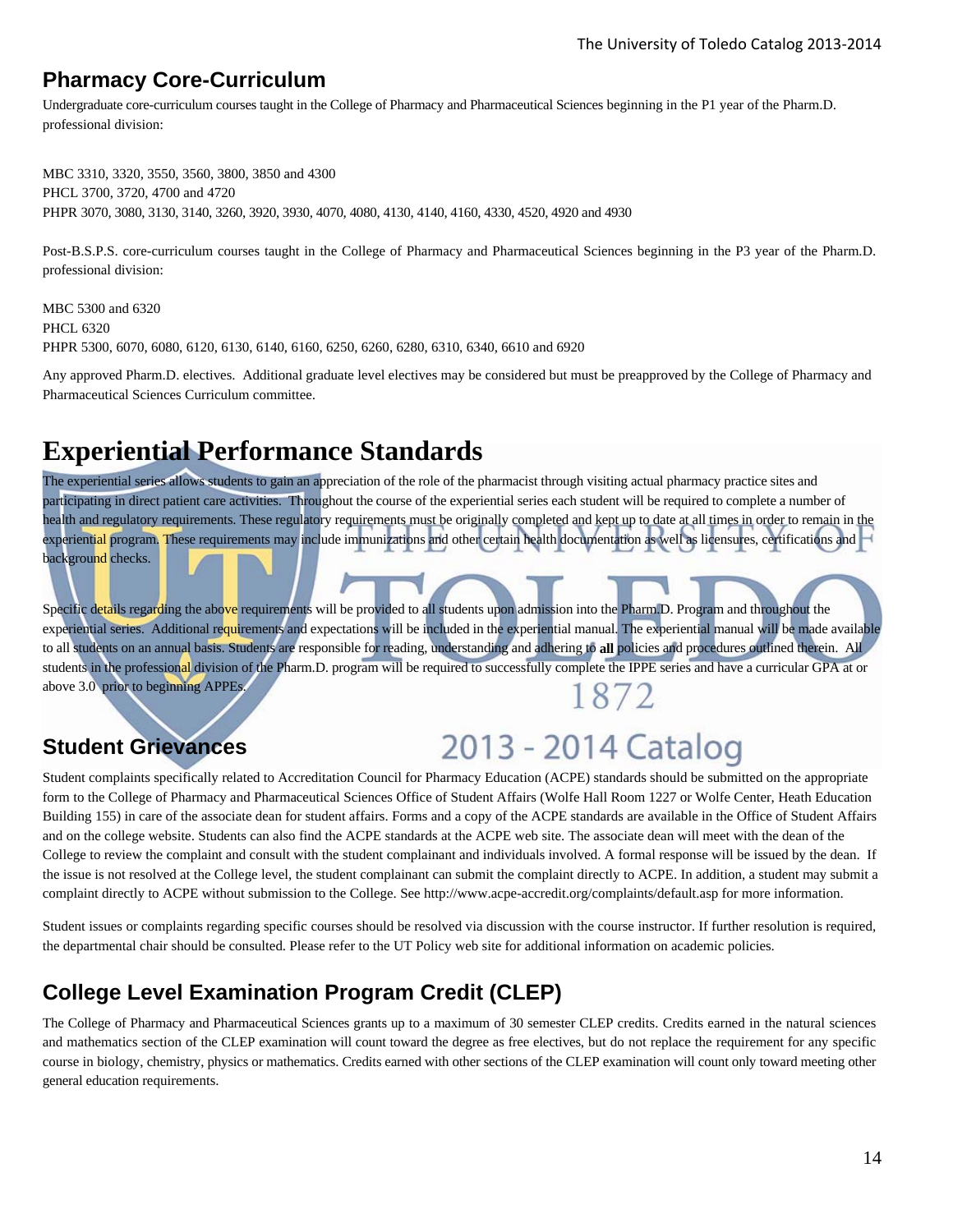## **Credit by Exam**

Refer to the University General Academic Policies for Credit by Exam policies that apply to all students.

## **Criteria for Class Standing in the College of Pharmacy and Pharmaceutical Sciences**

**Year Criteria** 

First (PP1) Earned less than 30 semester hours.

- Second (PP2) Earned at least 30 semester hours, have a UT GPA of 2.5 or greater and enrolled for or completed organic chemistry, physics and functional anatomy and pathophysiology.
- Third (P1) Earned at least 63 semester hours and officially accepted into the professional division.

## **Undergraduate and Professional Programs of Study**

Note: The student is responsible for the correct selection of the program of study each semester and for the fulfillment of the requirements given here. Although advisers will assist wherever possible, the final responsibility rests with the student. The College of Pharmacy and Pharmaceutical Sciences reserves the right to change its policies and procedures at any time. These changes will be binding on the date they are approved by faculty action. Courses taken at other colleges of pharmacy will not substitute for required professional division courses. The only pharmacy courses a preprofessional student is permitted to take through the College of Pharmacy and Pharmaceutical Sciences are PHPR 1000 and 2040 and PHCL 2220, 2600 and 2620. Only students admitted to the professional division will be allowed to take 3000- or 4000-level courses in the college.

## **Degree Requirements**

**The curriculum as outlined in the current catalog is subject to modifications with immediate implementation to keep pace with changing trends in pharmaceutical education and in accordance with accreditation standards.** 

# **Bachelor of Science in Pharmaceutical Sciences Degree Requirements**

In response to the increasing demand for scientists, researchers, administrators, and professional sales representatives in the pharmaceutical fields, The University of Toledo College of Pharmacy and Pharmaceutical Sciences offers the bachelor of science in pharmaceutical sciences degree program as one of the first in Ohio. The bachelor of science in pharmaceutical sciences degree is a four-year baccalaureate program. Pharmaceutical sciences represent the collective basic sciences that underlie pharmacy. There are five majors under this degree program – medicinal and biological chemistry, pharmacology/toxicology, pharmaceutics, cosmetic science, and pharmacy administration.

This degree program is designed for students who wish to pursue careers related to the pharmaceutical industry, pharmaceutical science and research, pharmacy administration and sales, the biomedical industry, the personal products industry, forensic science, as well as health-care administration. It also prepares students to pursue graduate studies or enter professional schools including medicine, dentistry, law and physician assistant programs.

## **General Program Requirements**

A minimum of 126 semester hours is required for graduation with all the bachelor of science in pharmaceutical sciences non-Pharm.D. majors.

## **Double Major within the BSPS Program Requirements**

- All program requirements for both majors have to be successfully fulfilled.
- Internship for both majors should be taken at different semesters.
- A minimum of 150 semester hours for any dual majors is required. For MBC and PTOX dual majors, a minimum of 39 major elective hours is required.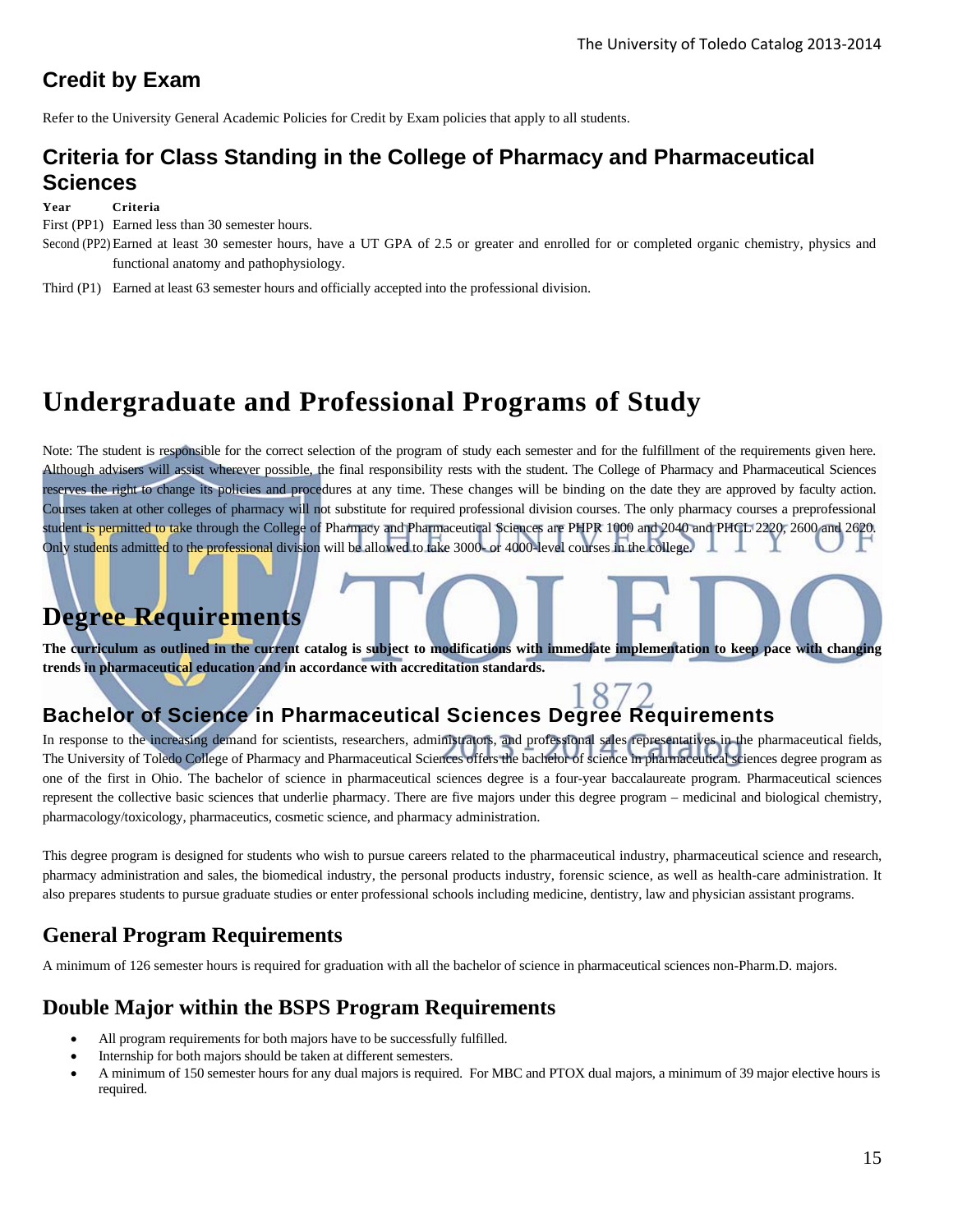## **Preprofessional Division Requirements**

In the preprofessional division, the first two years of the bachelor of science in pharmaceutical sciences program, students will be broadly trained in the arts, humanities and social sciences – although the natural sciences will receive emphasis. The curriculum of the preprofessional division of the College of Pharmacy and Pharmaceutical Sciences is similar for the Pharm.D. and the B.S.P.S. degrees.

#### **First Year**

#### *First Semester*

| BIOL 2150 |  |  |  |
|-----------|--|--|--|
| BIOL 2160 |  |  |  |
| CHEM 1230 |  |  |  |
| CHEM 1280 |  |  |  |
| MATH 1750 |  |  |  |
|           |  |  |  |
|           |  |  |  |

#### *Second Semester*

| BIOL 2170                                                      |      |  |  |  |
|----------------------------------------------------------------|------|--|--|--|
| <b>BIOL</b>                                                    | 2180 |  |  |  |
| CHEM 1240                                                      |      |  |  |  |
| CHEM 1290                                                      |      |  |  |  |
|                                                                |      |  |  |  |
| UT Gen Ed Requirement (ENGL 1130 or equivalent) <sup>*</sup> 3 |      |  |  |  |

#### **Second Year**

| <b>First Semester</b> |                        |                                                             |                     |  |
|-----------------------|------------------------|-------------------------------------------------------------|---------------------|--|
| <b>CHEM</b>           | 2410                   |                                                             |                     |  |
| CHEM                  | 2460                   |                                                             |                     |  |
| PHCL                  | 2600                   |                                                             | UNIVERSITY OF       |  |
| <b>PHYS</b>           | 1750                   | Introduction to Physics or equiv 4                          |                     |  |
| <b>PHPR</b>           | 2040                   |                                                             |                     |  |
|                       |                        |                                                             |                     |  |
|                       |                        | UT Gen Ed Requirement (Diversity/Multicultural)* 3          |                     |  |
|                       | <b>Second Semester</b> |                                                             |                     |  |
| <b>CHEM</b>           | 2420                   |                                                             |                     |  |
| <b>CHEM</b>           | 2470                   |                                                             |                     |  |
| PHCL                  | 2620                   |                                                             |                     |  |
| <b>BUAD</b>           | 1010                   |                                                             |                     |  |
|                       |                        |                                                             |                     |  |
|                       |                        | UT Gen Ed Requirement (Humanities/Fine Arts) <sup>*</sup> 3 |                     |  |
|                       |                        | UT Gen Ed Requirement (Humanities/Fine Arts)** 3            | 2013 - 2014 Catalog |  |
|                       |                        |                                                             |                     |  |

#### \* Suggested sequence

\*\*Select a course that will simultaneously fulfill a UT diversity studies Gen Ed Curriculum requirement.

# For Bachelor of Science in Pharmaceutical Sciences Cosmetic Science Major Only

## **Bachelor of Science in Pharmaceutical SciencesProfessional Division Requirements**

In the professional division of the bachelor of science in pharmaceutical sciences degree program, the last two years of the program, advanced courses of study and internship in each major lead to a unique concentration in the pharmaceutical fields. Admission requirements are listed under General Criteria for Admission to the professional divisions.

## **Cosmetic Science (PHCS) Major**

This major is organized around the theme of cosmetic and personal care product formulation design, broadly defined to include the theory, formulation, manufacture and stability of therapeutic ingredient incorporation into a patient acceptable product dosage form which is palatable, eye appealing, stable and therapeutically effective.

#### **Cosmetic Science Professional Division Curriculum**

All requirements listed below must be fulfilled with a minimum of 126 semester hours required for graduation.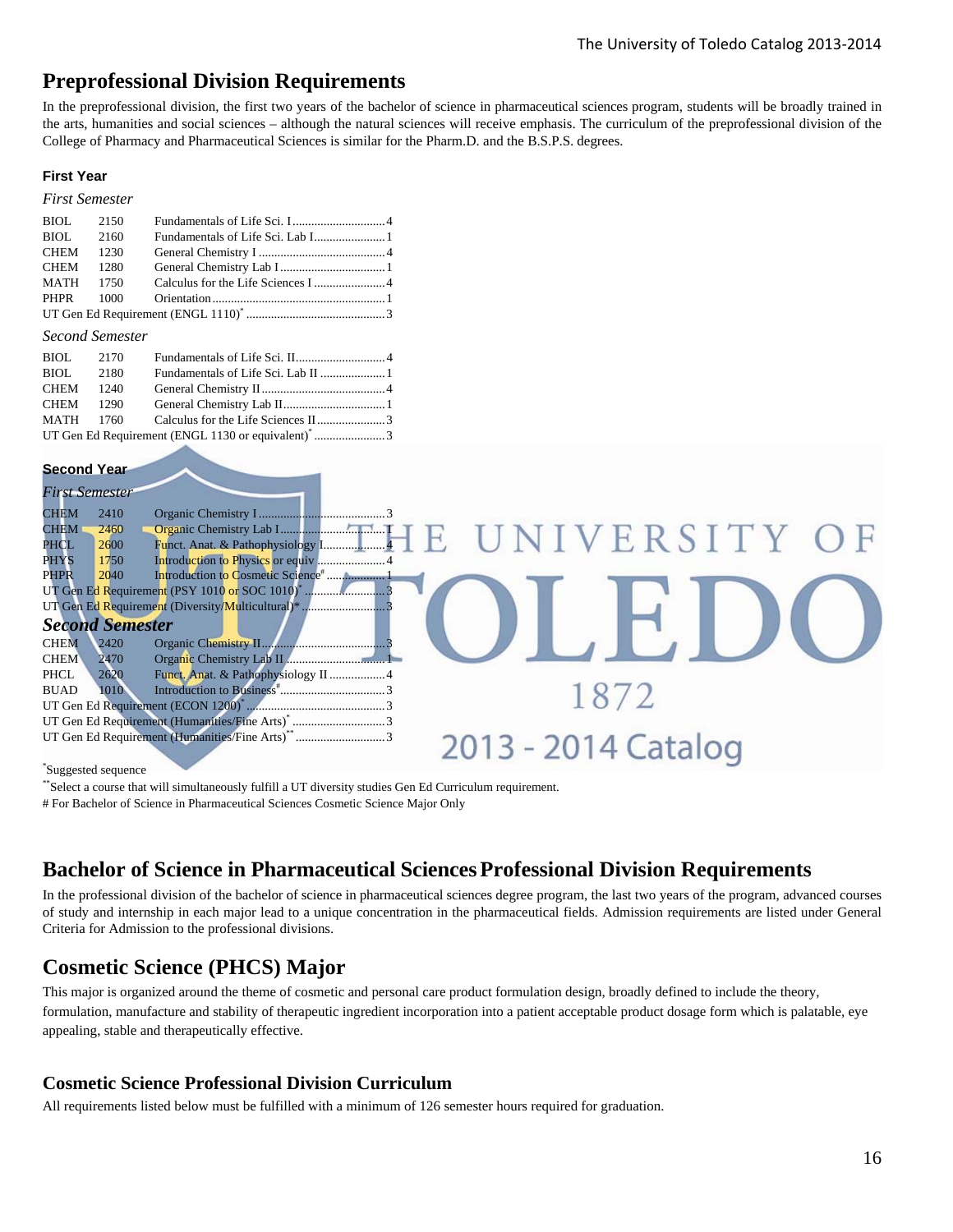#### **P1 Year**

| <b>Fall Semester</b> |      |                                  |  |
|----------------------|------|----------------------------------|--|
| <b>PHPR</b>          | 3010 |                                  |  |
| <b>PHPR</b>          | 3020 |                                  |  |
| <b>PHCL</b>          | 3700 |                                  |  |
| <b>MBC</b>           | 3550 |                                  |  |
| <b>MBC</b>           | 3330 | Techniques in Pharmaceutical and |  |
|                      |      |                                  |  |
| <b>MBC</b>           | 3340 | Techniques in Pharmaceutical and |  |
|                      |      |                                  |  |

#### *Spring Semester*

| PHPR       | 3030 |  |
|------------|------|--|
| PHPR       | 3040 |  |
| MBC        | 3560 |  |
| <b>MBC</b> | 3800 |  |
| MBC        | 3850 |  |
|            |      |  |

#### *Summer Semester*

| <b>PHPR</b> | 4880 |  |  |
|-------------|------|--|--|
|-------------|------|--|--|

#### **P2 Year**

| <b>Fall Semester</b>                                    |
|---------------------------------------------------------|
| <b>PHPR</b><br>4160                                     |
| <b>PHPR</b><br>4730                                     |
| <b>PHPR</b><br>4740                                     |
| ECON<br>1150                                            |
| UNIVERSITY O                                            |
|                                                         |
|                                                         |
| Spring Semester                                         |
| <b>PHPR</b><br>4750                                     |
| <b>PHPR</b><br>4760                                     |
| <b>BUAD</b><br>3010                                     |
|                                                         |
|                                                         |
|                                                         |
|                                                         |
| <sup>1</sup> Choose from Cosmetic Science Elective list |
|                                                         |

## **Cosmetic Science Electives**

Cosmetic Science Electives<br>A total of 5 hours of course work must be selected from the list of elective courses below. Other electives require approval of the Cosmetic Science adviser.

| PHCL        | 4250 | Pharmacology & Toxicology of          |  |
|-------------|------|---------------------------------------|--|
|             |      |                                       |  |
| <b>PHPR</b> | 4900 | Honors Seminar Pharmacy Practice1-3   |  |
| <b>PHPR</b> | 4910 |                                       |  |
| <b>PHPR</b> | 4960 | Honors Thesis in Pharmacy Practice2-5 |  |
| <b>CHEM</b> | 3730 |                                       |  |
| <b>CHEM</b> | 3740 |                                       |  |
| <b>ECON</b> | 4750 |                                       |  |
| <b>MBC</b>  | 4380 |                                       |  |
| <b>MATH</b> | 2600 |                                       |  |
| HEAL        | 2800 |                                       |  |
| BIOL        | 3030 |                                       |  |
| BIOL        | 3040 |                                       |  |
|             |      |                                       |  |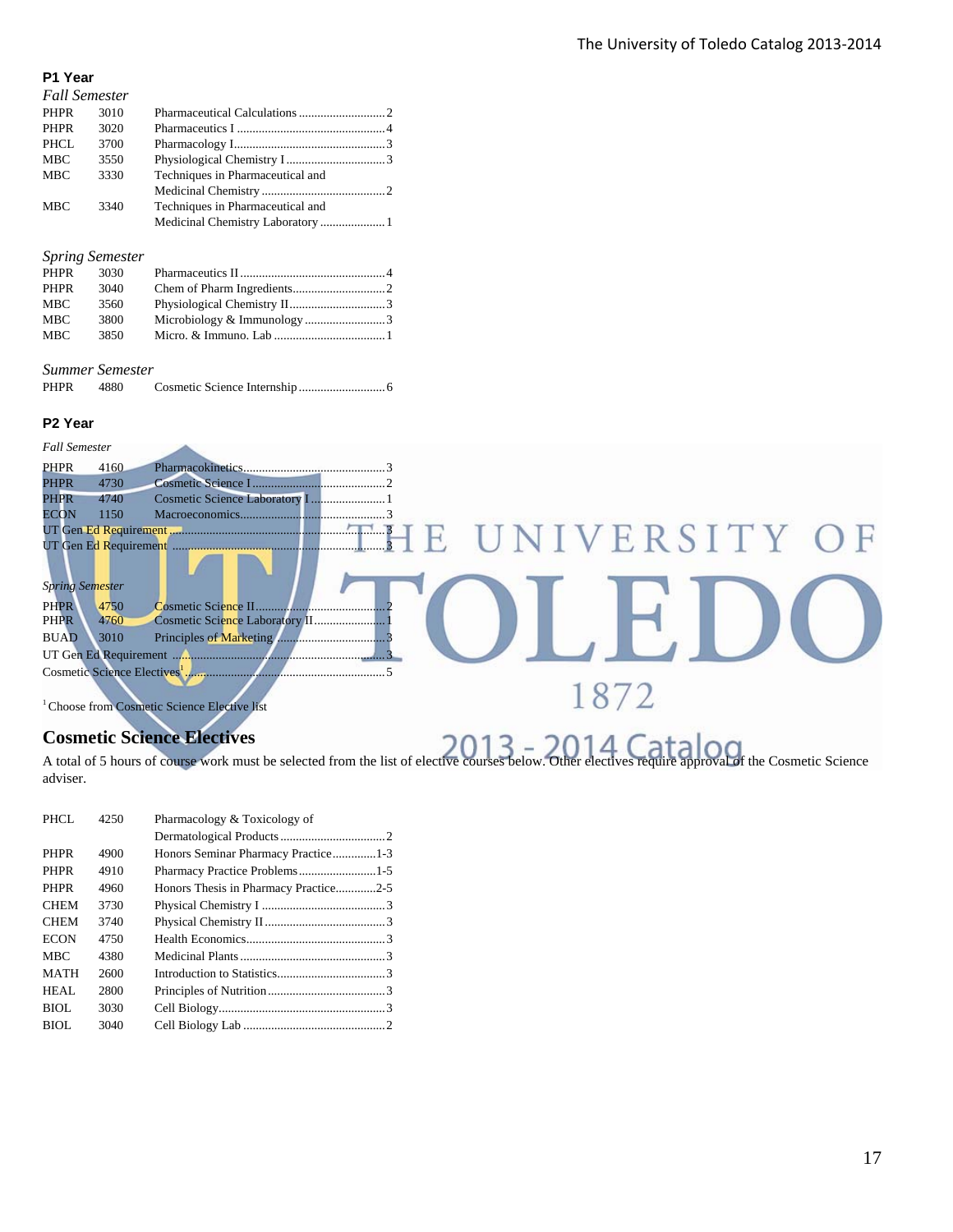## **Medicinal and Biological Chemistry (MBC) Major**

Medicinal and biological chemistry is an interdisciplinary science. This major focuses on synthetic organic chemistry, biochemistry, molecular biology, biotechnology, pharmacology and pharmaceutical chemistry underlying the design, synthesis and development of drugs.

#### **Medicinal and Biological Chemistry Professional Division Curriculum**

All requirements listed below must be fulfilled with a minimum of 126 semester hours required for graduation.

#### **P1 Year**

| <b>MBC</b>                  | 3310 |                                  |  |
|-----------------------------|------|----------------------------------|--|
| <b>MBC</b>                  | 3330 | Techniques in Pharmaceutical and |  |
|                             |      |                                  |  |
| <b>MBC</b>                  | 3340 | Techniques in Pharmaceutical and |  |
|                             |      |                                  |  |
| PHCL                        | 3700 |                                  |  |
| <b>MBC</b>                  | 3550 |                                  |  |
|                             |      |                                  |  |
| Major Elective <sup>2</sup> |      |                                  |  |

#### *Second Semester*

| <b>MBC</b><br>3320                                                      |                     |
|-------------------------------------------------------------------------|---------------------|
| $_{\rm MBC}$<br>3560                                                    |                     |
| 3730<br>PHCL                                                            |                     |
|                                                                         | UNIVERSITY OF       |
|                                                                         |                     |
|                                                                         |                     |
| P2 Year<br><b>First Semester</b><br>MBC<br>4710                         |                     |
|                                                                         |                     |
| MBC Laboratory or Major Elective (Recommend MBC 4880) <sup>1</sup> 1-10 |                     |
| <b>Second Semester</b>                                                  |                     |
| 4780<br>MBC                                                             | 2013 - 2014 Catalog |

<sup>1</sup>The MBC major requires that 3 semester hours of laboratory instruction be taken at the 3000 level or higher in a course taught by the MBC Department. Completion of 3 semester hours of any of the following courses will satisfy this requirement: MBC 3880, MBC 4850, MBC 4870, MBC 4880, MBC 4900, MBC 4950, or MBC 4960. MBC 3850 Microbiology & Immunology Lab, 1 semester hour credit does not satisfy this requirement *unless* it is taken with an additional 2 credit hours of any of the other approved laboratories listed above.

<sup>2</sup>To be chosen from the MBC electives list.

 ${}^{3}$ MBC 4720, Advances in Drug Design, when offered, will also fulfill the requirement.<br> ${}^{4}$ Internship can be taken in the summar before the P2 year. The internship sites required

Internship can be taken in the summer before the P2 year. The internship sites require an average 3.0 GPA in all chemistry related courses (MBC 3310, MBC 3320, MBC 3550 and MBC 3560).

#### **MBC Electives**

A total of 21 hours of course work must be selected from the list of elective courses below. Other electives require approval of the MBC adviser.

| BIOL        | 3010 |  |
|-------------|------|--|
| BIOL        | 3020 |  |
| BIOL        | 3030 |  |
| <b>BIOL</b> | 3040 |  |
| BIOL        | 4010 |  |
| BIOL        | 4030 |  |
| BIOL        | 4050 |  |
| BIOL        | 4110 |  |
| <b>BIOL</b> | 4330 |  |
| <b>CHEM</b> | 3310 |  |
|             |      |  |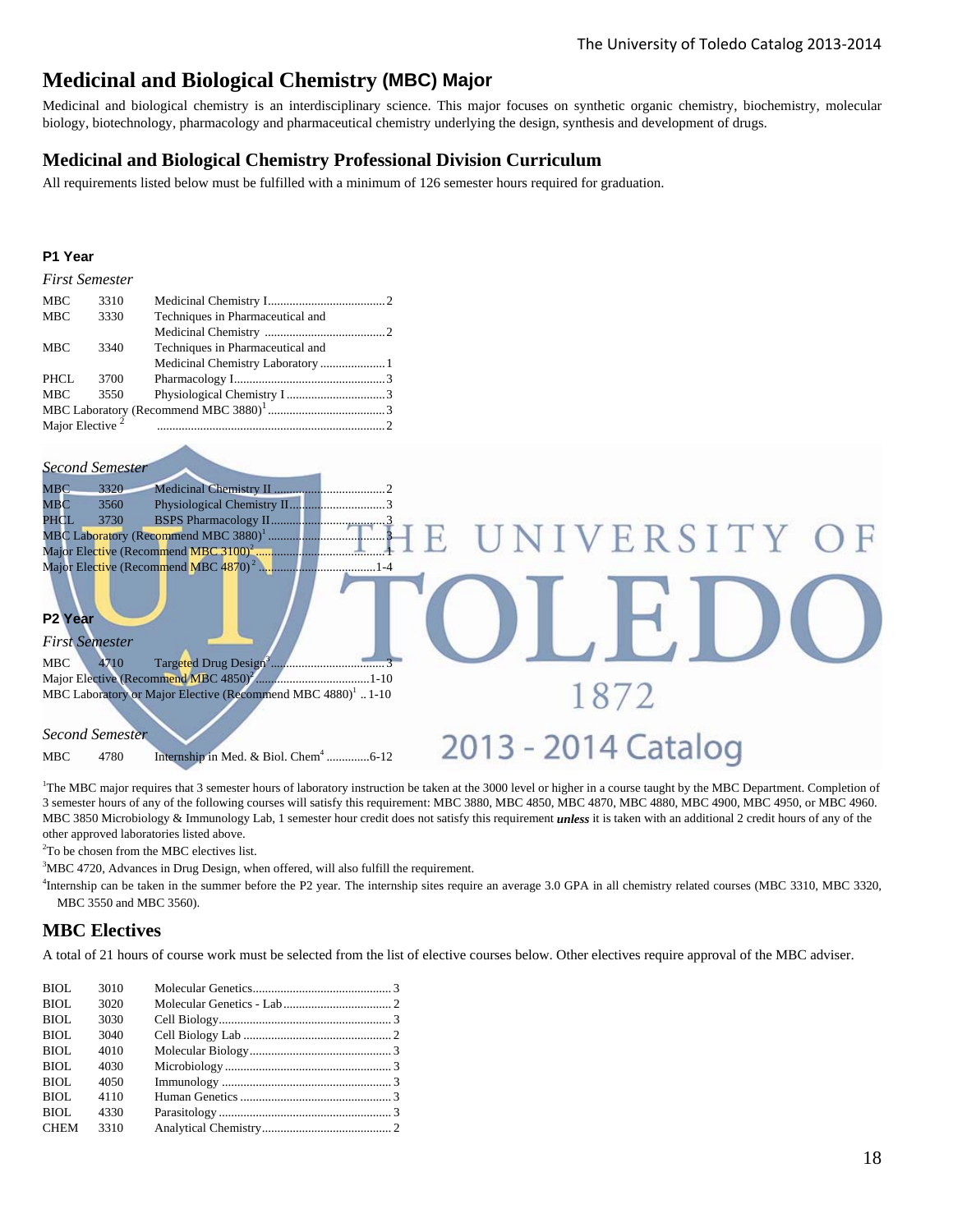| <b>CHEM</b>   | 3360 |                                                                                          |
|---------------|------|------------------------------------------------------------------------------------------|
| <b>CHEM</b>   | 3560 |                                                                                          |
| <b>CHEM</b>   | 3610 |                                                                                          |
| <b>CHEM</b>   | 3710 | Physical Chemistry for the Biosciences I  3                                              |
| <b>CHEM</b>   | 3720 | Physical Chemistry for the Biosciences II  3                                             |
| <b>CHEM</b>   | 3730 |                                                                                          |
| <b>CHEM</b>   | 3740 |                                                                                          |
| <b>CHEM</b>   | 3860 |                                                                                          |
| <b>CHEM</b>   | 3870 |                                                                                          |
| <b>CHEM</b>   | 4300 |                                                                                          |
| <b>CHEM</b>   | 4620 |                                                                                          |
| <b>CHEM</b>   | 4880 |                                                                                          |
| <b>CHEM</b>   | 4980 |                                                                                          |
| <b>EEES</b>   | 4150 |                                                                                          |
| <b>EEES</b>   | 4300 |                                                                                          |
| <b>EEES</b>   | 4450 |                                                                                          |
| <b>EEES</b>   | 4510 |                                                                                          |
| <b>EEES</b>   | 4800 |                                                                                          |
| <b>MATH</b>   | 2600 |                                                                                          |
| <b>MBC</b>    | 3100 | Practices in Pharmaceutical Research 1                                                   |
| <b>MBC</b>    | 3800 |                                                                                          |
| MBC           | 3850 | Microbiology & Immunology Laboratory  1                                                  |
| <b>MBC</b>    | 3880 | Synthetic Medicinal Chemistry Laboratory  3                                              |
| <b>MBC</b>    | 4300 |                                                                                          |
| <b>MBC</b>    | 4470 |                                                                                          |
| MBC           | 4720 |                                                                                          |
| <b>MBC</b>    | 4850 | Adv Immunology & Tissue Culture Lab  1-10                                                |
| <b>MBC</b>    | 4870 |                                                                                          |
| <b>MBC</b>    | 4880 |                                                                                          |
| MBC           | 4900 |                                                                                          |
| $_{\rm{MBC}}$ | 4910 |                                                                                          |
| <b>MBC</b>    | 4950 | Research in Medicinal Chemistry 3-8                                                      |
| <b>MBC</b>    | 4950 | Research in Medicinal Chemistry -Honors  3-8                                             |
| <b>MBC</b>    | 4960 |                                                                                          |
| <b>MBC</b>    | 4980 | Special Topics in Drug Design1-4                                                         |
| PHCL          | 4140 |                                                                                          |
| <b>PHCL</b>   | 4150 |                                                                                          |
| <b>PHCL</b>   | 4630 |                                                                                          |
| <b>PHCL</b>   | 4810 |                                                                                          |
| <b>PHCL</b>   | 4820 |                                                                                          |
| PHCL          | 4730 | $Toxicology I$ $\ldots$ $\ldots$ $\ldots$ $\ldots$ $\ldots$ $\ldots$ $\ldots$ $\ldots$ 3 |
| <b>PHCL</b>   | 4750 |                                                                                          |
| PHCL          | 4760 |                                                                                          |
| <b>PHCL</b>   | 4800 |                                                                                          |
|               |      |                                                                                          |

# OLED 1872 2013 - 2014 Catalog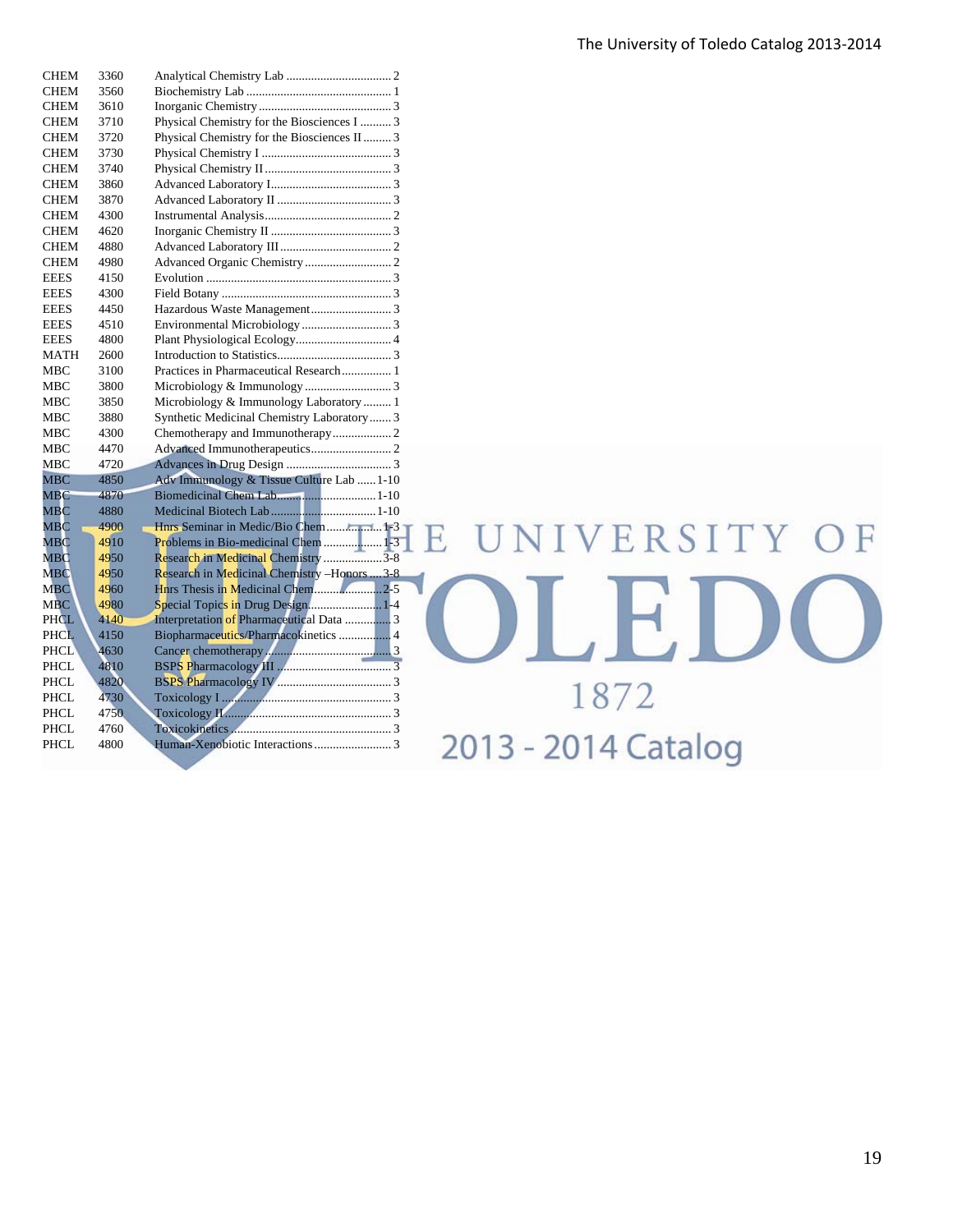R S

 $H$ 

1872

#### **Medicinal and Biological Chemistry (MBC) Major & Master of Science (MS) in Medicinal Chemistry (MC) Option**

#### **Medicinal and Biological Chemistry Professional Division Curriculum**

#### **P1 Year**

| <b>First Semester</b>       |      |                                  |  |
|-----------------------------|------|----------------------------------|--|
| MBC                         | 3310 |                                  |  |
| <b>MBC</b>                  | 3330 | Techniques in Pharmaceutical and |  |
|                             |      |                                  |  |
| <b>MBC</b>                  | 3340 | Techniques in Pharmaceutical and |  |
|                             |      |                                  |  |
| PHCL                        | 3700 |                                  |  |
| <b>MBC</b>                  | 3550 |                                  |  |
|                             |      |                                  |  |
| Major Elective <sup>2</sup> |      |                                  |  |

#### *Second Semester\**

| MBC | 3320 |  |  |  |
|-----|------|--|--|--|
| MBC | 3560 |  |  |  |
|     |      |  |  |  |
|     |      |  |  |  |
|     |      |  |  |  |
|     |      |  |  |  |

#### *Third semester (Summer)*  MBC 4780 Internship in Med. & Biol. Chem .............. 6-12

#### **P2 Year**

*First Semester* 

MBC 4710 Targeted Drug Design<sup>3</sup>  *.....................................* 3 Major Elective (Recommend MBC  $4850^2$ . ..................................... 1-10 MBC Laboratory or Major Elective (Recommend MBC 4880)<sup>1</sup> ..1-10

Graduation December giving 3.5 years for the BSPS MBC degree completion +

<sup>1</sup>The MBC major requires that 3 semester hours of laboratory instruction be taken at the 3000 level or higher in a course taught by the MBC Department. Completion of 3 semester hours of any of the following courses will satisfy this requirement: MBC 3880, MBC 4850, MBC 4870, MBC 4880, MBC 4900, MBC 4950, or MBC 4960. MBC 3850 Microbiology & Immunology Lab, 1 semester hour credit does not satisfy this requirement *unless* it is taken with an additional 2 credit hours of any of the other approved laboratories listed above.

<sup>2</sup>To be chosen from the MBC electives list. (These are the same as listed above)<sup>3</sup>MBC 4720, A dynamic Deve Decise, when offered will also fail<sup>511</sup> the required

<sup>3</sup>MBC 4720, Advances in Drug Design, when offered, will also fulfill the requirement.

\* In the beginning of the second semester the student identifies a MBC faculty mentor for an in house internship and applies for provisional acceptance to the graduate

school<br><sup>4</sup>Internship must be taken in the summer before the P2 year with an in house MBC faculty mentor who will then be the mentor for the MS degree.

+ Once the BSPS degree is awarded the student can move from provisional to accepted in the graduate program.

Information on and requirements for the MS portion of the BSPS MBC Major & MS MC option is in the College of Pharmacy and Pharmaceutical Sciences Graduate Catalogue in the section entitled: Master of Science in Medicinal Chemistry

The student would begin the master's portion in the spring semester following the BSPS MBC graduation at the end of the Fall term, and could complete the MS degree by the end of the spring semester of the following year. Therefore the two degrees, BSPS MBC and MS MC, could be accomplished in 5 calendar years.

## **Pharmaceutics (PHAR) Major**

Pharmaceutics is a multidisciplinary applied science that studies the physical and chemical attributes of drugs. It places a strong emphasis on the design and evaluation of drug delivery systems and dosage forms and also on the understanding and control of the factors influencing clinical response to drug therapy.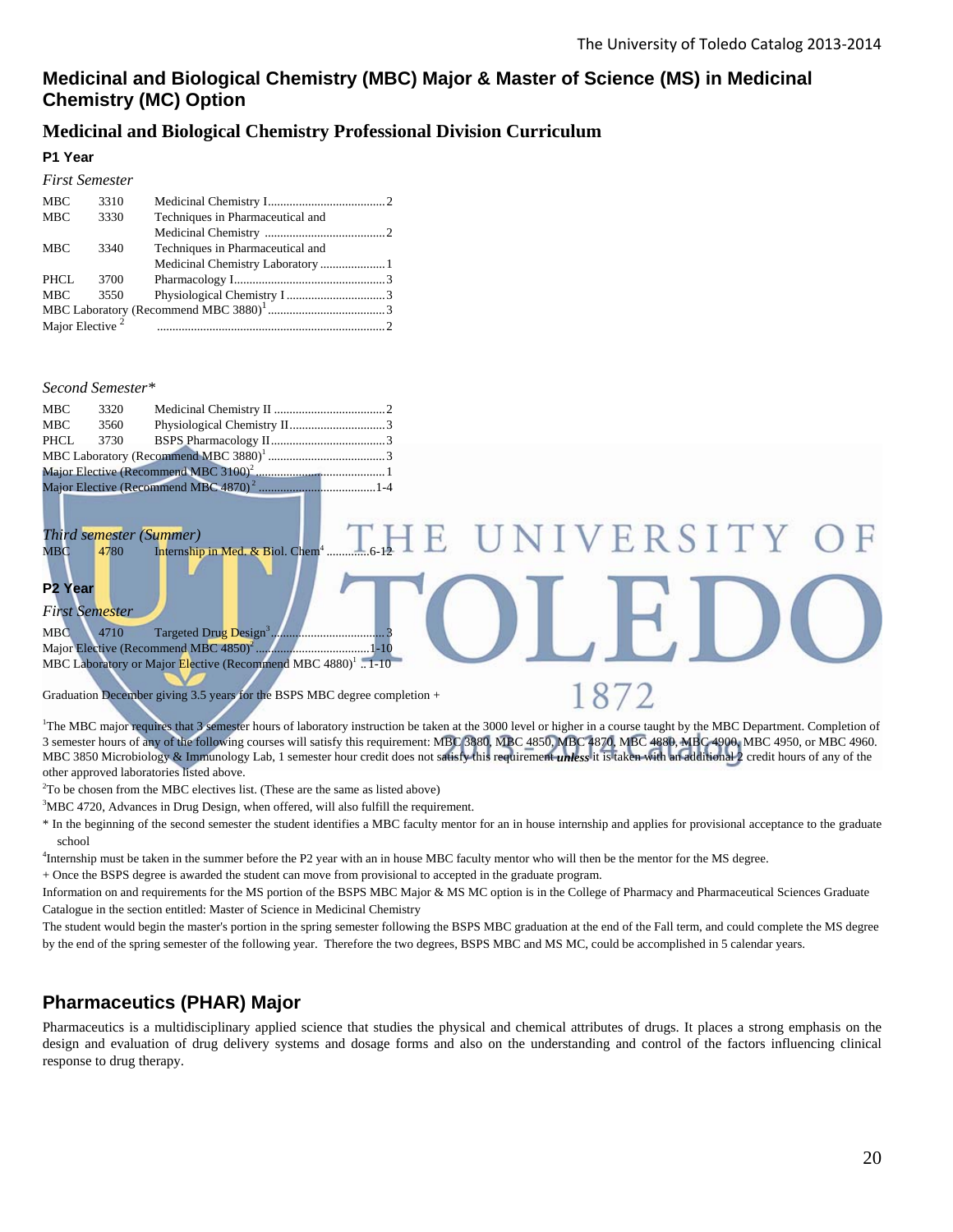#### **Pharmaceutics Professional Division Curriculum**

All requirements listed below must be fulfilled with a minimum of 126 semester hours required for graduation.

#### **P1 Year**

#### *First Semester*

| MBC                          | 3310   |  |
|------------------------------|--------|--|
| MBC                          | 3550   |  |
| PHCL                         | 3700   |  |
| PHPR                         | 3010   |  |
| PHPR                         | - 3020 |  |
| Major Electives <sup>1</sup> |        |  |

#### *Second Semester*

| MBC  | 3320 |  |
|------|------|--|
| MBC  | 3560 |  |
| MBC  | 3800 |  |
| PHCL | 3730 |  |
| PHPR | 3030 |  |
|      |      |  |

#### **P2 Year**

|                              | <b>First Semester</b>  |                                           |
|------------------------------|------------------------|-------------------------------------------|
| $_{\rm MBC}$                 | 3330                   | Techniques in Pharmaceutical and          |
|                              |                        |                                           |
| $_{\rm{MBC}}$                | 3340                   | Techniques in Pharmaceutical and          |
|                              |                        | VERSITY<br>Medicinal Chemistry Laboratory |
| <b>PHPR</b>                  | 4160                   |                                           |
| PHCL                         | 4810                   |                                           |
| <b>BIOL</b>                  | 3030                   |                                           |
| <b>BIOL</b>                  | 3040                   | Cell Biol. Lab                            |
| Major Electives <sup>1</sup> |                        |                                           |
|                              | <b>Second Semester</b> |                                           |
| <b>PHPR</b>                  | 4880                   | Internship in Pharmaceutics <sup>2</sup>  |

2013 - 2014 Catalog

<sup>1</sup>To be chosen from the pharmaceutics major electives list below. Need a minimum of 4 credit hours major electives.<br><sup>2</sup>Internship can be taken in the summer before P2 year

#### **PHAR Electives**

Other electives require approval of the PHAR major adviser.

| <b>PHPR</b> | 4680 |                                    |  |
|-------------|------|------------------------------------|--|
| <b>PHPR</b> | 4690 |                                    |  |
| <b>PHPR</b> | 4710 |                                    |  |
| <b>PHPR</b> | 4720 |                                    |  |
| <b>PHPR</b> | 4900 |                                    |  |
| <b>PHPR</b> | 4910 |                                    |  |
| <b>PHPR</b> | 4960 | Honors Thesis Pharmacy Practice2-5 |  |
| PHCL        | 4820 |                                    |  |
| BIOL.       | 3010 |                                    |  |
| BIOL        | 3020 |                                    |  |
| BIOL        | 4110 |                                    |  |
| BIOL        | 4330 |                                    |  |
| <b>CHEM</b> | 3730 |                                    |  |
| <b>CHEM</b> | 3740 |                                    |  |
| <b>ECON</b> | 4750 |                                    |  |
| MBC         | 4380 |                                    |  |
| MBC         | 3850 |                                    |  |
| <b>MATH</b> | 2600 |                                    |  |
| HEAL        | 2800 |                                    |  |

\* Taught every other year for those undergraduates not planning to apply to UT's industrial pharmacy graduate program.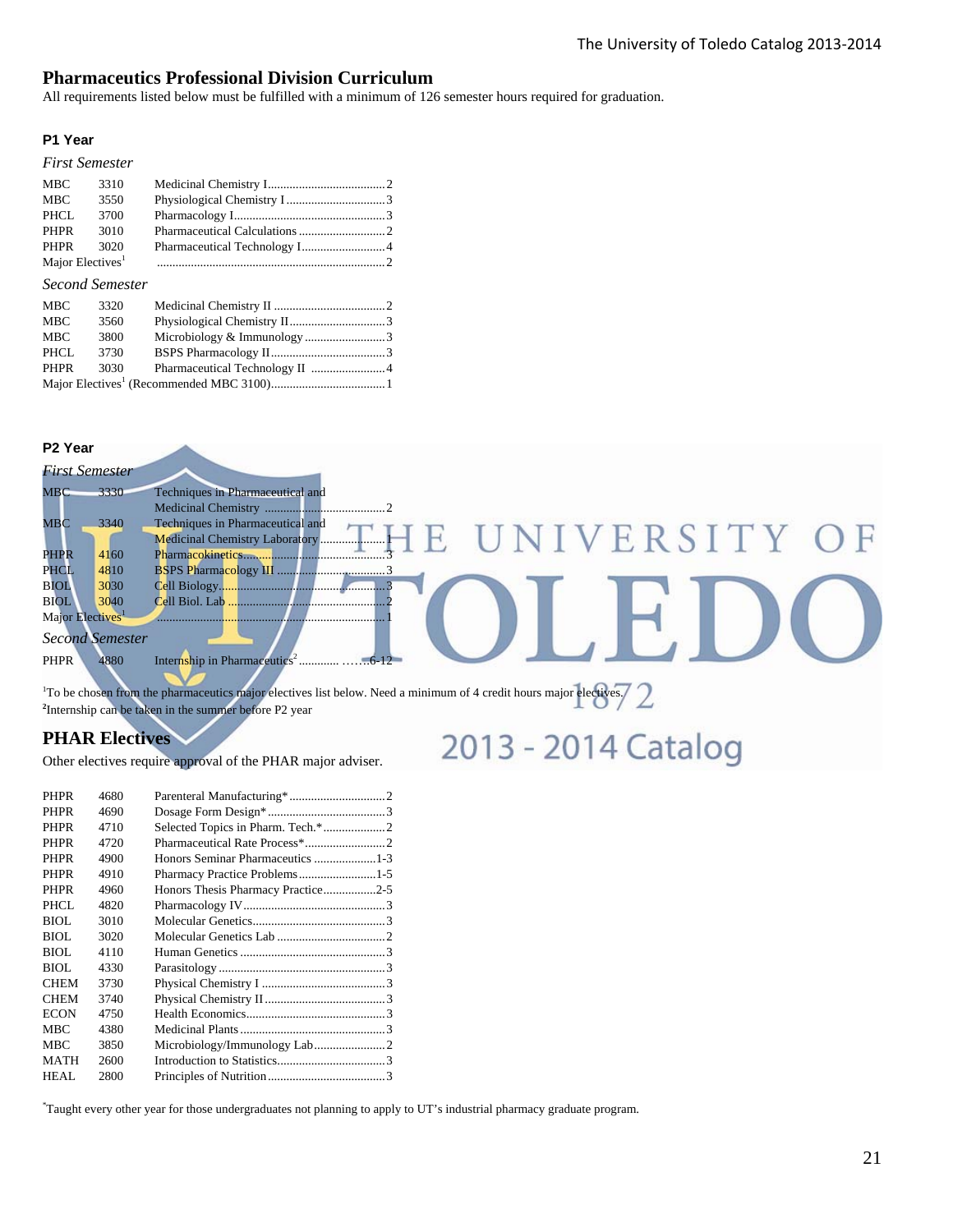## **Pharmacology/Toxicology (PTOX) Major**

Pharmacology and toxicology are biomedical sciences that study how to develop safe, effective drugs and prevent the harmful effects of chemicals. Pharmacology focuses on the way drugs interact with various living systems, including the properties, effects and mechanisms of drug action. Toxicology focuses on the interaction of toxic compounds in the body, including exposure assessment, dose response assessment and hazard identification.

#### **Pharmacology/Toxicology Professional Division Curriculum**

All requirements listed below must be fulfilled with a minimum of 126 semester hours required for graduation.

#### **P1 Year**

|  | <b>First Semester</b> |
|--|-----------------------|
|--|-----------------------|

| MBC  | 3310 |                                                                        |  |
|------|------|------------------------------------------------------------------------|--|
| MBC  | 3550 |                                                                        |  |
| PHCL | 3700 |                                                                        |  |
|      |      |                                                                        |  |
|      |      | Major Electives (Recommend BIOL 3010 & 3020 MBC 3330) <sup>1</sup> 5-6 |  |

#### *Second Semester*



#### **PTOX Electives**

A total of 18 hours of course work must be selected from the list of elective courses below. Other electives require approval of the PTOX adviser.

| BIOL.       | 3010 |                                            |  |
|-------------|------|--------------------------------------------|--|
| BIOL        | 3020 |                                            |  |
| BIOL        | 3030 |                                            |  |
| BIOL        | 3040 |                                            |  |
| BIOL        | 4010 |                                            |  |
| BIOL        | 4030 |                                            |  |
| BIOL.       | 4050 |                                            |  |
| BIOL.       | 4110 |                                            |  |
| BIOL        | 4330 |                                            |  |
| <b>CHEM</b> | 3310 |                                            |  |
| <b>CHEM</b> | 3360 |                                            |  |
| <b>CHEM</b> | 3710 | Physical Chemistry for the Biosciences I 3 |  |
| <b>CHEM</b> | 3720 | Physical Chemistry for the Biosciences II3 |  |
| <b>CHEM</b> | 3730 |                                            |  |
| <b>CHEM</b> | 3740 |                                            |  |
| <b>CHEM</b> | 4300 |                                            |  |
| <b>CHEM</b> | 4880 |                                            |  |
| MATH        | 2600 |                                            |  |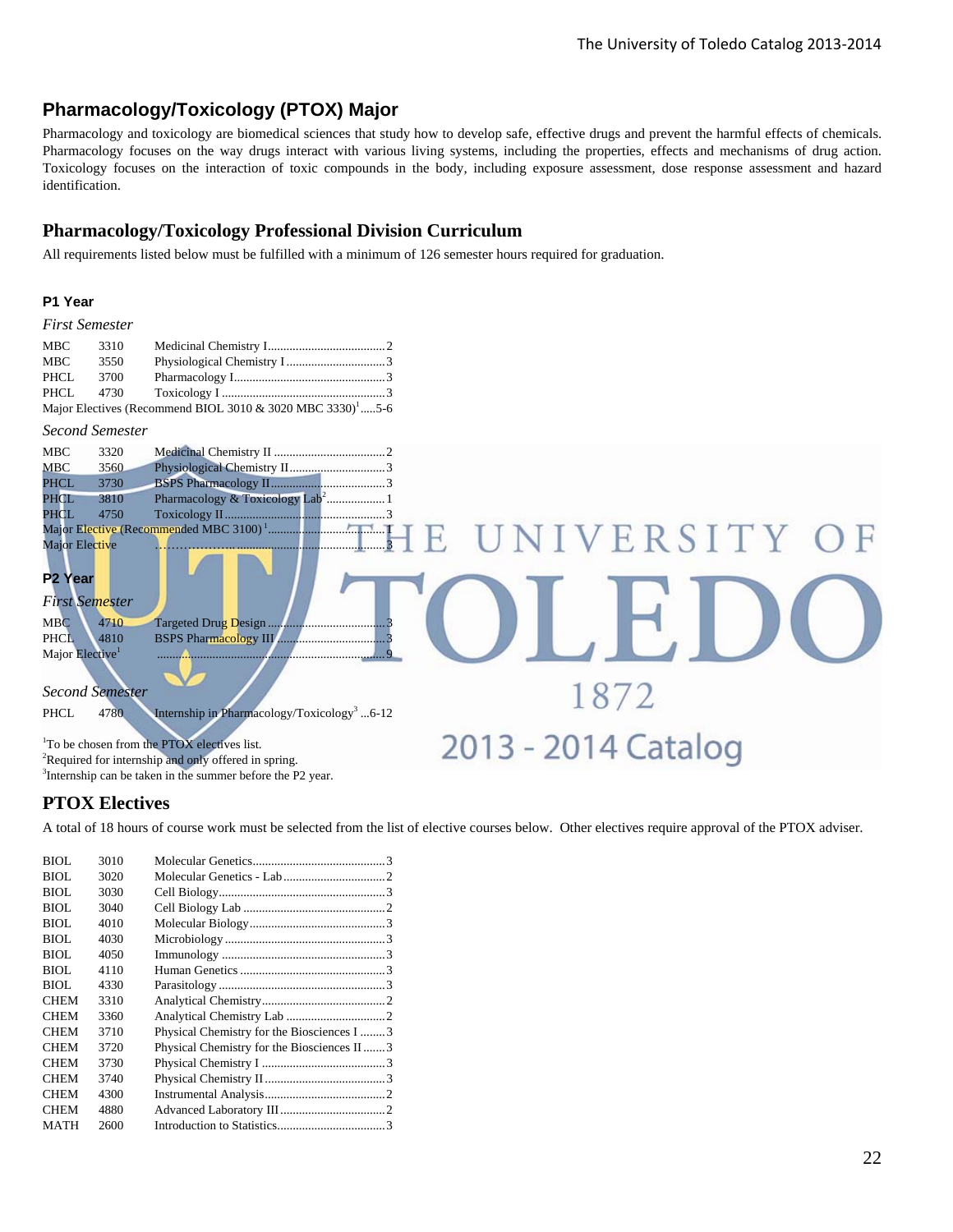| <b>MBC</b>  | 3800 |                                          |
|-------------|------|------------------------------------------|
| <b>MBC</b>  | 3100 | Practices in Pharmaceutical Research1    |
| <b>MBC</b>  | 3330 | Techniques in Pharmaceutical and         |
|             |      |                                          |
| <b>MBC</b>  | 3850 | Microbiology & Immunology Laboratory 1   |
| <b>MBC</b>  | 4300 |                                          |
| <b>MBC</b>  | 4470 |                                          |
| <b>MBC</b>  | 4880 | Medicinal Biotech Lab1-10                |
| <b>MBC</b>  | 4980 | Special Topics in Drug Design1-4         |
| PHCL        | 4140 | Interpretation of Pharmaceutical Data 3  |
| PHCL        | 4150 | Biopharmaceutics/Pharmacokinetics  4     |
| PHCL        | 4300 |                                          |
| PHCL        | 4630 |                                          |
| <b>PHCL</b> | 4820 |                                          |
| PHCL        | 4760 |                                          |
| PHCL        | 4800 |                                          |
| PHCL        | 4900 | Hnrs Seminar Pharmacology/Toxicology1-3  |
| <b>PHCL</b> | 4910 | Problems in Pharmacology/Toxicology1-3   |
| PHCL        | 4960 | Honors Thesis Pharmacology/Toxicology2-5 |
|             |      |                                          |

## **Pharmacy Administration (PHAM) Major**

Pharmacy administration focuses on the corporate and managerial aspects of the pharmacy profession. Students may earn a minor in business administration, international business, or professional sales, in addition to the bachelor of science in pharmaceutical sciences degree. See below for options. With one year of additional graduate study, students in the M.B.A. track options can receive a master of business administration degree.

## **Pharmacy Administration Major Professional Division Curriculum:**

|                                         | All requirements listed below must be fulfilled with a minimum of 126 semester hours required for graduation. |                     |
|-----------------------------------------|---------------------------------------------------------------------------------------------------------------|---------------------|
|                                         | The options for this major are shown below.                                                                   |                     |
| <b>P1 Year</b><br><b>First Semester</b> |                                                                                                               |                     |
| 3310<br><b>MBC</b>                      |                                                                                                               |                     |
| <b>MBC</b><br>3550                      |                                                                                                               |                     |
| <b>PHCL</b><br>3700                     |                                                                                                               |                     |
| <b>ECON</b>                             | 1150                                                                                                          |                     |
| 3260<br><b>PHPR</b>                     | Pharmacy Healthcare Administration I2                                                                         |                     |
| <b>BUAD</b>                             | 2060                                                                                                          |                     |
|                                         | MATH 2630 or 2600 or equiv3                                                                                   |                     |
| <b>Second Semester</b>                  |                                                                                                               | 2013 - 2014 Catalog |
|                                         |                                                                                                               |                     |

| MBC                         | 3320 |                                 |         |
|-----------------------------|------|---------------------------------|---------|
| <b>MBC</b>                  | 3560 |                                 |         |
| <b>PHCL</b>                 | 3730 |                                 |         |
| <b>PHPR</b>                 | 4550 | Analysis of Pharm. Environment3 |         |
| ACTG                        | 1040 |                                 |         |
| <b>BUAD</b>                 | 2040 |                                 |         |
| Major Elective <sup>1</sup> |      |                                 | $2 - 3$ |
|                             |      |                                 |         |

#### **P2 Year**

| <b>First Semester</b>       |      |                                          |  |
|-----------------------------|------|------------------------------------------|--|
| <b>PHCL</b>                 | 4810 |                                          |  |
| <b>PHPR</b>                 | 4600 | Seminar in Pharmacy Administration  1    |  |
| <b>BUAD</b>                 | 3010 |                                          |  |
| <b>BUAD</b>                 | 3030 | Manage. & Behave. Process in Orgs3       |  |
| <b>BUAD</b>                 | 3040 |                                          |  |
| <b>ACTG</b>                 | 1050 |                                          |  |
| <b>BUAD</b>                 | 2050 | Accounting for Business Decision-Making3 |  |
| Major Elective <sup>1</sup> |      |                                          |  |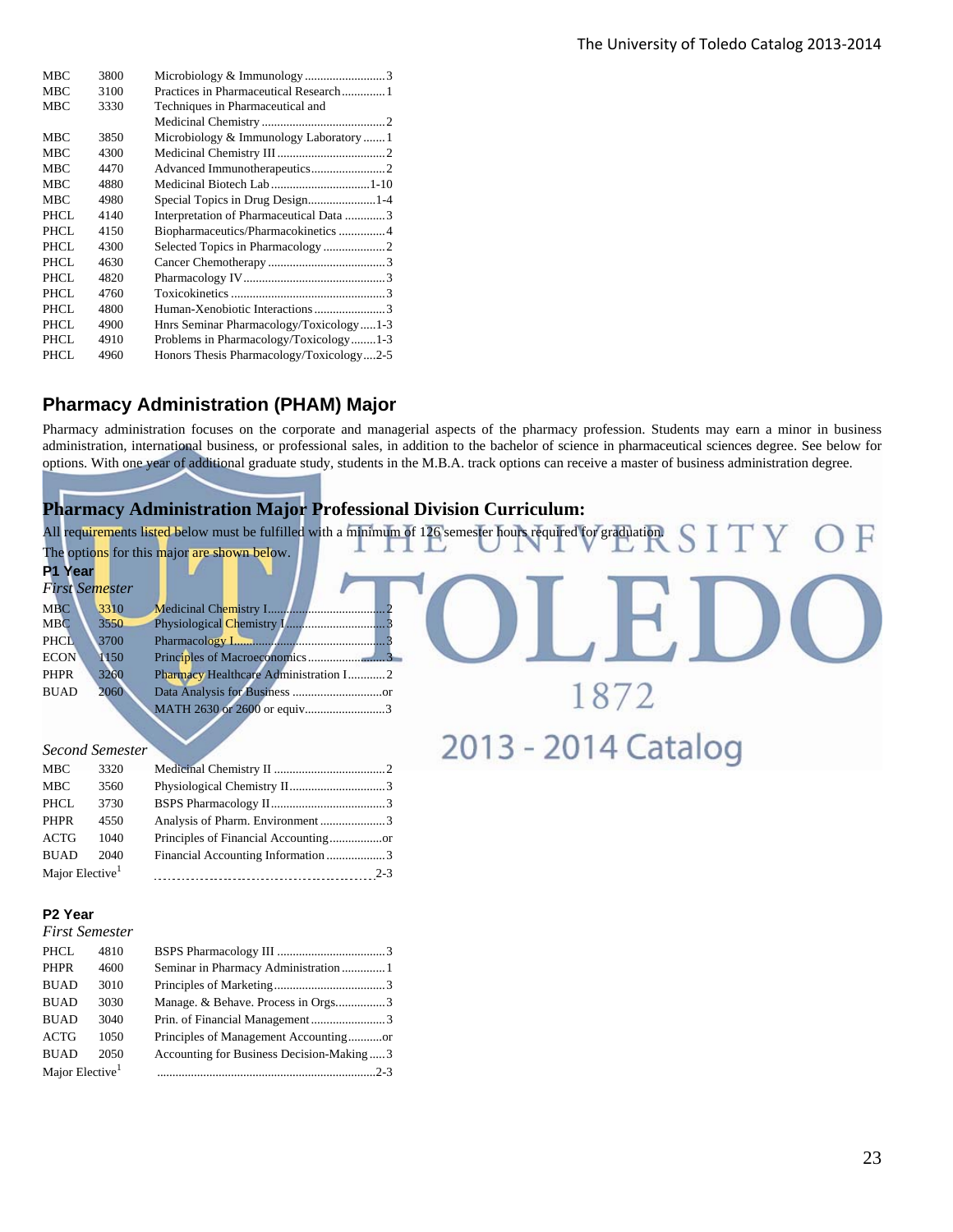OLEDC

1872

2013 - 2014 Catalog

*Second Semester*

| <b>PHPR</b> | 4780 |  |  |
|-------------|------|--|--|
|-------------|------|--|--|

|                                                   |      | $1$ Major Electives : (a minimum of 5 hours of electives is required) |  |
|---------------------------------------------------|------|-----------------------------------------------------------------------|--|
| PHPR 4590                                         |      | Readings in Access & Cultural Competence2                             |  |
| PHPR 4610                                         |      |                                                                       |  |
| PHPR                                              | 4630 | Research Methods Pharmacy Administration3                             |  |
| Any course used to complete a minor degree in the |      |                                                                       |  |
| College of Business and Innovation                |      |                                                                       |  |

2 Internship can be taken in summer before the P2 year.

#### **Business Administration Minor Option**

#### **P1 Year**

#### *First Semester*

| <b>MBC</b>  | 3310 |  |
|-------------|------|--|
| MBC.        | 3550 |  |
| PHCL        | 3700 |  |
| PHPR        | 3260 |  |
| <b>ECON</b> | 1150 |  |
| <b>BUAD</b> |      |  |

#### *Second Semester*

| <b>MBC</b>  | 3320 |                                         |                |  |
|-------------|------|-----------------------------------------|----------------|--|
| <b>MBC</b>  | 3560 |                                         |                |  |
| PHCL        | 3730 |                                         |                |  |
| PHPR        | 4550 |                                         | E UNIVERSITY O |  |
| ACTG        | 1040 | Principles of Financial Accounting      |                |  |
| <b>BUAD</b> | 2040 | <b>Financial Accounting Information</b> |                |  |
|             |      |                                         |                |  |

#### *Summer Between P1 and P2 Years*

| <b>PHPR</b><br>4780<br>Internship in Pharmacy Administration  6-12 |
|--------------------------------------------------------------------|
|--------------------------------------------------------------------|

#### **P2**

|             | <b>First Semester</b> |                                                         |  |
|-------------|-----------------------|---------------------------------------------------------|--|
| <b>PHCL</b> | 4810                  |                                                         |  |
| <b>PHPR</b> | 4600                  | Seminar in Pharmacy Administration  1                   |  |
| <b>BUAD</b> | 3030                  | Manage. & Behav. Process in Orgs <sup>1</sup> 3         |  |
| <b>BUAD</b> | 3040                  | Prin. of Financial Management <sup>1</sup> 3            |  |
| <b>BUAD</b> | 2050                  | Accounting for Business Decision Making <sup>1</sup> or |  |
| <b>ACTG</b> | 1050 <sup>1</sup>     | Principles of Management Accounting <sup>1</sup> 3      |  |
|             |                       |                                                         |  |

#### *Second Semester*

| BUAD 3010 |  |  |
|-----------|--|--|
|           |  |  |

\*This course is only offered in spring semester.

 ${}^{1}$ A grade of C or higher is required for the minor.

2 Choose from business administration minor requirements listed by the College of Business and Innovation. Recommend BUAD 3020 or 2070.

#### **Professional Sales Minor Option P1 Year**

#### *First Semester*

.

| MBC         | 3310 |  |
|-------------|------|--|
| <b>MBC</b>  | 3550 |  |
| PHCL        | 3700 |  |
| <b>PHPR</b> | 3260 |  |
| <b>ECON</b> | 1150 |  |
| BUAD        |      |  |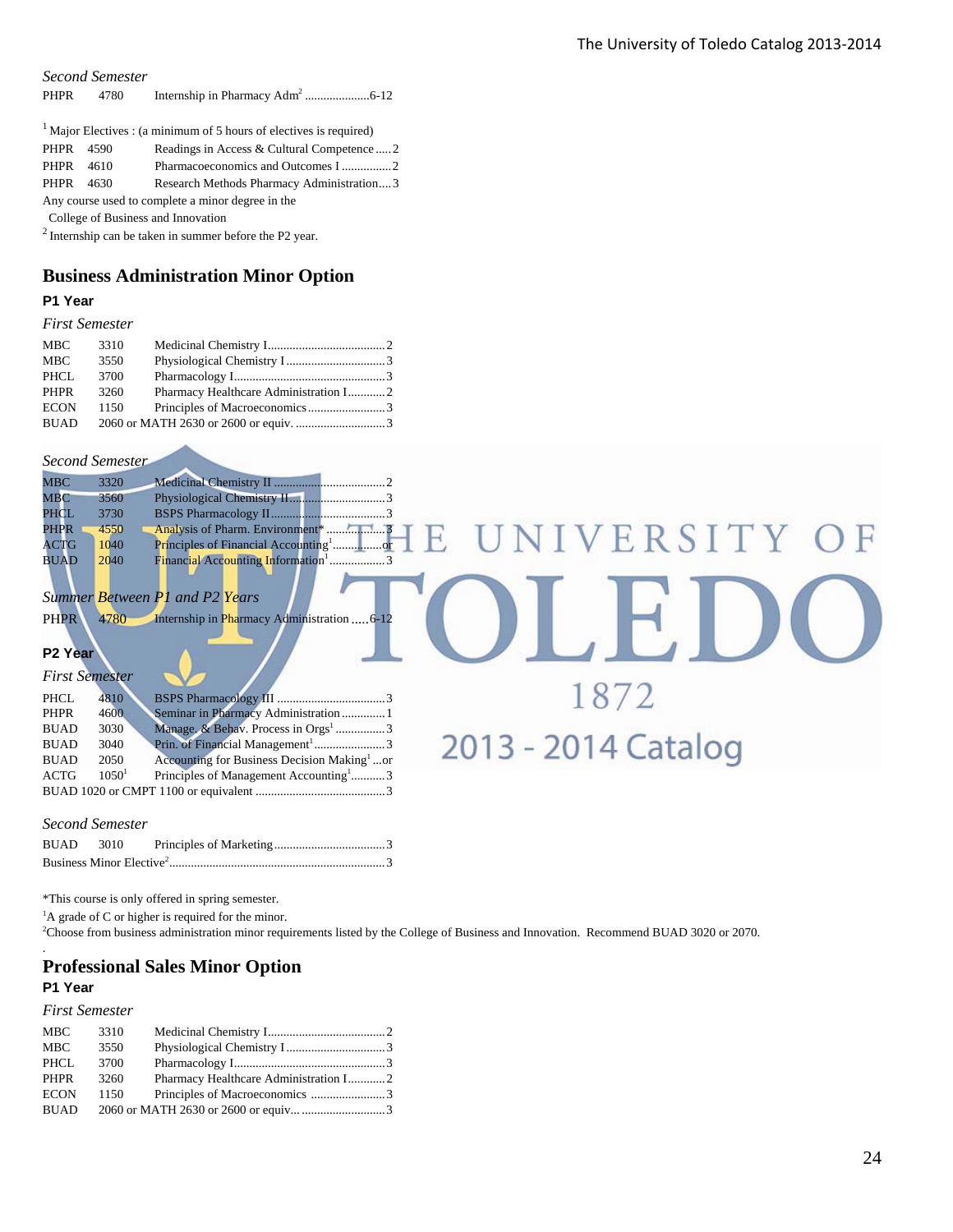#### *Second Semester*

| <b>MBC</b>  | 3320 |                                    |  |
|-------------|------|------------------------------------|--|
| <b>MBC</b>  | 3560 |                                    |  |
| PHCL        | 3730 |                                    |  |
| <b>BUAD</b> | 3010 |                                    |  |
| <b>ACTG</b> | 1040 |                                    |  |
| <b>BUAD</b> | 2040 | Financial Accounting Information 3 |  |

*Summer Between P1 and P2 Years* 

PHPR 4780 Internship in Pharmacy Administration ...... 6-12

#### **P2 Year**

| <b>First Semester</b> |      |                                             |  |
|-----------------------|------|---------------------------------------------|--|
| PHCL                  | 4810 |                                             |  |
| <b>PHPR</b>           | 4600 | Seminar in Pharmacy Administration 1        |  |
| <b>BUAD</b>           | 3030 | Manage. & Behav. Process in Orgs 3          |  |
| <b>PSLS</b>           | 3440 |                                             |  |
| <b>PSLS</b>           | 3450 | Acct. & Territory Management <sup>1</sup> 3 |  |
| <b>ACTG</b>           | 1050 | Principles of Management Accountingor       |  |
| <b>BUAD</b>           | 2050 | Accounting for Business Decision-Making3    |  |
|                       |      |                                             |  |

#### *Second Semester*

| <b>BUAD</b> | 3040 |                                         |  |
|-------------|------|-----------------------------------------|--|
| <b>PSLS</b> | 4740 |                                         |  |
| <b>PSLS</b> | 3080 | Purchasing & Business Relation Mgmt. or |  |
| <b>PSLS</b> | 4710 |                                         |  |
| <b>PHPR</b> | 4550 | Analysis of Pharmaceutical Environment3 |  |

 ${}^{1}$ A grade of C or higher is required for the minor.

#### **International Business Minor Option P1 Year**

#### *First Semester*

| <b>MBC</b>  | 3310 |                                       |  |
|-------------|------|---------------------------------------|--|
| <b>MBC</b>  | 3550 |                                       |  |
| <b>PHCL</b> | 3700 |                                       |  |
| <b>PHPR</b> | 3260 | Pharmacy Healthcare Administration I2 |  |
| <b>ECON</b> | 1150 |                                       |  |
| <b>BUAD</b> | 2080 | Global Environment of Business 3      |  |
|             |      |                                       |  |

|             | <b>Second Semester</b> |                                    |  |
|-------------|------------------------|------------------------------------|--|
| <b>MBC</b>  | 3320                   |                                    |  |
| MBC         | 3560                   |                                    |  |
| PHCL        | 3730                   |                                    |  |
| ACTG        | 1040                   |                                    |  |
| <b>BUAD</b> | 2040                   |                                    |  |
| <b>BUAD</b> | 3030                   | Manage. & Behave. Process in Orgs3 |  |

#### *Summer Between P1 and P2 Years*

PHPR 4780 Internship in Pharmacy Administration ...... 6-12

#### **P2 Year**

| <b>First Semester</b> |      |                                          |  |
|-----------------------|------|------------------------------------------|--|
| PHCL                  | 4810 |                                          |  |
| <b>PHPR</b>           | 4600 | Seminar in Pharmacy Administration  1    |  |
| <b>ACTG</b>           | 1050 |                                          |  |
| <b>BUAD</b>           | 2050 | Accounting for Business Decision-Making3 |  |
| <b>BUAD</b>           |      |                                          |  |
| <b>BUAD</b>           | 3010 |                                          |  |
| <b>BUAD</b>           | 3040 |                                          |  |

# IVERSITY F F. 1872

# 2013 - 2014 Catalog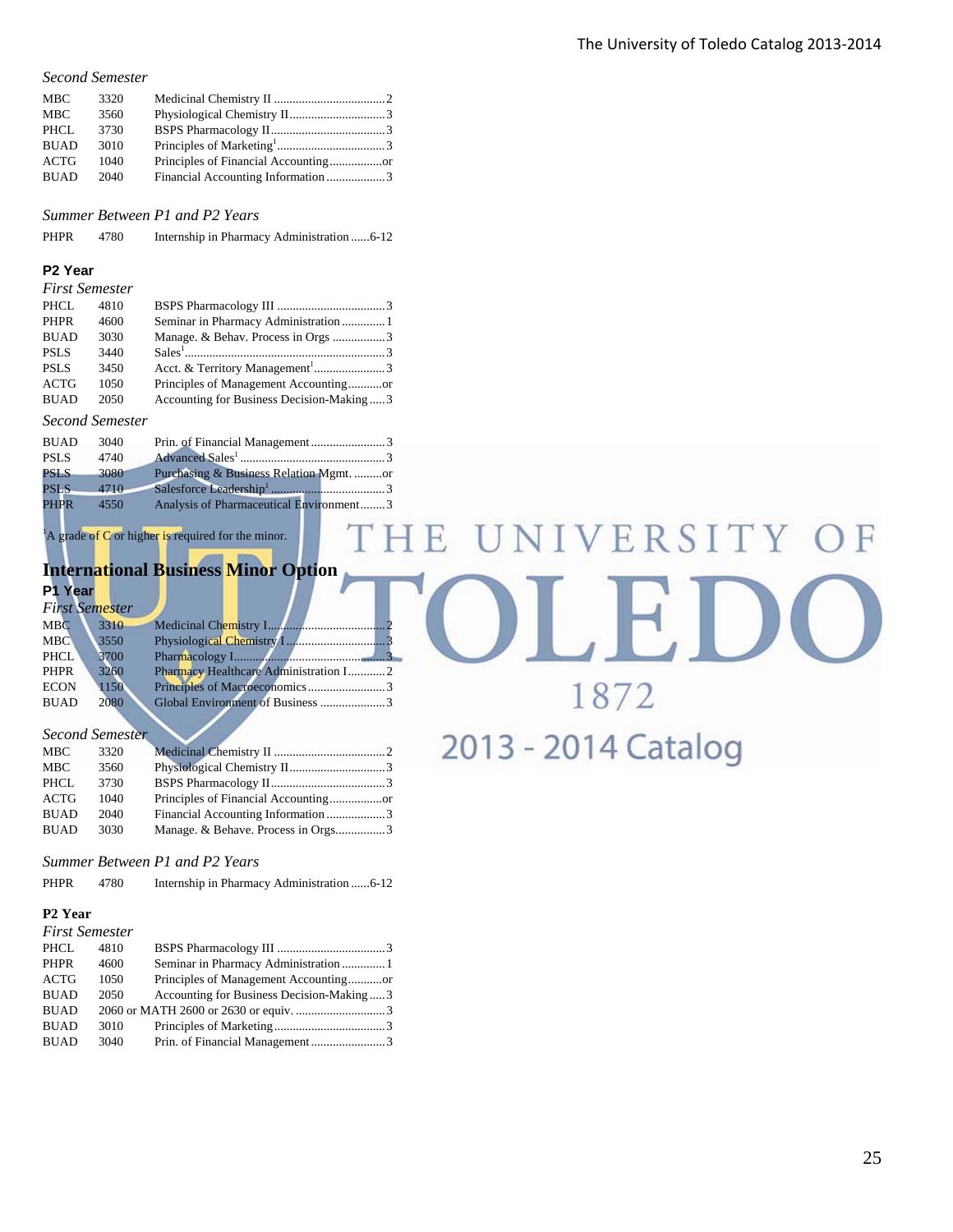VERSITY

1872

2013 - 2014 Catalog

#### *Second Semester*

| PHPR        | 4550 | Analysis of Pharmaceutical Environment3 |  |
|-------------|------|-----------------------------------------|--|
| <b>BUAD</b> | 2070 |                                         |  |
| <b>FINA</b> | 3500 |                                         |  |
| <b>IBUS</b> | 3600 |                                         |  |
| <b>MKTG</b> | 3140 |                                         |  |
|             |      |                                         |  |

#### **Business Administration Minor and Professional Sales Minor Option**

F.

#### **P1 Year**

| <b>First Semester</b> |      |                                       |  |
|-----------------------|------|---------------------------------------|--|
| MBC                   | 3310 |                                       |  |
| MBC                   | 3550 |                                       |  |
| PHCL                  | 3700 |                                       |  |
| <b>PHPR</b>           | 3260 | Pharmacy Healthcare Administration I2 |  |
| <b>ECON</b>           | 1150 |                                       |  |
| <b>BUAD</b>           | 2060 |                                       |  |
|                       |      |                                       |  |

#### *Second Semester*

| MBC         | 3320 |                                                 |  |
|-------------|------|-------------------------------------------------|--|
| MBC         | 3560 |                                                 |  |
| PHCL        | 3730 |                                                 |  |
| <b>BUAD</b> | 3010 |                                                 |  |
| <b>ACTG</b> | 1040 |                                                 |  |
| <b>BUAD</b> | 2040 | Financial Accounting Information <sup>1</sup> 3 |  |
| <b>BUAD</b> | 1020 | Microcomputer Applications in Businessor        |  |
| <b>CMPT</b> | 1100 | <b>Computer Information Applications</b>        |  |
|             |      |                                                 |  |

#### *Summer Between P1 and P2 Years*

PHPR 4780 Internship in Pharmacy Administration…….6-12

#### **P2 Year**

| <b>First Semester</b> |      |                                                                                                                                                                                                                                                                                                                                     |  |
|-----------------------|------|-------------------------------------------------------------------------------------------------------------------------------------------------------------------------------------------------------------------------------------------------------------------------------------------------------------------------------------|--|
| <b>PHCL</b>           | 4810 |                                                                                                                                                                                                                                                                                                                                     |  |
| <b>PHPR</b>           | 4600 | Seminar in Pharmacy Administration  1                                                                                                                                                                                                                                                                                               |  |
| <b>PSLS</b>           | 3440 | $Sales1$ $\ldots$ $\ldots$ $\ldots$ $\ldots$ $\ldots$ $\ldots$ $\ldots$ $\ldots$ $\ldots$ $\ldots$ $\ldots$ $\ldots$ $\ldots$ $\ldots$ $\ldots$ $\ldots$ $\ldots$ $\ldots$ $\ldots$ $\ldots$ $\ldots$ $\ldots$ $\ldots$ $\ldots$ $\ldots$ $\ldots$ $\ldots$ $\ldots$ $\ldots$ $\ldots$ $\ldots$ $\ldots$ $\ldots$ $\ldots$ $\ldots$ |  |
| <b>PSLS</b>           | 3450 | Account & Territory Management <sup>1</sup> 3                                                                                                                                                                                                                                                                                       |  |
| <b>ACTG</b>           | 1050 | Principles of Management Accounting <sup>1</sup> or                                                                                                                                                                                                                                                                                 |  |
| <b>BUAD</b>           | 2050 | Accounting for Business Decision-Making <sup>1</sup> 3                                                                                                                                                                                                                                                                              |  |
| <b>BUAD</b>           | 3030 |                                                                                                                                                                                                                                                                                                                                     |  |

#### *Second Semester*

| PHPR        | 4550 | Analysis of Pharmaceutical Environment3      |  |
|-------------|------|----------------------------------------------|--|
| <b>BUAD</b> | 2070 |                                              |  |
| <b>BUAD</b> | 3040 | Prin. of Financial Management <sup>1</sup> 3 |  |
| <b>PSLS</b> | 4740 |                                              |  |
| <b>PSLS</b> | 3080 |                                              |  |
| <b>PSLS</b> | 4710 |                                              |  |

 ${}^{1}$ A grade of C or higher is required for the minors.

2 If IBUS 3150 is taken for non-U.S. culture diversity studies, students don't need to take BUAD 2070.

F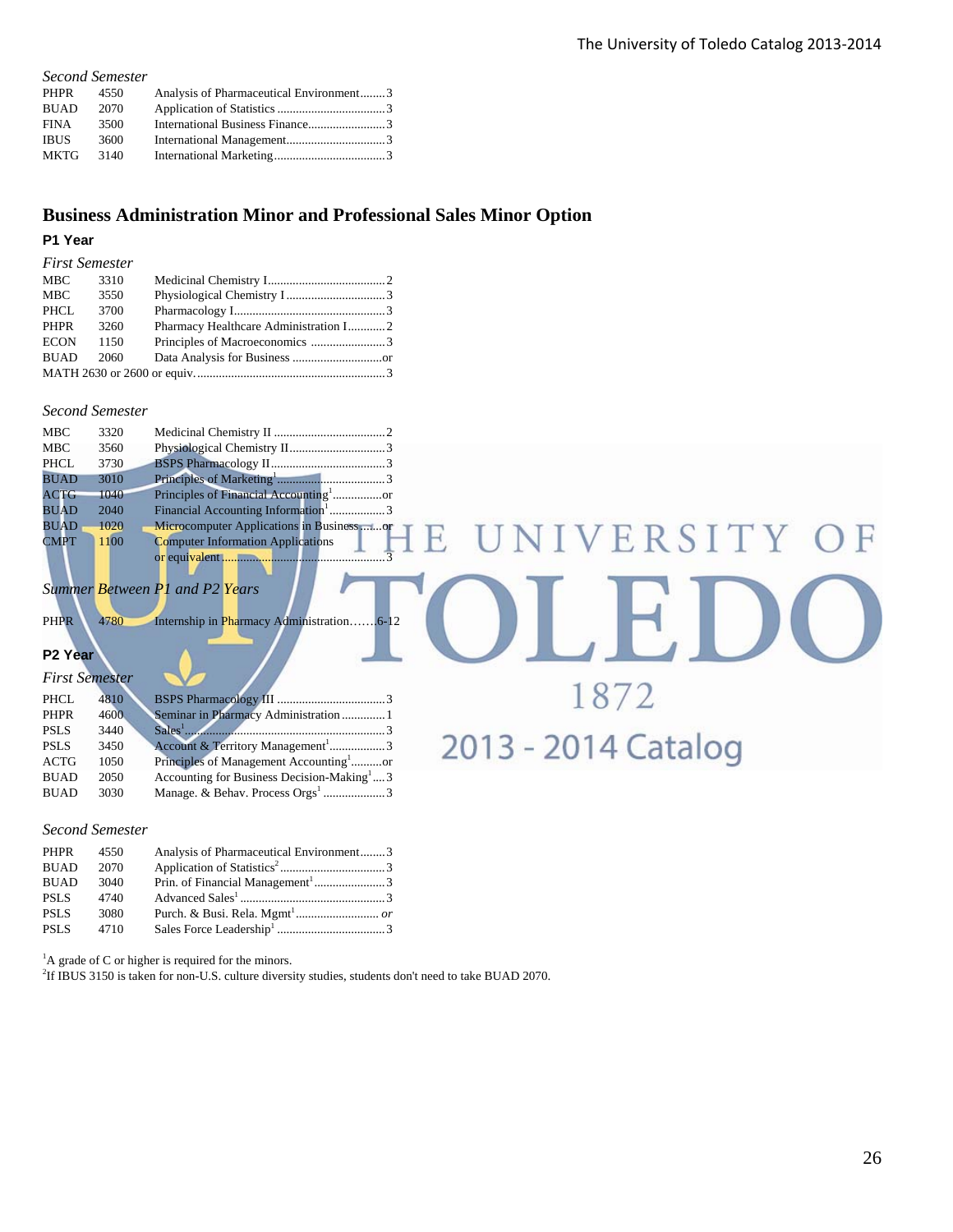## **Business Administration Minor & M.B.A. Track Option1**

#### **P1 Year**

| <b>First Semester</b> |      |                                    |  |
|-----------------------|------|------------------------------------|--|
| MBC                   | 3310 |                                    |  |
| MBC                   | 3550 |                                    |  |
| PHCL                  | 3700 |                                    |  |
| <b>PHPR</b>           | 3260 |                                    |  |
| <b>BUAD</b>           | 3030 | Manage. & Behav. Process in Orgs 3 |  |
| <b>ECON</b>           | 1150 |                                    |  |

#### *Second Semester*

| <b>MBC</b>  | 3320 |  |
|-------------|------|--|
| <b>MBC</b>  | 3560 |  |
| <b>PHCL</b> | 3730 |  |
| <b>ACTG</b> | 1040 |  |
| <b>BUAD</b> | 2040 |  |
| <b>BUAD</b> | 2060 |  |
|             |      |  |

#### *Summer Between P1 and P2 Years*

| PHPR | 4780 | Internship in Pharmacy Administration6-12 |  |
|------|------|-------------------------------------------|--|
|------|------|-------------------------------------------|--|

| P <sub>2</sub> Year   |                        |                                                            |
|-----------------------|------------------------|------------------------------------------------------------|
| <b>First Semester</b> |                        |                                                            |
| PHCL                  | 4810                   | UNIVERSITY OF                                              |
| <b>PHPR</b>           | 4600                   | Seminar in Pharmacy Administration  1                      |
| <b>BUAD</b>           | 2070                   |                                                            |
| <b>BUAD</b>           | 3010                   |                                                            |
| <b>ACTG</b>           | 1050                   | Principles of Management Accountingor                      |
| <b>BUAD</b>           | 2050                   | Accounting for Business Decision Making  3                 |
|                       | <b>Second Semester</b> |                                                            |
| <b>PHPR</b>           | 4550                   | Analysis of Pharm. Environment3                            |
| <b>BUAD</b>           | 3020                   | Principles of Mfg. & Service Systems3                      |
| <b>BUAD</b>           | 3040                   | Prin. of Financial Management 3                            |
| <b>BUAD</b>           | 1020                   | Microcomputer Applications in Businessor                   |
| <b>CMPT</b>           | 1100                   | 2013 - 2014 Catalog<br>Computer Information Applications 3 |

<sup>1</sup>This track will enable students to fulfill the prerequisites for the M.B.A. program with grades of C (2.0) or higher in all BUAD courses listed in this curriculum. To be admitted to the M.B.A. program in the College of Business and Innovation, students must successfully complete the GMAT prior to application.

#### **Professional Sales/Business Administration Minors and M.B.A. Track Option1**

#### **P1 Year**

#### *First Semester*

| <b>MBC</b>  | 3310 |                                       |  |
|-------------|------|---------------------------------------|--|
| <b>MBC</b>  | 3550 |                                       |  |
| PHCL        | 3700 |                                       |  |
| <b>PHPR</b> | 3260 | Pharmacy Healthcare Administration I2 |  |
| <b>BUAD</b> | 3030 | Manage. & Behav. Process in Orgs 3    |  |
| <b>ECON</b> | 1150 |                                       |  |

#### *Second Semester*

| <b>MBC</b>  | 3320 |  |
|-------------|------|--|
| <b>MBC</b>  | 3560 |  |
| PHCL        | 3730 |  |
| <b>BUAD</b> | 3010 |  |
| <b>ACTG</b> | 1040 |  |
| <b>BUAD</b> | 2040 |  |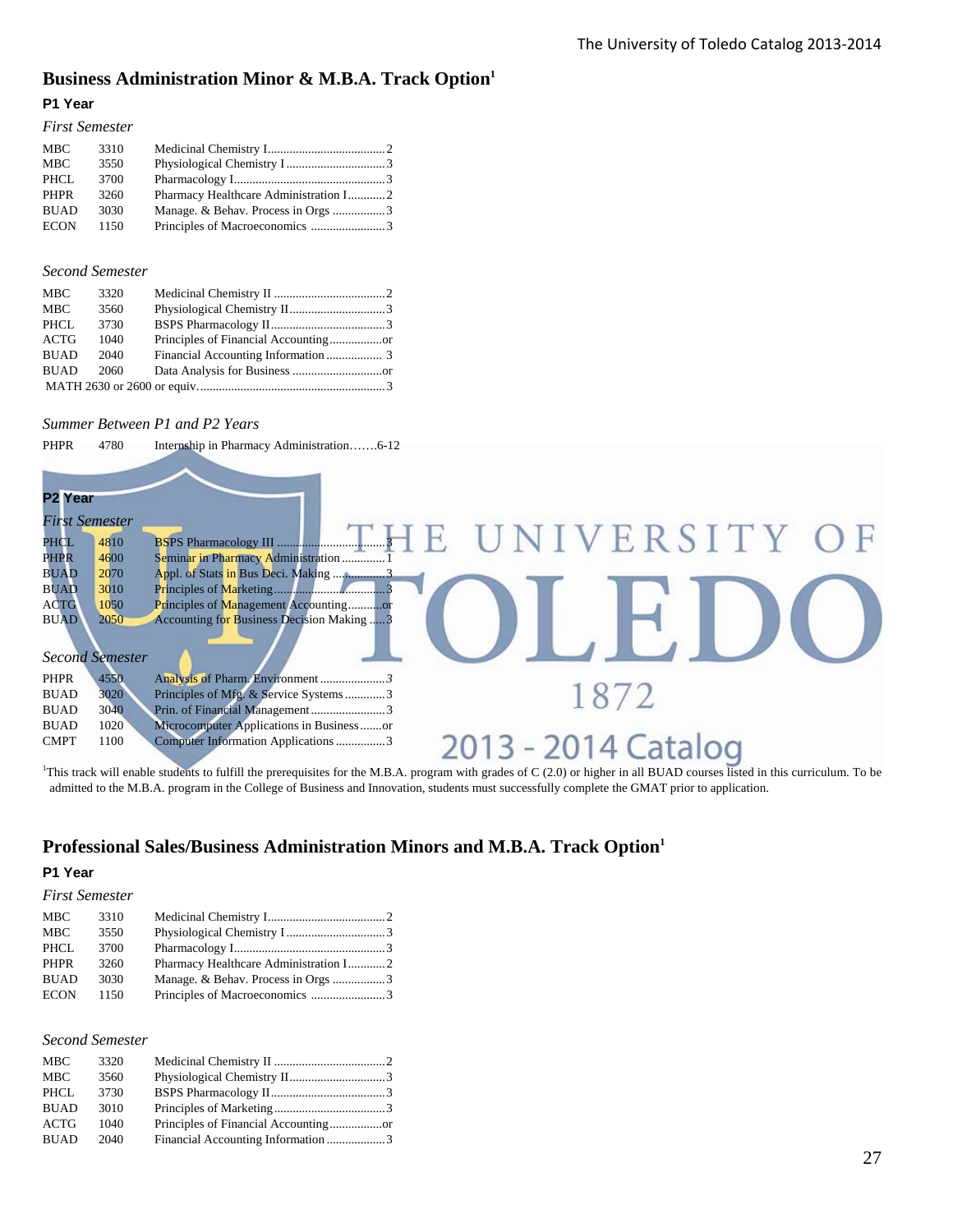| BUAD 2060 |  |  |
|-----------|--|--|
|           |  |  |

*Summer Between P1 and P2 Years* 

PHPR 4780 Internship in Pharmacy Administration…….6-12

#### **P2 Year**

*First Semester* 

| PHCL        | 4810 |                                            |  |
|-------------|------|--------------------------------------------|--|
| <b>PHPR</b> | 4600 |                                            |  |
| <b>BUAD</b> | 2070 | Appl. of Stats in Bus Decision-making 3    |  |
| <b>PSLS</b> | 3440 |                                            |  |
| <b>PSLS</b> | 3450 |                                            |  |
| ACTG        | 1050 |                                            |  |
| <b>BUAD</b> | 2050 | Accounting for Business Decision Making  3 |  |

#### *Second Semester*

| <b>PHPR</b> | 4550 |                                             |  |
|-------------|------|---------------------------------------------|--|
| <b>BUAD</b> | 3020 | Principles of Mfg. & Service Systems3       |  |
| <b>BUAD</b> | 3040 |                                             |  |
| <b>PSLS</b> | 4740 |                                             |  |
| <b>PSLS</b> | 3080 |                                             |  |
| <b>PSLS</b> | 4710 |                                             |  |
| <b>BUAD</b> | 1020 | Microcomputer Applications in Business or   |  |
| <b>CMPT</b> | 1100 | Computer Information Appli or equivalent  3 |  |

This track will enable students to have double minors and fulfill the prerequisites for the MBA program with grades of "C" (2.0) or higher in all BUAD and PSLS courses listed in this curriculum. To be admitted to the MBA program students must successfully complete the GMAT prior to application.

1872

2013 - 2014 Catalog

#### **International Business/Business Administration Minors & MBA Track Option**

#### **P1 Year**

| <b>First Semester</b> |      |                                       |  |
|-----------------------|------|---------------------------------------|--|
| <b>MBC</b>            | 3310 |                                       |  |
| MBC                   | 3550 |                                       |  |
| PHCL                  | 3700 |                                       |  |
| <b>PHPR</b>           | 3260 | Pharmacy Healthcare Administration I2 |  |
| <b>BUAD</b>           | 2080 |                                       |  |
| <b>ECON</b>           | 1150 |                                       |  |
|                       |      |                                       |  |

#### *Second Semester*

| MBC         | 3320 |                                    |  |
|-------------|------|------------------------------------|--|
| MBC         | 3560 |                                    |  |
| PHCL        | 3730 |                                    |  |
| <b>BUAD</b> | 3030 | Manage. & Behave. Process in Orgs3 |  |
| <b>BUAD</b> |      |                                    |  |
| BUAD        |      |                                    |  |

#### *Summer Between P1 and P2 Years*

| PHPR | 4780 |  |  |
|------|------|--|--|
|      |      |  |  |

#### **P2 Year**

| <b>First Semester</b> |      |                                            |
|-----------------------|------|--------------------------------------------|
| PHCL                  | 4810 |                                            |
| <b>PHPR</b>           | 4600 |                                            |
| <b>BUAD</b>           | 3010 |                                            |
| <b>BUAD</b>           | 3040 | Prin. of Financial Management3             |
| <b>IBUS</b>           | 3600 |                                            |
| <b>ACTG</b>           | 1050 |                                            |
| <b>BUAD</b>           | 2050 | Accounting for Business Decision Making  3 |
| <b>BUAD</b>           | 2060 |                                            |
|                       |      |                                            |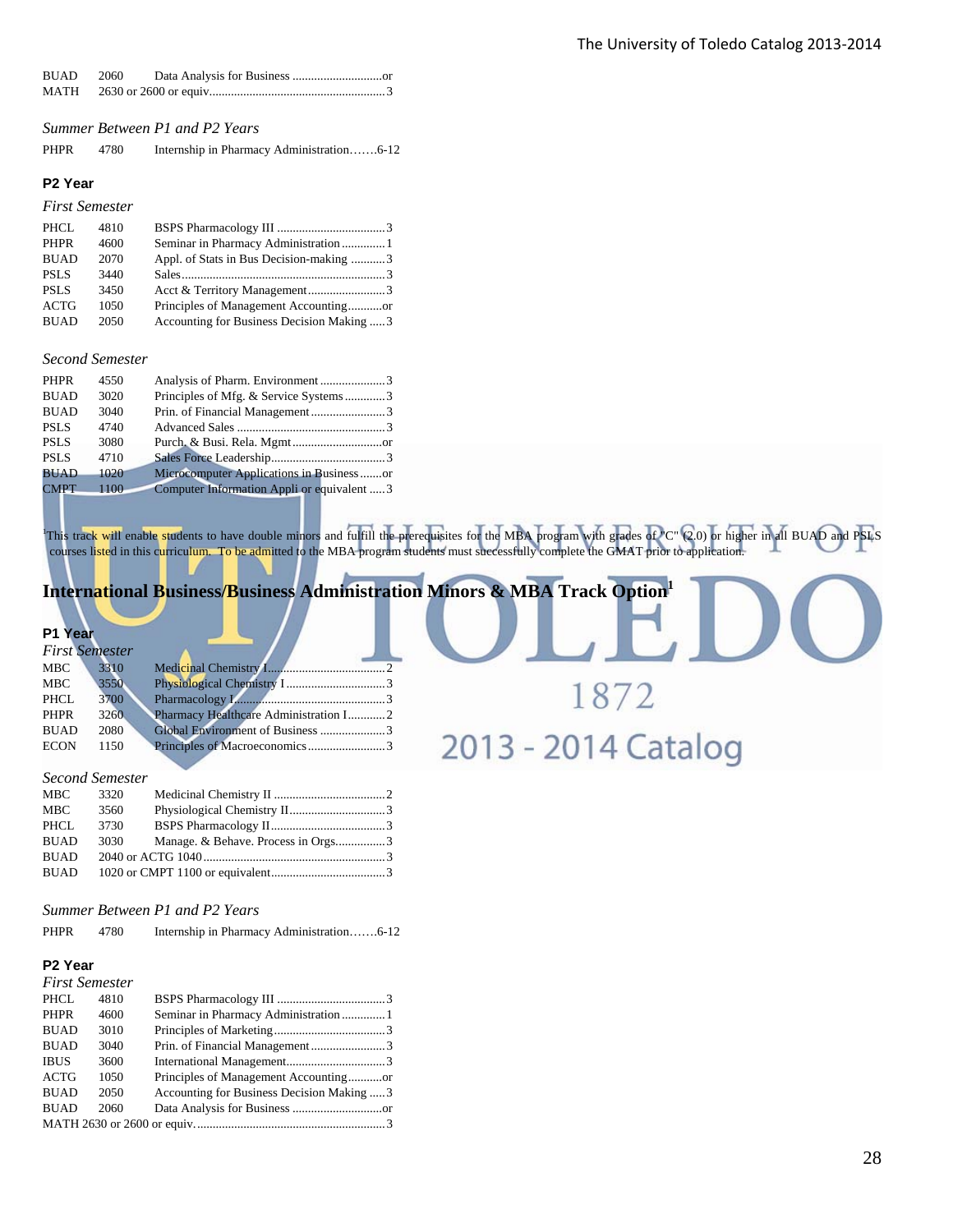|             | <b>Second Semester</b> |                                        |
|-------------|------------------------|----------------------------------------|
| <b>PHPR</b> | 4550                   |                                        |
| <b>BUAD</b> | 2070                   | Appl. of Stats in Bus Decision Making3 |
| <b>BUAD</b> | 3020                   |                                        |
| <b>FINA</b> | 3500                   |                                        |
| <b>MKTG</b> | 3140                   |                                        |

1 This track will enable students to fulfill the prerequisites for the MBA program with grades of C (2.0) or higher in all BUAD courses listed above. To be admitted to the MBA program, students must successfully complete the GMAT prior to application.

#### **B.S.P.S. Internship Description**

All five majors in the bachelor of science in pharmaceutical sciences degree program require real-life workplace internships in a variety of appropriate settings at local, regional, national and international sites. Most students schedule their internships in the summer after their P1 year. Students are generally assigned to ongoing projects at the site and are evaluated on their performance by the project supervisor. A brief paper describing their role in the project is submitted to the coordinator for their major following completion of the practicum.

## **Doctor of Pharmacy Degree Requirements**

Following admission to the professional division, the entry-level Pharm.D. program students will complete a bachelor of science in pharmaceutical sciences degree prior to more focused course work on pharmacotherapy and pharmaceutical care. Students in the entry-level Pharm.D. track who have completed the bachelor of science in pharmaceutical sciences degree at The University of Toledo are eligible to continue in the Pharm.D. program.

In order to graduate with a Pharm.D. degree, students must meet the current academic performance standards. Only students who successfully complete the Pharm.D. degree will qualify for licensure in the practice of pharmacy. A total of 136 semester hours is required for graduation with the bachelor of science in pharmaceutical sciences-Pharm.D. track degree. A total of 75 graduate semester hours is required for graduation with eh Pharm.D. degree. The curriculum is outlined below.

1872

2013 - 2014 Catalog

#### **Preprofessional Division Requirements**

#### **First Year**

| <b>Fall Semester</b> |      |  |
|----------------------|------|--|
| BIOL                 | 2150 |  |
| BIOL 2160            |      |  |
| <b>CHEM</b>          | 1230 |  |
| <b>CHEM</b>          | 1280 |  |
| MATH 1750            |      |  |
| <b>PHPR</b>          | 1000 |  |
|                      |      |  |

#### *Sping Semester*

| BIOL 2170                                                     |  |  |  |  |
|---------------------------------------------------------------|--|--|--|--|
| BIOL 2180                                                     |  |  |  |  |
| CHEM 1240                                                     |  |  |  |  |
| CHEM 1290                                                     |  |  |  |  |
|                                                               |  |  |  |  |
| UT Gen Ed Requirement (ENG 1130 or equivalent) <sup>*</sup> 3 |  |  |  |  |

#### **Second Year**

#### *Fall Semester*

| CHEM<br>2410                                       |      |  |  |
|----------------------------------------------------|------|--|--|
| <b>CHEM</b><br>2460                                |      |  |  |
| PHCL<br>2600                                       |      |  |  |
| PHYS                                               | 1750 |  |  |
|                                                    |      |  |  |
| UT Gen Ed Requirement (Diversity/Multicultural)* 3 |      |  |  |

*Spring Semester*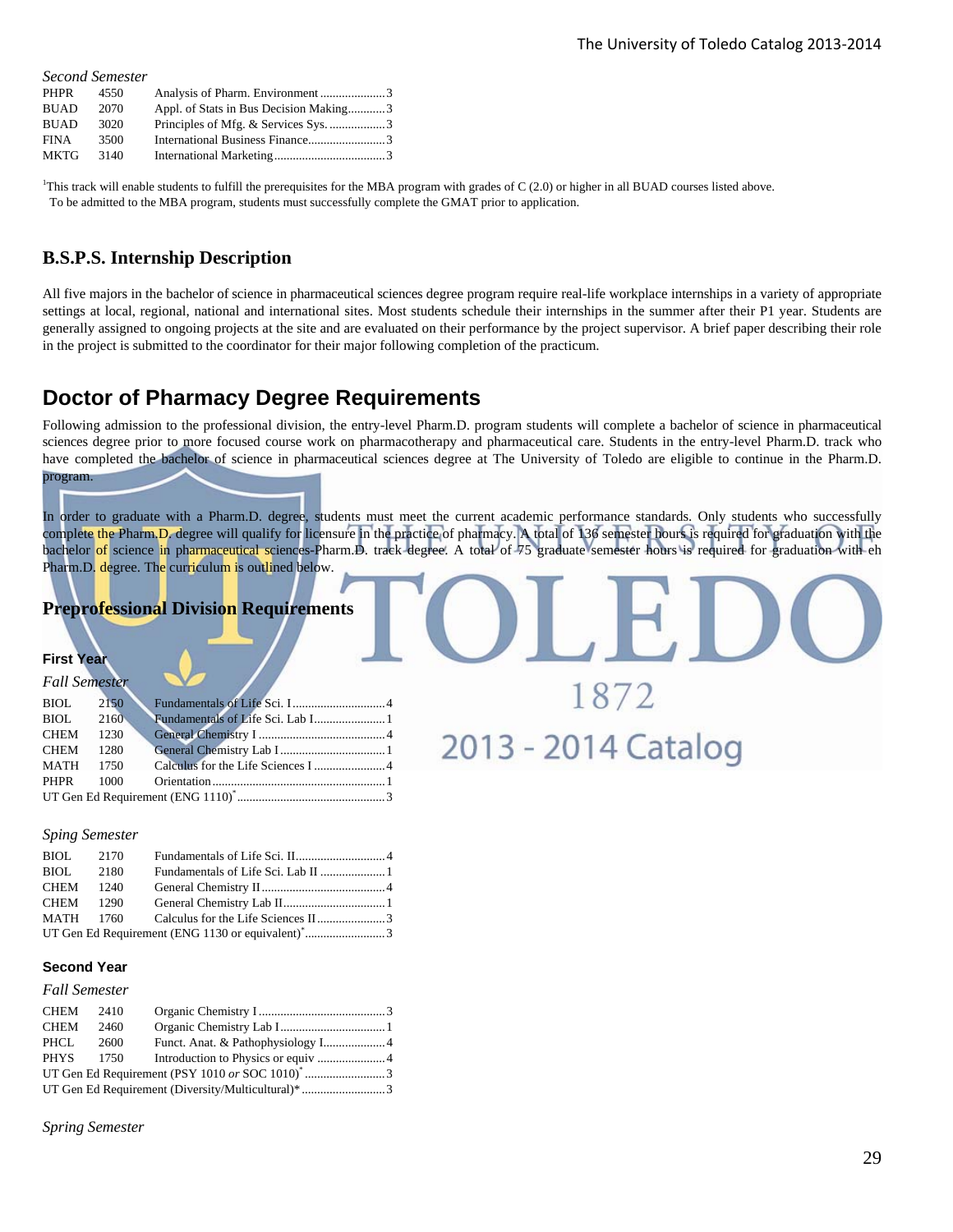| CHEM 2420                                                    |  |  |  |  |
|--------------------------------------------------------------|--|--|--|--|
| CHEM 2470                                                    |  |  |  |  |
| PHCL 2620                                                    |  |  |  |  |
|                                                              |  |  |  |  |
| UT Gen Ed Requirement (Humanities/Fine Arts) <sup>*</sup> 3  |  |  |  |  |
| UT Gen Ed Requirement (Humanities/Fine Arts) <sup>**</sup> 3 |  |  |  |  |
| *Suggested sequence                                          |  |  |  |  |

**\*\***Select a course that will simultaneously fulfill a UT diversity studies Gen Ed Curriculum requirement.

#### **Professional Division Requirements**

PPT: Pathophysiology and Pharmacotherapy PPD: Professional Practice Development PHCAD: Pharmacy Health Care Administration IPPE: Introductory Pharmacy Practice Experience APPE: Advanced Pharmacy Practice Experience

#### **P1 Year**

#### *Fall Semester*

| <b>MBC</b>  | 3310 |               |  |
|-------------|------|---------------|--|
| <b>MBC</b>  | 3550 |               |  |
| PHCL        | 3700 |               |  |
| <b>PHPR</b> | 3130 |               |  |
| <b>PHPR</b> | 3070 |               |  |
| <b>PHPR</b> | 3260 | $PHCAD-1$ $2$ |  |
| <b>PHPR</b> | 3920 | TPPE-1        |  |

*Spring Semester*

| MBC          | 3320 |                               |
|--------------|------|-------------------------------|
| $_{\rm MBC}$ | 3560 |                               |
| <b>MBC</b>   | 3800 | Microbiology & Immunology     |
| <b>MBC</b>   | 3850 | Microbiology.<br><del>.</del> |
| <b>PHCL</b>  | 3720 | Pharmacology                  |
| PHPR         | 3140 | PPT-2                         |
| <b>PHPR</b>  | 3080 | PPD-2                         |
| <b>PHPR</b>  | 3930 | IPPE-                         |

1872

2013 - 2014 Catalog

#### **P2 Year**

|  | PHPR 4070 PPD-3                                     |  |
|--|-----------------------------------------------------|--|
|  |                                                     |  |
|  |                                                     |  |
|  | Undergraduate Professional Electives <sup>*</sup> 3 |  |

#### *Spring Semester*

| MBC         | 4300 |                                           |  |
|-------------|------|-------------------------------------------|--|
| PHCL        | 4720 |                                           |  |
| <b>PHPR</b> | 4330 | Research Design & Drug Literature Eval I2 |  |
| <b>PHPR</b> | 4080 |                                           |  |
| PHPR        | 4140 |                                           |  |
| <b>PHPR</b> | 4520 |                                           |  |
| PHPR        | 4930 |                                           |  |

\* A total of 3 credit hours of Undergraduate Professional Electives is required

Note: At the end of the P2 year, students are candidates for a B.S. degree in pharmaceutical sciences leading toward a Pharm.D. degree.

#### **P3 Year**

|  | Summer Semester Immediately Following P2 Year |  |
|--|-----------------------------------------------|--|
|  |                                               |  |
|  |                                               |  |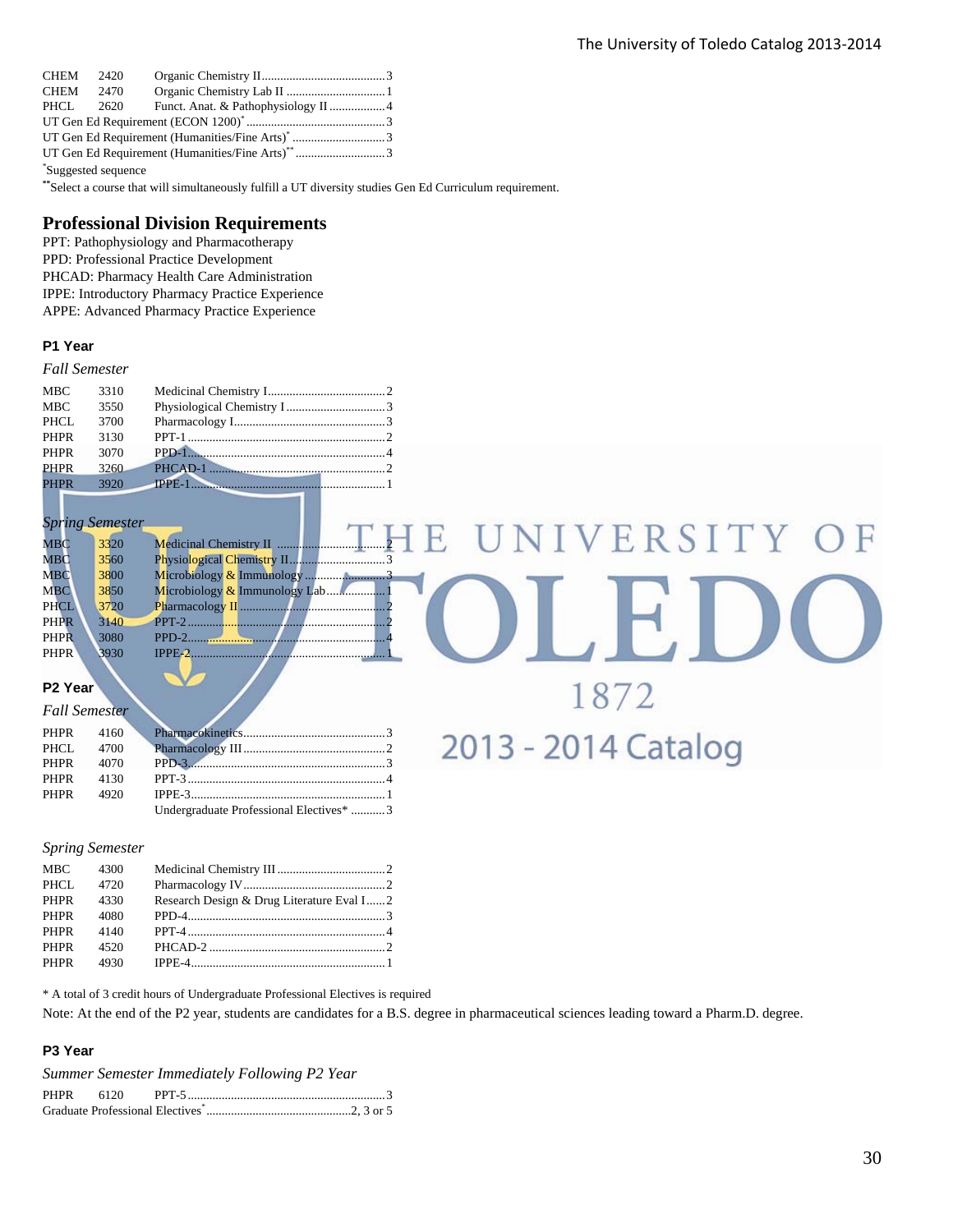#### *Fall Semester*

| <b>MBC</b>  | 5300 | Molecular Basis of Cancer Chemotherapy  1 |
|-------------|------|-------------------------------------------|
| <b>PHPR</b> | 5300 | Design & Applications of Cancer Chemo     |
| <b>PHPR</b> | 6070 |                                           |
| <b>PHPR</b> | 6130 |                                           |
| <b>PHPR</b> | 6160 | Advanced Applied Pharmacokinetics 3       |
| <b>PHPR</b> | 6260 |                                           |
| <b>PHPR</b> | 6610 |                                           |
| <b>PHPR</b> | 6340 | Research Design & Drug Literature Eval 22 |
| <b>PHPR</b> | 6920 |                                           |
|             |      |                                           |

#### *Spring Semester*

| <b>MBC</b>  | 6320 |                                          |  |
|-------------|------|------------------------------------------|--|
| PHCL        | 6320 | Neurological & Psychiatric Pharmacology1 |  |
| <b>PHPR</b> | 6080 |                                          |  |
| <b>PHPR</b> | 6140 |                                          |  |
| <b>PHPR</b> | 6250 |                                          |  |
| <b>PHPR</b> | 6280 |                                          |  |
| <b>PHPR</b> | 6310 |                                          |  |
|             |      |                                          |  |

\* A total of 5 credit hours of Graduate Professional Electives is required

#### **P4 Year**

| <b>Fall Semester:</b>                                                        |                     |
|------------------------------------------------------------------------------|---------------------|
| PHPR<br>Longitudinal Drug Information (Fall or Spring)2<br>8630              |                     |
| Advanced Pharmacy Practice Experience I  4<br><b>PHPR</b><br>8940:001        | UNIVERSITY OF       |
| 8940:002 Advanced Pharmacy Practice Experience II4<br>PHPR                   |                     |
| <b>Advanced Pharmacy Practice Experience III4</b><br><b>PHPR</b><br>8940:003 |                     |
| <b>Advanced Pharmacy Practice Experience IV.4</b><br><b>PHPR</b><br>8940:004 |                     |
| Option of graduate elective (if not completed in P3)                         |                     |
| By DL if not in PHPR 8620 Seminar II                                         |                     |
| <b>Spring Semester</b>                                                       |                     |
| <b>PHPR</b><br>Longitudinal Drug Information (Fall or Spring)2<br>8630       |                     |
| Advanced Pharmacy Practice Experience V 4<br><b>PHPR</b><br>8940:005         |                     |
| 8940:006 Advanced Pharmacy Practice Experience VI4<br>PHPR                   | 1872                |
| 8940:007 Advanced Pharmacy Practice Experience VII.4<br><b>PHPR</b>          |                     |
| Advanced Pharmacy Practice Experience VIII 4<br><b>PHPR</b><br>8940:008      |                     |
| Option of graduate elective (if not completed in P3)                         | 2013 - 2014 Catalog |
| By DL if not in PHPR 8620 Seminar II                                         |                     |

Note: At the end of the P4 year, students are candidates for a Pharm.D. degree.

## **Pharm.D. Undergraduate Professional Electives**

The following is a list of recommended undergraduate professional electives. A total of 3 credit hours of undergraduate professional electives is required. Other electives may be chosen with the written approval of the College of Pharmacy and Pharmaceutical Sciences Curriculum Committee. To count towards professional elective requirements, a grade of C or better must be earned in a course. Credit for courses taken outside The University of Toledo can be counted towards professional elective credit requirements if a grade of C or better is earned, but grades will not be factored into College of Pharmacy and Pharmaceutical Sciences or University of Toledo GPA calculations.

College of Pharmacy and Pharmaceutical Sciences:

| Research with individual faculty (must be arranged before registering) |      |                                              |  |
|------------------------------------------------------------------------|------|----------------------------------------------|--|
| MBC                                                                    |      | 4910 Problems in Biomedicinal Chemistry  1-3 |  |
| MBC                                                                    | 4900 | Honors Seminar Med & Biol Chem, 1-3          |  |
| <b>MBC</b>                                                             | 4960 | Honors Thesis Med & Biol Chem. 2-5           |  |
| PHCL                                                                   | 4910 |                                              |  |
| PHCL                                                                   | 4900 | Honors Seminar in Pharmacology  1-3          |  |
| <b>PHCL</b>                                                            | 4960 |                                              |  |
| <b>PHPR</b>                                                            | 3670 | Chemical Dependency & The Pharmacist3        |  |
| <b>PHPR</b>                                                            | 4590 | Readings Access & Cultural Competence  2     |  |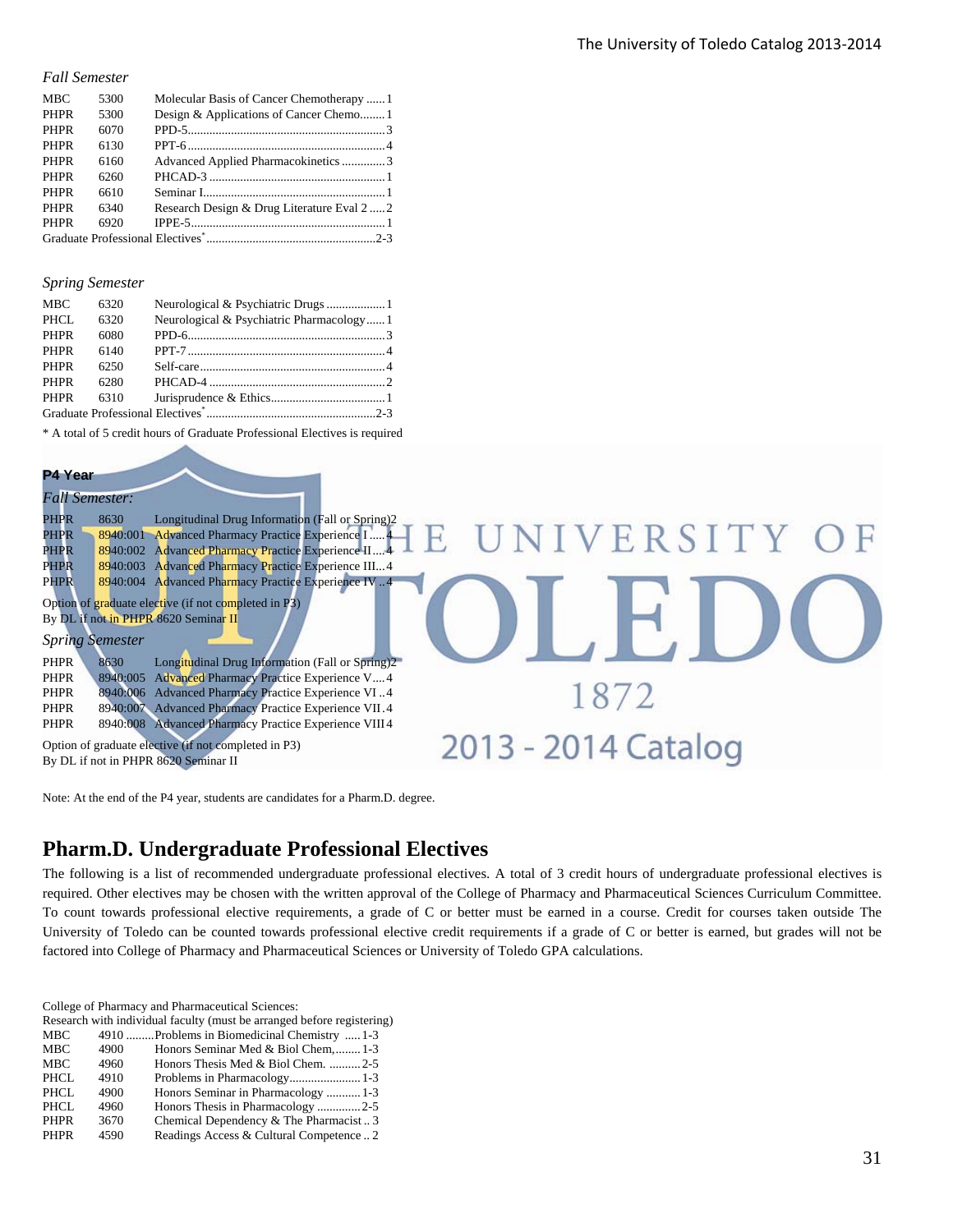| <b>PHPR</b>               | 4910 | Pharmacy Practice Problems 1-5                               |
|---------------------------|------|--------------------------------------------------------------|
| PHPR                      | 4900 | Honors Seminar in Pharmacy Practice 1-3                      |
| <b>PHPR</b>               | 4960 | Honors Thesis in Pharmacy Practice 2-5                       |
| PHCL                      | 4730 |                                                              |
| PHCL                      | 4750 |                                                              |
| PHCL                      | 4630 |                                                              |
| <b>MBC</b>                | 4710 |                                                              |
|                           |      | MBC 4710 is only for students seeking double B.S.P.S. major. |
| Others:                   |      |                                                              |
| <b>BIOL</b>               | 3010 |                                                              |
| <b>BIOL</b>               | 3210 |                                                              |
| <b>BIOL</b>               | 4110 |                                                              |
| <b>BIOL</b>               | 4210 |                                                              |
| <b>BUAD</b>               | 2040 | Financial Accounting Information  3                          |
| <b>BUAD</b>               | 2050 | Accounting Business Decision Making  3                       |
| <b>BUAD</b>               | 3010 |                                                              |
| <b>BUAD</b>               | 3030 | Manage. & Behave. Processing Orgs 3                          |
| <b>BUAD</b>               | 3040 | Principles of Financial Management 3                         |
| <b>BUAD</b>               | 3470 | Legal & Ethical Environment of Business . 3                  |
| <b>COUN</b>               | 3140 | Substance Abuse Prevention and                               |
|                           |      |                                                              |
| <b>HCAR</b>               | 4510 | Medical and Legal Aspects of Healthcare . 3                  |
| <b>HEAL</b>               | 2800 |                                                              |
| HEAL                      | 3300 |                                                              |
| <b>HEAL</b>               | 3600 | Prevention and Control of Disease  3                         |
| <b>HEAL</b>               | 4100 |                                                              |
| <b>HEAL</b>               | 4400 |                                                              |
| <b>HEAL</b>               | 4560 |                                                              |
| HEAL                      | 4700 |                                                              |
| <b>HEAL</b>               | 4750 |                                                              |
| <b>MATH</b>               | 2600 |                                                              |
| PHIL                      | 3310 |                                                              |
| PHIL                      | 3370 | VER                                                          |
| $\overline{\mathrm{PSC}}$ | 4330 |                                                              |
|                           |      |                                                              |

## **Pharm.D. Professional Electives**

The following is a list of recommended graduate professional electives. A total of 5 credit hours of graduate professional electives is required. Other electives may be chosen with the written approval of the College of Pharmacy and Pharmaceutical Sciences Curriculum Committee. A graduate course which significantly overlaps in content with a course used to fulfill the undergraduate professional elective requirement will not count towards fulfilling the graduate professional elective requirement. Credit for courses taken outside The University of Toledo can be counted towards professional elective credit requirements if a grade of C or better is earned, but grades will not be factored into College of Pharmacy and Pharmaceutical Sciences or University of Toledo GPA calculations. 2013 - 2014 Catalog

## **MBC**  MBC 5100/ Research Practices in Medicinal Chemistry 1

|            | 7100  |                                        |
|------------|-------|----------------------------------------|
| <b>MBC</b> | 5380  |                                        |
| <b>MBC</b> | 5620/ |                                        |
|            | 7620  |                                        |
| <b>MBC</b> | 6100/ |                                        |
|            | 8100  |                                        |
| <b>MBC</b> | 6190/ |                                        |
|            | 8190  |                                        |
| <b>MBC</b> | 6200/ |                                        |
|            | 8200  |                                        |
| <b>MBC</b> | 6420  | Protein Chemistry/CHEM 6510/85102 or 4 |
| <b>MBC</b> | 6430/ | Nucleic Acid Chem/CHEM 6530/85302 or 4 |
|            | 8430  |                                        |
| <b>MBC</b> | 6440/ | Enzymology/CHEM 6520/85202 or 4        |
|            | 8440  |                                        |
| <b>MBC</b> | 6750/ | Bioorganic Chemistry: Chemical         |
|            | 8750  |                                        |
| <b>MBC</b> | 6800/ |                                        |
|            | 8800  |                                        |
| <b>MBC</b> | 6980  | Special Topics in Biological           |
|            |       |                                        |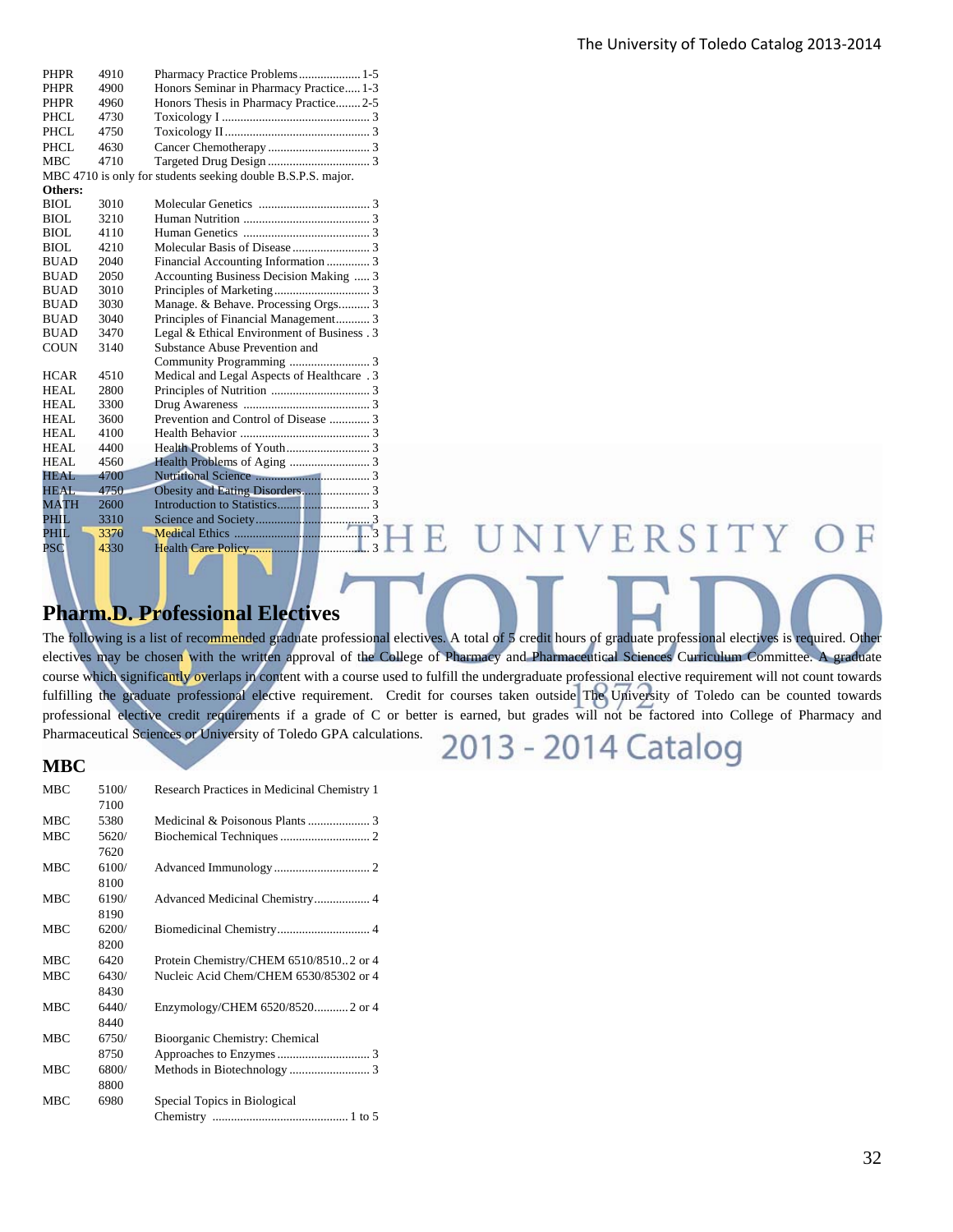II JEJD

1872

2013 - 2014 Catalog

#### **PHCL**

| PHCL | 5630 |                                  |  |
|------|------|----------------------------------|--|
| PHCL | 5730 |                                  |  |
| PHCL | 5750 |                                  |  |
| PHCL | 5760 |                                  |  |
| PHCL | 5990 |                                  |  |
| PHCL | 6600 |                                  |  |
| PHCL | 6770 | Toxicological Risk Assessment  3 |  |
|      |      |                                  |  |

#### **PHPR**

| <b>PHPR</b> | 5590 | Readings Access & Cultural Competence2  |
|-------------|------|-----------------------------------------|
| <b>PHPR</b> | 5680 |                                         |
| <b>PHPR</b> | 5690 |                                         |
| <b>PHPR</b> | 5710 | Selected Topics in Pharmaceutical       |
|             |      |                                         |
| <b>PHPR</b> | 5720 |                                         |
| <b>PHPR</b> | 5810 | Finance & Personal Planning             |
|             |      |                                         |
| <b>PHPR</b> | 5990 | Problems in Pharmacy Practice 1 to 6    |
| <b>PHPR</b> | 6530 | Research Methods in Pharmacy Practice 3 |
| <b>PHPR</b> | 6600 | Seminar in Administrative Pharmacy 1    |
| <b>PHPR</b> | 6670 | Chemical Dependency & The Pharmacist3   |
| <b>PHPR</b> | 6700 |                                         |
| <b>PHPR</b> | 6810 | Hospital Pharmacy Administration 3      |
| <b>PHPR</b> | 6820 | Selected Topics in Hospital Pharmacy 3  |
| <b>PHPR</b> | 6830 | <b>Advanced Community Pharmacy</b>      |
|             |      |                                         |
| PHPR        | 6840 | Selected Topics in Community Pharmacy 3 |
| PHPR        | 6950 | Seminar in Industrial Pharmacy1         |
| PHPR        | 6980 |                                         |
| <b>PHPR</b> | 8540 |                                         |

## **Additional Recommendations**

| <b>COMM</b> | 6260 | <b>Business Communication and Technology. 3</b> |
|-------------|------|-------------------------------------------------|
| <b>COUN</b> | 6240 |                                                 |
| COUN        |      | 6470/8470 Drugs and Mental Health Counseling  4 |
| EDP         | 5210 | Child Behavior and Development  3               |
| <b>EDP</b>  | 5230 |                                                 |
| HEAL        | 5750 |                                                 |
| HEAL        |      |                                                 |
| <b>MGMT</b> | 5110 |                                                 |
| <b>NURS</b> | 528  |                                                 |
| <b>PSC</b>  | 5330 |                                                 |
| <b>PSY</b>  | 6600 |                                                 |
| <b>PUBH</b> | 633  |                                                 |
| <b>SOC</b>  | 5160 |                                                 |

#### **The University of Florida, College of Pharmacy**

| <b>PHA</b> | 5239 | Legal and Org Environ of               |  |
|------------|------|----------------------------------------|--|
|            |      |                                        |  |
| PHA        | 6935 | Sel Topics in Pharmacy: Pharmaceutical |  |
|            |      |                                        |  |
| <b>PHA</b> | 6935 | Selected Topics in Pharmacy:           |  |
|            |      |                                        |  |

## **College of Pharmacy and Pharmaceutical Sciences Faculty**

## **Department of Medicinal and Biological Chemistry**

**James Bretz ,** 2007, instructor B.S., Binghamton University in Binghamton NY; Ph.D., Michigan State University ЭF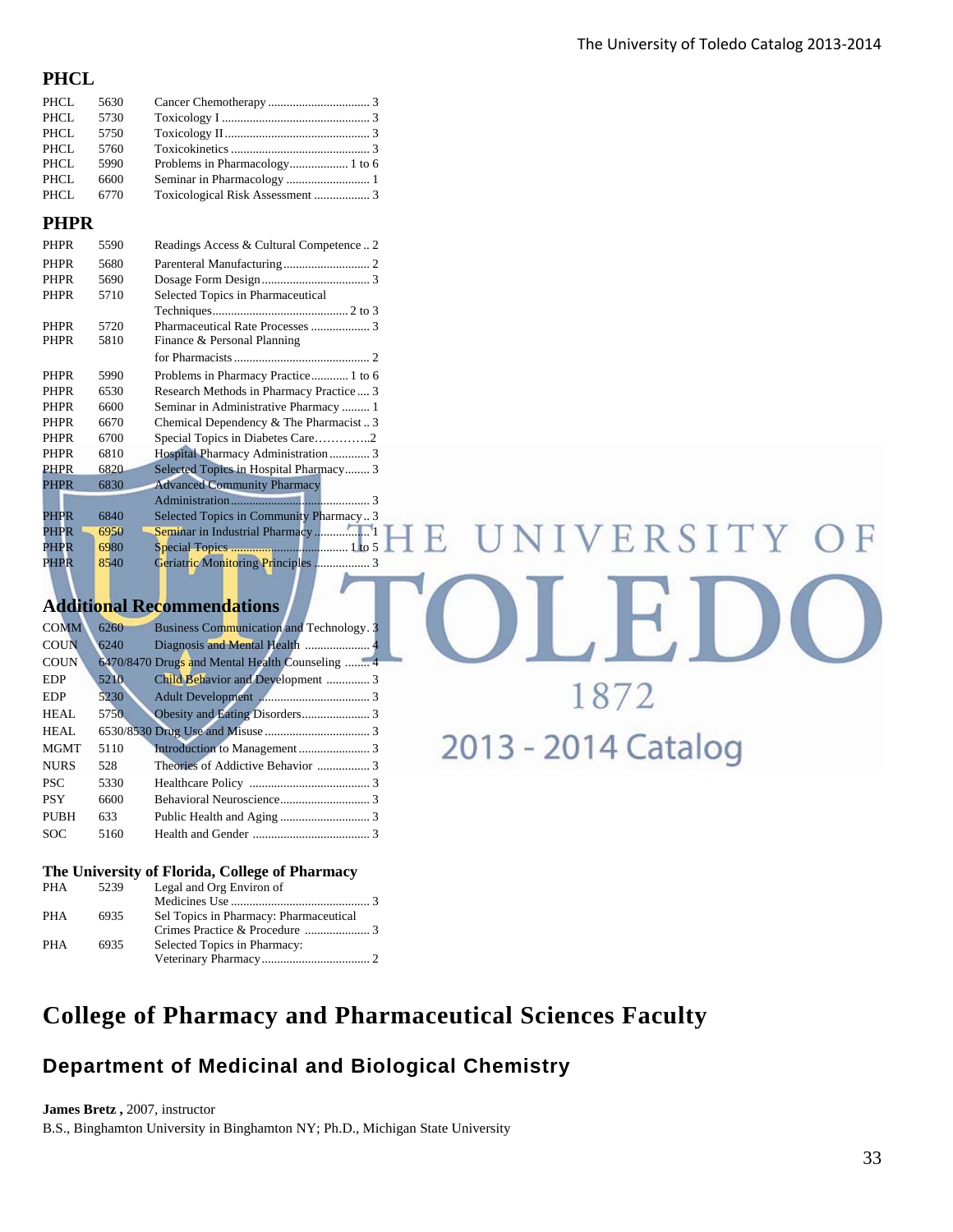VERSITY

1872

**Amanda C. Bryant-Friedrich**, 2007, associate professor B.S., North Carolina Central University; M.S., Duke University; Dr. rer. nat., Ruprecht-Karls Universität

**Paul W. Erhardt,** 1994, distinguished university professor B.A., Ph.D., University of Minnesota

**Ezdihar A.M. Hassoun,** 1995\* , professor B.S. Pharm., University of Baghdad; Ph.D., University of Uppsala, Sweden

**Channing L. Hinman,** 1985, associate professor emeritus B.S., Brigham Young University; Ph.D., University of California - Los Angeles

**Wayne P. Hoss,** 1985, professor emeritus B.S., University of Idaho; Ph.D., University of Nebraska

**Richard A. Hudson,** 1985, professor emeritus B.A., Kalamazoo College; Ph.D., University of Chicago

**Bina Joe,** 2001\*, professor B.S., M.S., and Ph.D., University of Mysore, Mysore Karnataka, India

Jon R. Kirchhoff, 1997<sup>\*</sup>, distinguished university professor B.A., State University of New York - Cortland; Ph.D., Purdue University

**Richard W. Komuniecki**, 1997\*, distinguished university professor A.B., Holly Cross College; M.S., Ph.D., University of Massachusetts

**Marcia F. McInerney,** 1991, distinguished university professor and associate dean for research and graduate programs B.A., University of Connecticut; M.S., Case Western University; Ph.D., University of Michigan

**William S. Messer Jr.,** 1985\*, professor B.S., Springfield College; M.S., Ph.D., University of Rochester

**Sonia Najjar, 1994,** professor \* B.A., M.S., San Francisco State University; Ph.D., Stanford University Medical School 3-2014 Catalog

**Surya Nauli, 2006,** associate professor\* B.S., Minnesota State University; Ph.D., Loma Linda University

**Susanne Nonekowski, 2009,** lecturer B.S., State University of New York College (SUNY) at Buffalo; M.S., Ph.D., University of Michigan

**Steven M. Peseckis,** 1994, associate professor B.S., Dartmouth College; Ph.D., Massachusetts Institute of Technology

**A. Alan Pinkerton**, 1987\*, distinguished university professor R.I.C., Brighton College of Technology; Ph.D., University of Alberta

Youssef Sari<sup>+</sup>, 2010, assistant professor B.S., Denis Diderot University; M.S., Orsay University; Ph.D., Pierre and Marie Curie University

**Zahoor Ahmad Shah**, 2009, assistant professor B.S., University of Kashmir; M.S., Ph.D., Hamdard University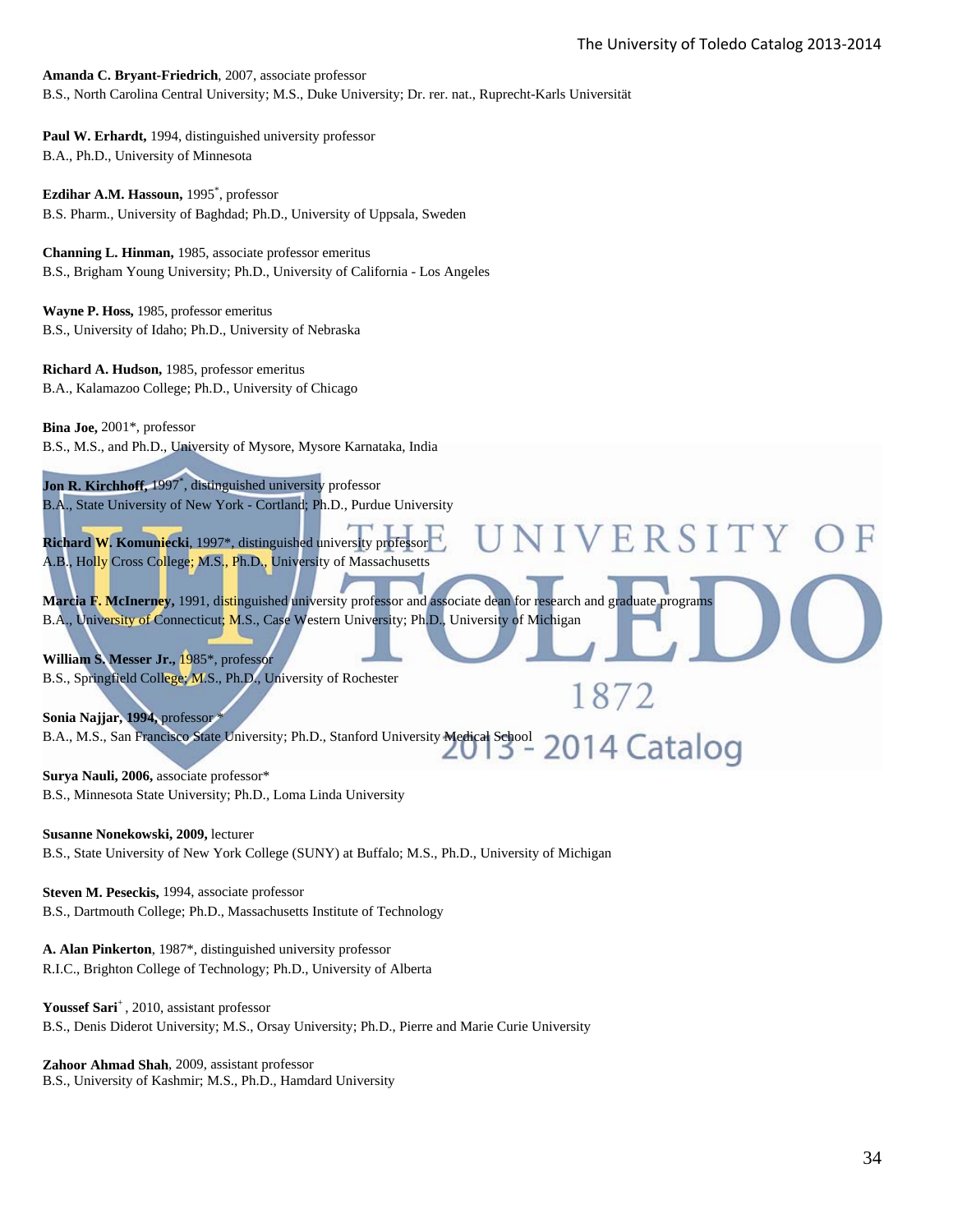ERSITY

1872

**James T. Slama,** 1991, professor A.B., Cornell University; Ph.D., University of California

**L.M.V. Tillekeratne,** 2006, professor D.Phil., Oxford University

**Hermann von Grafenstein,** 2002, associate professor M.S., M.D., Ludwig Maximilian University; Ph.D., Max Planck Institute of Biochemistry, Munich and the University of Konstanz

**Katherine A. Wall,** 1991, professor and chair B.S., Montana State University; Ph.D., University of California

\* Joint appointment + Adjunct appointment

## **Department of Pharmacology**

**Salahuddin Ahmed,** 2009, assistant professor B.S., Rajasthan University, India; M.S., Ph.D., Hamdard University, India

**Kenneth A. Bachmann,** 1973, distinguished university professor emeritus B.S. Pharm., Ph.D., The Ohio State University; R.Ph.

**Johnnie L. Early II,** 2000, professor and dean B.S. Pharm., Mercer University; M.S., Ph.D., Purdue University; R.Ph.

Paul W. Erhardt, 1994\*, distinguished university professor B.A., Ph.D., University of Minnesota

**Alan Goodridge,** 2003\*, professor B.S., Tufts University; M.S., Ph.D., University of Michigan

**Ezdihar A.M. Hassoun,** 1995, professor B.S. Pharm., University of Baghdad; Ph.D., University of Uppsala, Sweden 13 - 2014 Catalog

**Christine N. Hinko,** 1979, professor and executive associate dean and associate dean for student affairs B.A., Clarion State College; Ph.D., The Ohio State University

**Ming-Cheh Liu**, 2007, professor B.S., National Taiwan University; M.S., Ph.D., The University of Georgia.

**William S. Messer Jr.,** 1985, professor and chair B.S., Springfield College; M.S., Ph.D., University of Rochester

**Surya Nauli**, 2006, associate professor B.S., Minnesota State University; Ph.D., Loma Linda University

**Ana Maria Oyarce,** 2008, lecturer B.S., University of Concepcion; M.S., Ph.D., Georgetown University

**Youssef Sari**, 2010, assistant professor B.S., Denis Diderot University; M.S., Orsay University; Ph.D., Pierre and Marie Curie University

**Robert J. Schlembach,** 1954, professor emeritus B.S. Pharm., The University of Toledo; M.S., Ph.D., Purdue University; R.Ph.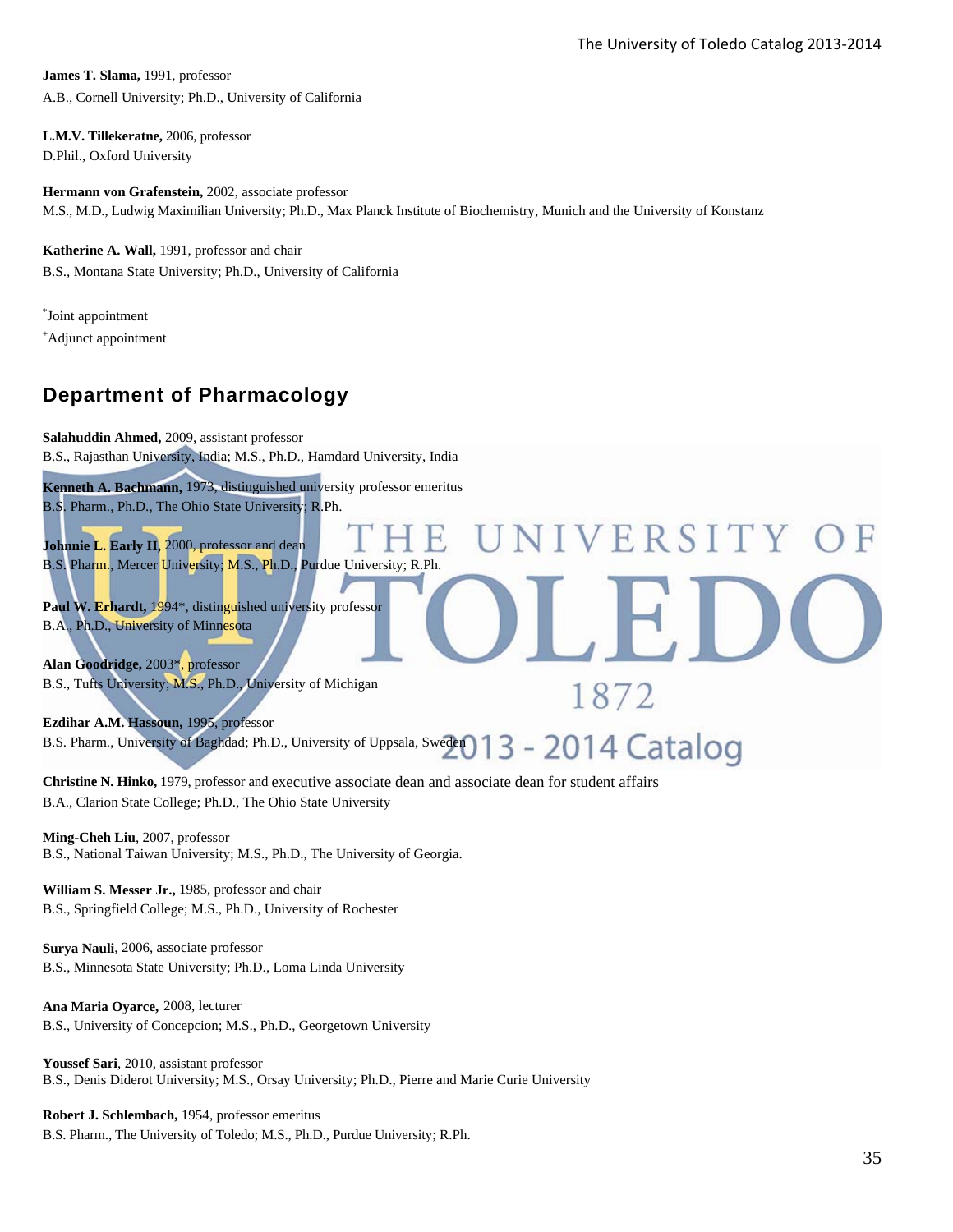**Caren Steinmiller**, 2008, lecturer B.A., M.S.P.S., The University of Toledo; Ph.D., Wayne State University

Hermann von Grafenstein, 2002<sup>\*</sup>, associate professor M.S., M.D., Ludwig Maximilian University; Ph.D., Max Planck Institute of Biochemistry, Munich and the University of Konstanz

**Donald B. White,** 1995\* , professor B.S., University of California - Los Angeles; M.S., Ph.D., University of California - Irvine

#### **Frederick E. Williams,** 2002, associate professor

B.S., University of Michigan; M.H.S., Grand Valley State University; Ph.D., Medical College of Ohio

\* Joint appointment

## **Department of Pharmacy Practice**

**Kenneth S. Alexander,** 1972, professor

B.Sc. Pharm., M.Sc., Philadelphia College of Pharmacy and Science; Ph.D., University of Rhode Island; Ed Sp., The University of Toledo; R.Ph.

**Robert A. Bechtol,** 2008, clinical assistant professor, clinical lecturer B.S.P.S., M.S., The University of Toledo

**Norman F. Billups,** 1977, professor and dean emeritus NIVERSITY F. B.S. Pharm., M.S., Ph.D., Oregon State University; R.Ph. **Sai Hanuman Sagar Boddu**, 2011, assistant professor B.S., Pharm, Bapatla College of Pharmacy; M.S., NDMVP Samaj's College of Pharmacy; Ph.D., University of Missouri-Kansas City **Curtis D. Black,** 1990, distinguished university professor emeritus B.S. Pharm., The University of Toledo; M.S., Ph.D., Purdue University; R.Ph. Mary C. Borovicka, 2002, associate professor and director of pharmacy partnership programs 3 872 B.S. Pharm., Pharm.D., The University of Toledo; R.Ph., BCPS, BCPP 2013 - 2014 Catalog

**Diane M. Cappelletty,** 2001, associate professor B.S. Pharm., Pharm.D., The Ohio State University; R.Ph.

**Mariann D. Churchwell**, 2005, associate professor B.S. Pharm., Pharm.D., Wayne State University; R.Ph., BCPS

**Angeline Gilis,** 1996, lecturer B.S. Pharm., The University of Toledo; R.Ph.

**Charles I. Hicks,** 1971, professor emeritus B.S. Pharm., M.S., University of Iowa; R.Ph.

**Monica G. Holiday-Goodman,** 1988, professor B.S. Pharm., Ph.D., Northeast Louisiana University; R.Ph.

**Rose Jung**, 2008, clinical associate professor, clinical lecturer B.S. Pharm, Rutgers University; Pharm.D., St. Johns University; M.P.H., The University of Toledo; R.Ph., BCPS

**Gayle Kamm**, 2008, clinical assistant professor, clinical lecturer B.S. Pharm., Pharm.D., The University of Toledo; R.Ph., BCPS